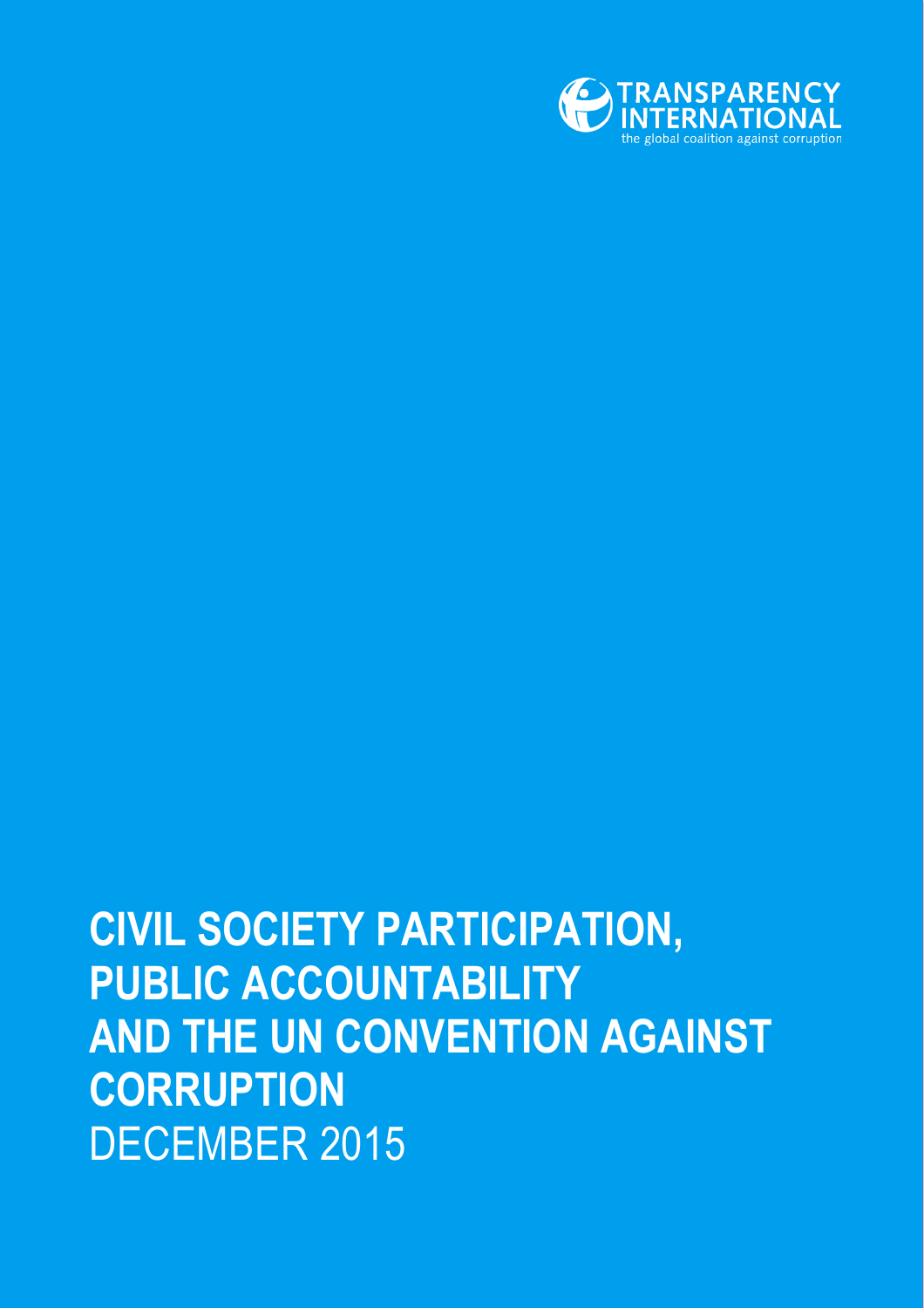Transparency International is the global civil society organisation leading the fight against corruption. Through more than 90 chapters worldwide and an international secretariat in Berlin, we raise awareness of the damaging effects of corruption and work with partners in government, business and civil society to develop and implement effective measures to tackle it.

#### **www.transparency.org**

Author: This report was commissioned by Transparency International from Charmaine Rodrigues, development consultant and anti-corruption expert.

Project design and management: Gillian Dell

Every effort has been made to verify the accuracy of the information contained in this report. All information was believed to be correct as of November 2015. Nevertheless, Transparency International cannot accept responsibility for the consequences of its use for other purposes or in other contexts.

ISBN: 978-3-943497-94-6

Printed on 100% recycled paper.

© 2015 Transparency International. All rights reserved.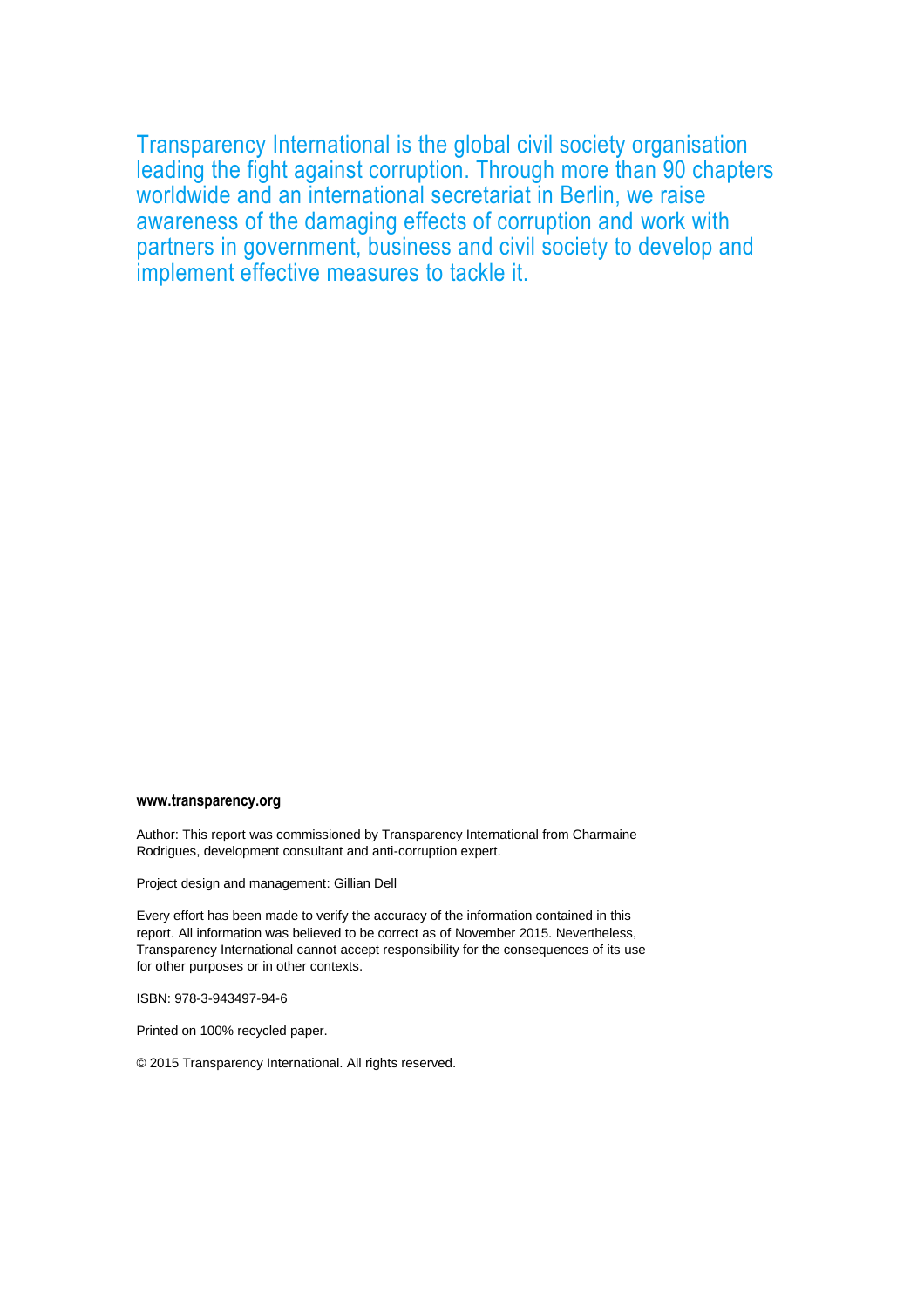# **TABLE OF CONTENTS**

| А.                                                                            |  |
|-------------------------------------------------------------------------------|--|
| STRENGTHEN UNCAC AND ANTI-CORRUPTION PROGRAMME IMPLEMENTATION  2<br><b>B.</b> |  |
| C.                                                                            |  |
|                                                                               |  |
|                                                                               |  |
| А.                                                                            |  |
| В.                                                                            |  |
|                                                                               |  |
|                                                                               |  |
| EMERGING INTERNATIONAL NORMS MANDATING "PUBLIC PARTICIPATION" 16<br>C.        |  |
|                                                                               |  |
| ACCESSING, CREATING AND USING INFORMATION FOR ACCOUNTABILITY  19              |  |
|                                                                               |  |
|                                                                               |  |
|                                                                               |  |
|                                                                               |  |
|                                                                               |  |
| C. SUPPORTING DEVELOPMENT OF ANTI-CORRUPTION LAWS, POLICIES AND PROGRAMMES 29 |  |
|                                                                               |  |
|                                                                               |  |
|                                                                               |  |
|                                                                               |  |
|                                                                               |  |
|                                                                               |  |
|                                                                               |  |
|                                                                               |  |
|                                                                               |  |
|                                                                               |  |
|                                                                               |  |
|                                                                               |  |
|                                                                               |  |
|                                                                               |  |
|                                                                               |  |
|                                                                               |  |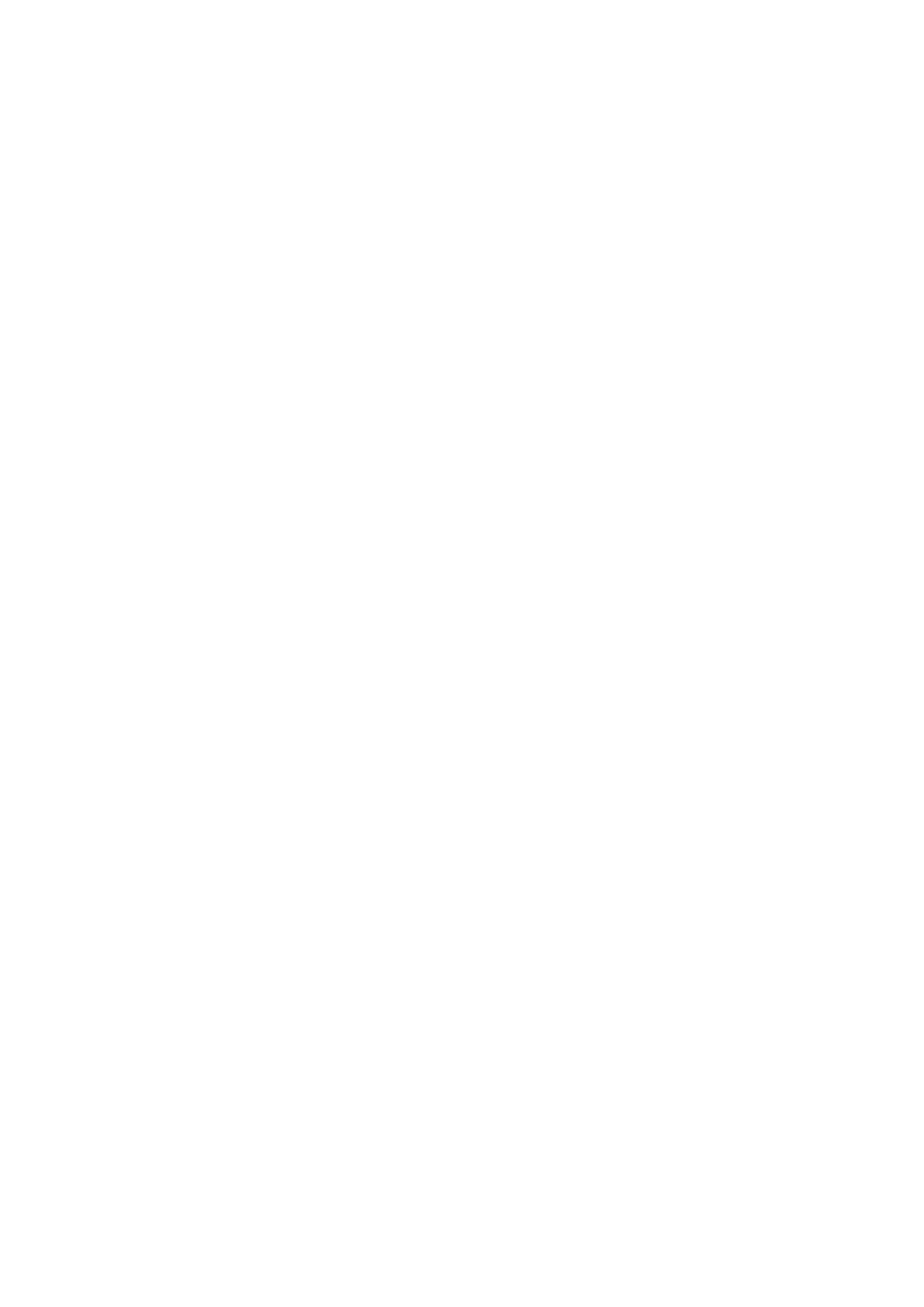# <span id="page-4-0"></span>EXECUTIVE SUMMARY

If leaders do not listen to their people, they will hear from them – in the streets, the squares, or, as we see far too often, on the battlefield. There is a better way. More participation. More democracy. More engagement and openness. That means maximum space for civil society.

> UN Secretary-General Ban Ki-moon's remarks at the High-level Event on Supporting Civil Society 23 September 2013<sup>1</sup>

As the world prepares for the implementation of the new Sustainable Development Goals (SDGs) for 2015- 30, it is significant that Goal 16 specifically recognises the core importance of accountable and transparent processes and institutions, both nationally and globally, as well as the SDGs prioritising anti-corruption efforts across sectors more broadly, in order to maximise the impact of scarce funding. This recognition of the need to ensure efficient use of public funding is also recognised in the 2015 Addis Ababa Action Agenda on Financing for Development and is at the heart of the United Nations Convention against Corruption's (UNCAC's) drive to prevent, expose and prosecute corruption. In its most simple form, UNCAC represents the commitments of States Parties to ensure that the public, private and community sectors collaborate to ensure that ordinary people have access to efficient public services and facilities, free from the threat of bribery and extortion.

In progressing with implementation of UNCAC, and the broader goals of ensuring public accountability and transparency, over the course of many decades, local, national and global civil society organisations (CSOs)<sup>2</sup> have repeatedly demonstrated their ability to make a valuable and unique contribution to the fight against corruption. While governments are responsible for leading anti-corruption efforts through their lawmaking, budgetary and programmatic functions, civil society has been very effective in acting in ensuring that such government interventions have impact and in supplementing those efforts. The trust that communities often have in CSOs, the breadth of CSO networks and the depth of CSO local knowledge have proven to be valuable assets that can be harnessed to enhance the effectiveness of government efforts.

Significantly, UNCAC Article 13 explicitly recognises the role that civil society can play in tackling corruption. That said, since the establishment of the UNCAC Review Mechanism, there has been debate amongst States Parties regarding the extent and methods by which civil society should be involved in UNCAC review and implementation efforts. The most notable manifestation of this debate is the exclusion of CSOs from the UNCAC Implementation Review Group responsible for overseeing the review mechanism. As this report demonstrates, over the first cycle of the UNCAC Review Mechanism, from 2010- 15, the value of civil society participation has been demonstrated in practice, with CSOs involved in 85 per cent of the 114 in-country visits undertaken during this period,<sup>3</sup> and many contributing their inputs via detailed UNCAC Civil Society Review Reports<sup>4</sup> and other helpful technical commentary.

This report reflects upon civil society's strong capacities to contribute to anti-corruption efforts, highlighting good practices, lessons learned and opportunities for improved government-civil society collaboration. These reflections have led to the recommendations below that were addressed to the  $6<sup>th</sup>$  UNCAC Conference of States Parties in November 2015<sup>5</sup> and aim to assist UNCAC States Parties in identifying areas where they can take concrete action.

[www.un.org/apps/news/infocus/sgspeeches/statments\\_full.asp?statID=1981#.VeACH\\_nzMno](http://www.un.org/apps/news/infocus/sgspeeches/statments_full.asp?statID=1981#.VeACH_nzMno)

<sup>&</sup>lt;sup>2</sup> This report uses the term civil society organisation (CSO) interchangeably with non-governmental organisation (NGO). <sup>3</sup> As above, para 22.

<sup>4</sup> See for example http://uncaccoalition.org/en\_US/uncac-review/cso-review-reports/

<sup>5</sup> https://www.unodc.org/documents/treaties/UNCAC/COSP/session6/V1507501e.pdf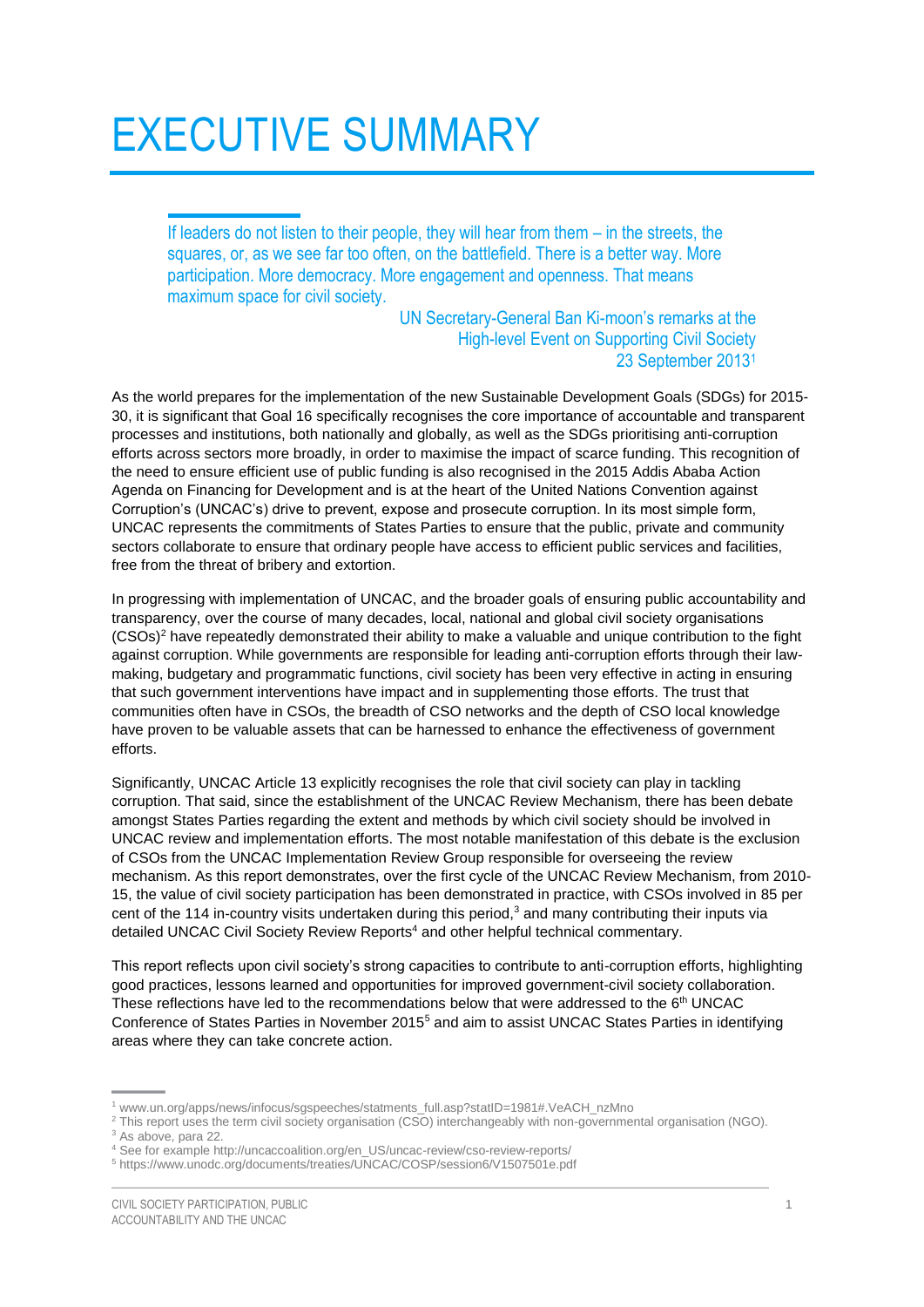# <span id="page-5-0"></span>A. IMPROVE THE ENABLING ENVIRONMENT FOR ANTI-CORRUPTION CSOS

**Create safe and effective conditions for the involvement of civil society**. Civil society anti-corruption organisations cannot carry out their role effectively when they are subject to constraints that negate the rights to freedom of expression, information, association and assembly. Governments should provide effective protections for civil society space. Beyond mere non-interference, they should also actively consult and engage civil society across all areas of corruption policy development, implementation and monitoring. UNCAC States Parties should:

- **Ensure that non-governmental organisation (NGO) registration legislation does not restrict the capacity for CSOs to undertake advocacy.** In accordance with the rights enshrined in the International Covenant on Civil and Political Rights (ICCPR), the UN Declaration on Human Rights Defenders, and many national constitutions, and as implied in UNCAC Article 13 on public participation, governments need to ensure that, *de jure* and *de facto*, CSOs have the funding and operational and physical freedom to undertake their work, including carrying out public advocacy and awareness-raising, initiating litigation and exposing allegations of corruption;
- **Prioritise the passage of right to information (RTI) and whistleblower protection legislation.** Passing these key laws – and funding the processes and entities required for their enforcement – will directly facilitate civil society efforts to tackle corruption, as well as entrenching public accountability and transparency.

**Direct the United Nations Office on Drugs and Crime (UNODC) to prepare guidance for governments and civil society** on good practice and lessons learned in the implementation of UNCAC Article 13 (participation of society) in support of the upcoming second cycle review of Chapter II. There is already considerable information available regarding civil society engagement in prevention activities that could be collated to help States Parties better complete their self-assessment exercises during the second cycle, as well as improving implementation more generally. This could be complemented with guidance on the implementation of key civil society enabling provisions, namely Articles 8(4) and 33 (protection of whistleblowers) and Article 10 (access to information), drawing on the results of first cycle of the Review Mechanism process (Article 33) and in support of the upcoming second cycle review of Chapter II (Articles 8 and 10).

**Engage with the Office of the High Commissioner for Human Rights (OHCHR) and representatives from relevant Human Rights Council special procedures** who can share good practices and lessons learned on civil society engagement in review mechanisms, reporting and complaint procedures. Task UNODC with collaborating with these bodies, other UN agencies, States Parties and civil society to co-host a UNCAC plenary discussion on corruption and human rights, including identifying opportunities for information sharing and collaboration.

# <span id="page-5-1"></span>B. STRENGTHEN UNCAC AND ANTI-CORRUPTION PROGRAMME IMPI EMENTATION

#### **Draw on CSO expertise when drafting and implementing anti-corruption laws and programmes.**

Feedback indicates that many States Parties have engaged civil society in the development and implementation of anti-corruption activities, with positive results. In particular:

- **Executive branch departments responsible for developing legislation should implement public consultation processes** that enable civil society to provide feedback on drafting and implementation of anti-corruption legislation;
- **Legislatures should be encouraged to implement public consultation processes**, including: publishing the legislative agenda, laws tabled in parliament for public comment, reports of independent commissions tabled in parliament and final committee reports; inviting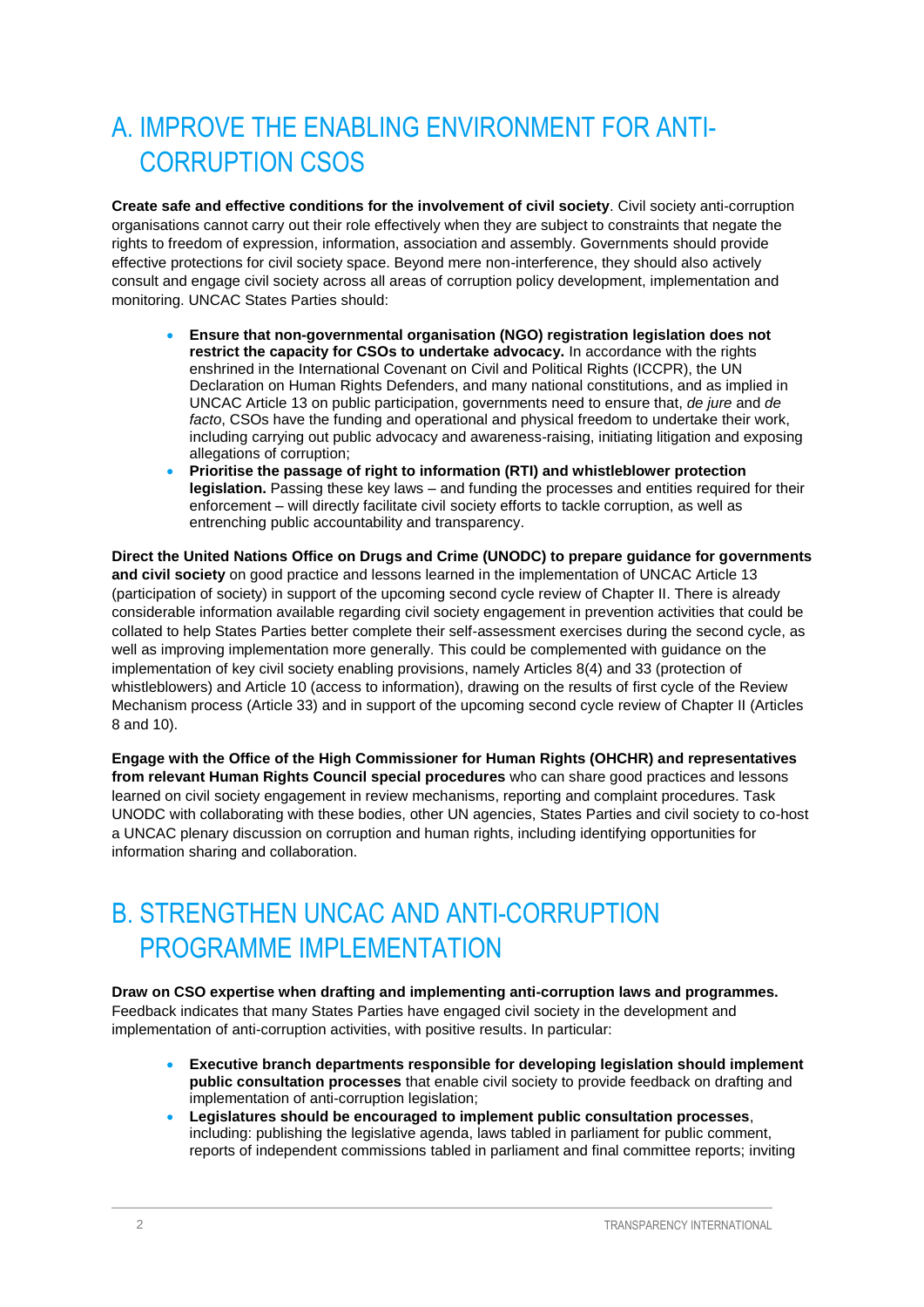CSOs to provide written and/or oral comments to parliamentary committees; and ensuring committee hearings are public (in all but exceptional circumstances);

 **Executive branch agencies and independent statutory accountability bodies should develop and implement anti-corruption programmes in partnership with civil society.** Core ministries responsible for anti-corruption efforts (such as the Ministry of Justice, attorney general), line ministries implementing accountability programmes (such as Ministries of Health, Education and Finance), and independent accountability bodies (such as supreme audit institutions, anti-corruption agencies, public service commissions) should all develop civil society partnership strategies and public participation and outreach activities so as to cooperate with CSOs in prevention, monitoring, education and awareness-raising activities.

**Reach out to the media to collaborate on awareness-raising and education activities.** The media are a key intermediary between States Parties and the public and should be seen as a useful partner rather than a threat. States Parties should proactively release more information to the media (and the public at large) in order to enable dissemination of information on anti-corruption efforts and issues. States Parties should also deliberately build reciprocal relationships of trust and integrity to ensure high-quality and reliable reporting and should ensure that the media are legally protected and free of government control and censorship.

# <span id="page-6-0"></span>C. IMPROVE UNCAC REVIEW AND OVERSIGHT PROCESSES

**Re-commit to systematic inclusion of representatives of CSOs in CoSP subsidiary bodies.** The report of the Special Rapporteur on Freedom of Association and Assembly entitled "Multilateral Institutions and Their Effect On Assembly and Association Rights" (A/69/365) stresses that the right to freedom of association and assembly also applies at the multilateral level and that multilateral organisations have the responsibility to maintain an enabling environment for civil society.

- In accordance with the advice provided by the UN Office of Legal Affairs in its opinion of August 2010, **the CoSP should instruct the UNCAC Implementation Review Group (IRG) to allow CSO observers to attend its proceedings in line with Rules 2 and 17 of the CoSP Rules of Procedure;**
- **The CoSP should clarify that civil society representatives are able to participate as observers in the Open-Ended Intergovernmental Working Groups** and, with regard to the Working Group on Prevention, should call for that working group to proactively solicit civil society views on implementation of Chapter II: Prevention, including Articles 10 and 13;
- **The CoSP should include a standing agenda item on civil society participation** at every CoSP session until such time as CSOs are admitted as observers into CoSP subsidiary bodies. Subsidiary bodies should be tasked with ensuring the routine collection, reporting and consideration of civil society good practice, lessons learned and recommendations.

**Building on the existing Terms of Reference and CoSP Rules of Procedure, explicitly require transparency and the inclusion of civil society** (CSOs, academics, grassroots networks, etc.), parliamentarians and private sector representatives in the UNCAC review process, including by requiring that:

- UNODC publish online the list of UNCAC government focal points and all information relating to the review schedule, including whether countries have authorised a country visit, the schedule of such visits and the members of the Peer Review Team;
- Reviewed countries and/or UNODC promptly publish online the country responses to the selfassessment checklist;
- The guidelines for country visits explicitly require Peer Review Teams to invite CSOs for consultations during these visits, and UNODC is instructed to facilitate such interactions;
- All country review reports produced during each review cycle are required to include a section on civil society involvement in the review process and in national implementation. This could be included as part of an introductory section on the process that was undertaken to compile the information (i.e. a short summary of what steps were taken, by whom, when and who else was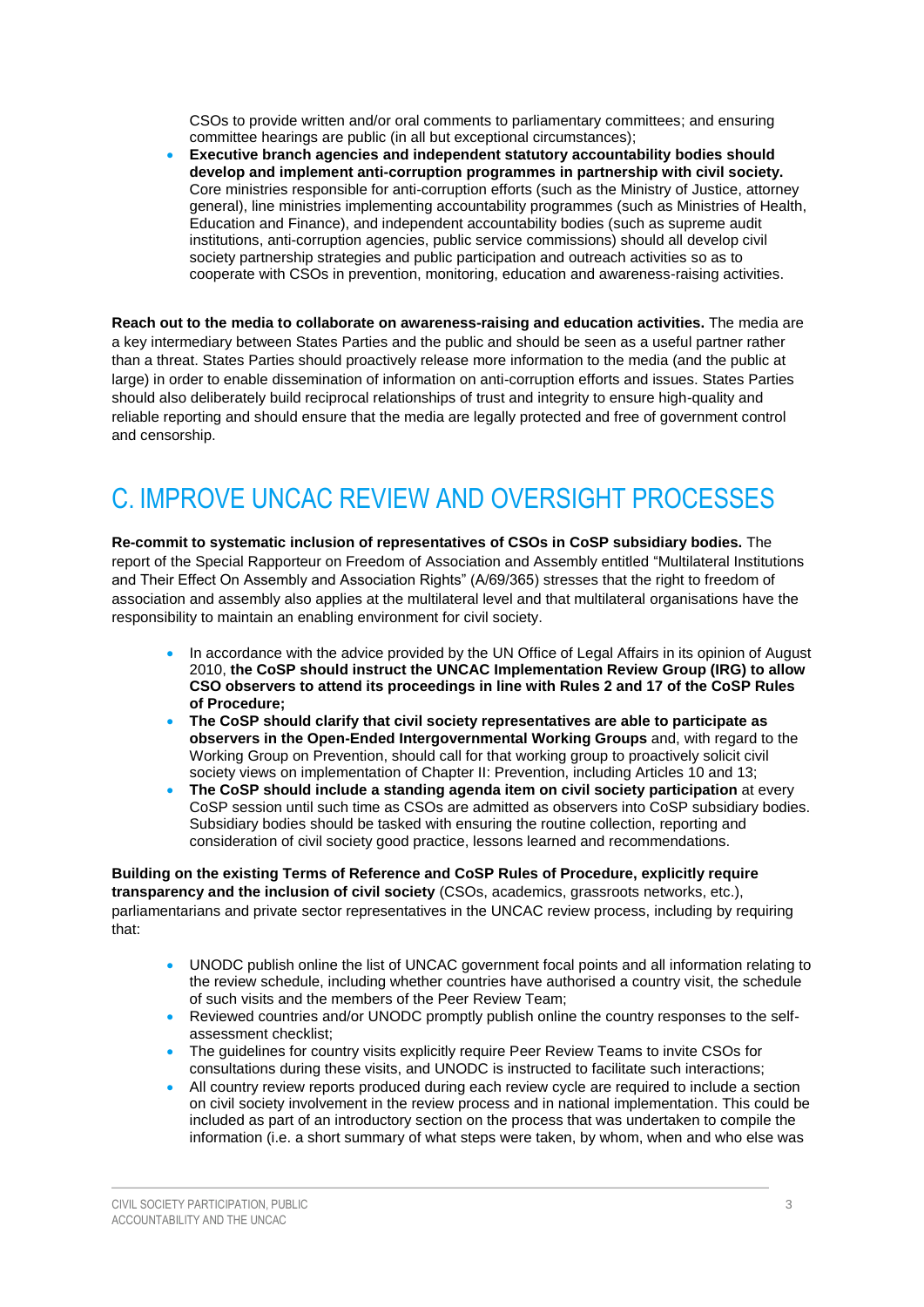consulted), as the current summaries offer very limited context within which to understand the findings;

- There should be automatic publication of the full country review reports on UNODC's website to facilitate collaborative efforts to work towards implementation of the recommendations;
- Any civil society UNCAC country review reports should be published on the UNODC country reports webpage;
- UNODC's periodic status reports on progress with the review process and its thematic reports should reference civil society review reports in addition to official review reports;
- There should be a process of follow-up to country review recommendations to ensure that the recommendations resulting from the country review are reflected upon and actioned. The country review reports should be followed up with the participatory development of national action plans setting out how the country will take forward the recommendations resulting from the review process. The national action plans should be published on the UNODC website.
- In general, UNODC as the UNCAC Secretariat should be mandated to more systematically facilitate the inclusion of civil society views in UNCAC review and implementation. T

The CoSP should also instruct UNODC to: **convene a conference of UNCAC stakeholders every two years** six months before the CoSP, to bring together civil society and other stakeholders (for example, States Parties, donors, private sector) to share experiences with respect to UNCAC implementation.

**Mandate the creation of an UNCAC communication and reporting procedure** for serious noncompliance and lack of effective enforcement of UNCAC obligations. This complaint mechanism would enable individuals and legal entities (civil society, private sector bodies, statutory authorities, etc.) to safely share information with the UN on corruption issues covered by UNCAC, especially grand corruption. Such a mechanism should build on the good practice approaches developed by the UN human rights treaty bodies, which are designed to facilitate the safe submission of complaints by individuals and groups.<sup>6</sup>

<sup>6</sup> Se[e www.ohchr.org/EN/HRBodies/TBPetitions/Pages/HRTBPetitions.aspx](http://www.ohchr.org/EN/HRBodies/TBPetitions/Pages/HRTBPetitions.aspx) for more information.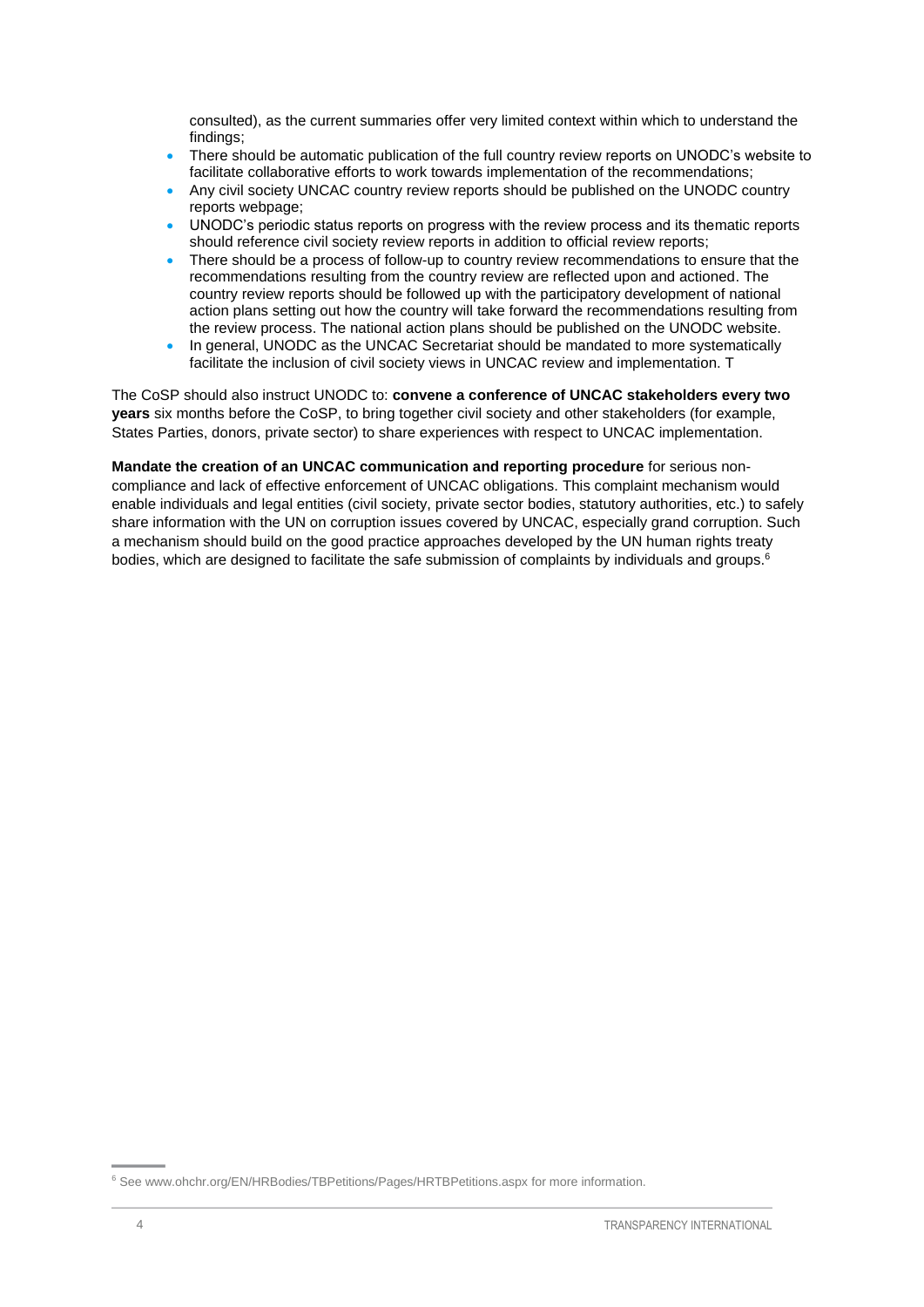# <span id="page-8-0"></span>INTRODUCTION

UNCAC has become the second fastest ratified UN convention in history, coming into force within only two years of its agreement and amassing 177 States Parties to date. This is testimony to the fact that tackling corruption is now recognised as a crucial priority for governments around the world, as has most recently been recognised in Goal 16 of the newly endorsed SDGs. Target 16.5 calls for governments to "[s]ubstantially reduce corruption and bribery in all their forms", while Target 16.6 complements this overarching milestone by calling for the development of "effective, accountable and transparent institutions at all levels". In the broader context of corruption and crime, Target 16.4 also calls on governments to "significantly reduce illicit financial...flows [and] strengthen the recovery and return of stolen assets…"

UNCAC explicitly recognises the role of civil society in tackling corruption, including prevention activities (UNCAC Chapter II) as well as enforcement efforts (UNCAC Chapter III). Article 13 of UNCAC explicitly recognises the key role that civil society can play in addressing corruption, requiring each State Party to "take appropriate measures, within its means and in accordance with fundamental principles of its domestic law, to *promote the active participation of individuals and groups outside the public sector, such as civil society, non-governmental organizations and community-based organizations*, in the prevention of and the fight against corruption and to raise public awareness regarding the existence, causes and gravity of and the threat posed by corruption..." [emphasis added]. The UNCAC Technical Guide elaborates on this obligation, advising that "States Parties should take a broad view of what comprises society and representative associations with whom they should engage. There should be a broad view and understanding of the society, comprising NGOs, trade unions, mass media, faith-based organizations etc. and should include also those with whom the government may not have a close relationship."<sup>7</sup>

The Convention also recognises the vital role that partnerships can play in tackling corruption. These include partnerships between the government and civil society, as well as between civil society and accountability institutions, such as anti-corruption agencies and supreme audit institutions. They also include partnerships among civil society, the media and the private sector.<sup>8</sup> In fact, national and international civil society has long been active in the fight against corruption, undertaking a range of advocacy, awareness-raising, education and implementation activities that have made an important contribution to building national accountability capacities. It is imperative that the UNCAC regime harness this capacity rather than resist it.

Despite the valuable contribution that civil society can play and has played in the fight against corruption, since UNCAC came into force there has been variable engagement with civil society by governments and UNCAC implementation bodies. There are encouraging examples of countries that have embraced civil society engagement in the UNCAC review process and/or development of national anti-corruption strategies and laws. However, in an increasing number of countries, civil society and the media have been targeted and faced constraints as a result of their efforts to address state and private sector corruption.<sup>9</sup> There are also reports of national UNCAC review

<sup>8</sup> See Articles 5, 6, 10, 11 and 13.

<sup>7</sup> UNODC and UNICRI, "Technical Guide to the United Nations Convention Against Corruption" (Vienna: UNODC, 2009), [www.unodc.org/unodc/en/treaties/CAC/technical-guide.html](https://www.unodc.org/unodc/en/treaties/CAC/technical-guide.html)

<sup>&</sup>lt;sup>9</sup> See for example CIVICUS, State of Civil Society Report 2015:

http://civicus.org/images/StateOfCivilSocietyFullReport2015.pdf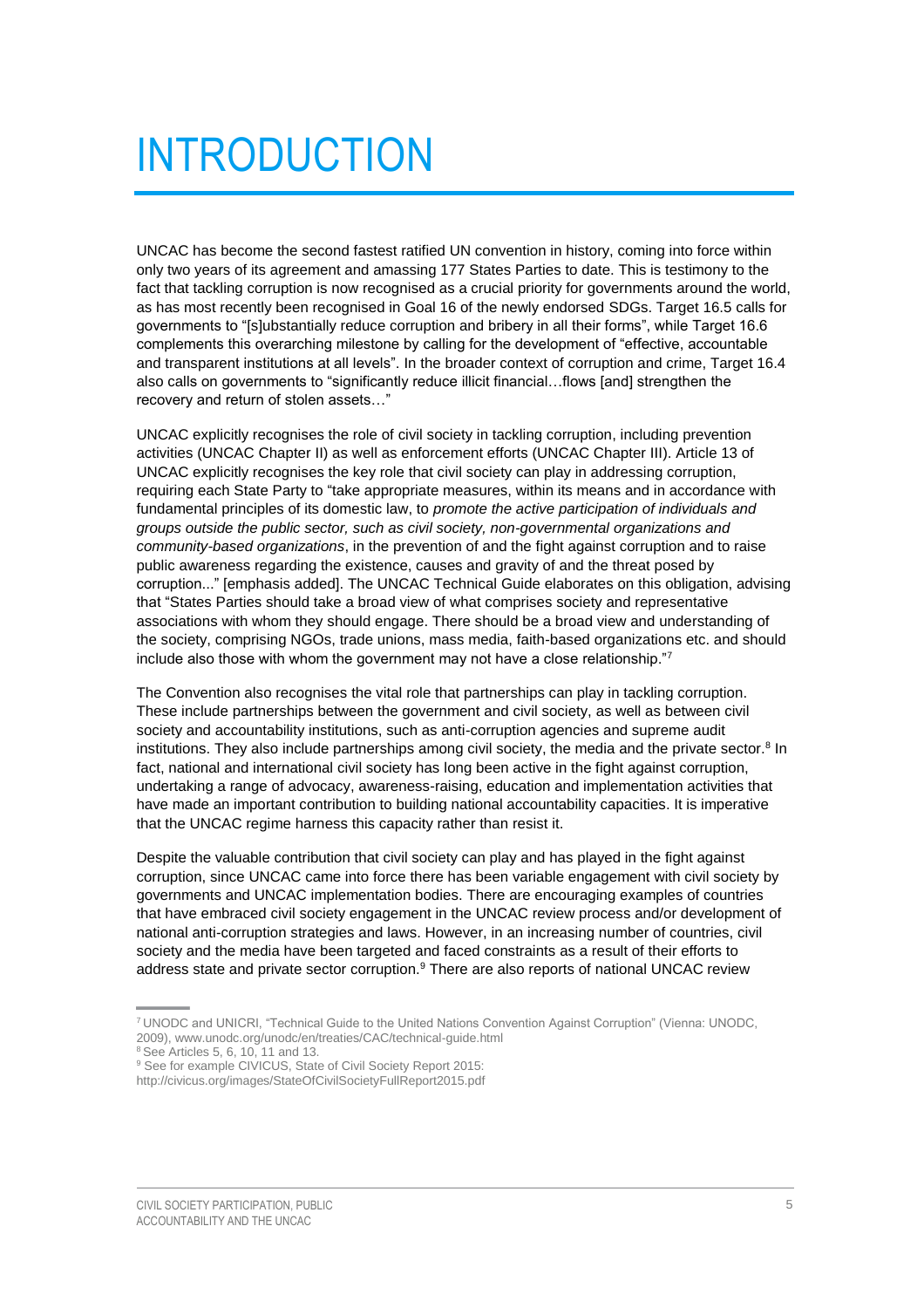processes that have been exclusively government-driven and closed. It is also problematic that the IRG and the Working Groups on Prevention and on Asset Recovery continue to exclude civil society observers. This is despite other similar regional treaty review processes being more open to civil society participation.

The recommendations in this report were submitted to the sixth CoSP, held in November 2015 and presented in a side event at that conference. It was, however, understood to be impossible to amend the Terms of Reference for the UNCAC Review Mechanism to increase transparency and participation requirements. Consequently, the UNCAC Coalition, with Transparency as its secretariat, initiated discussions with country delegations inviting them to sign up to a new UNCAC Review Transparency Pledge and commit to transparency and participation principles in the review process.<sup>10</sup>

The report aims to contribute to the understanding of the role of civil society in anti-corruption efforts and UNCAC implementation. It is hoped that by providing concrete examples of positive relationships between governments and civil society, the next CoSP and States Parties that have not done so yet will more systematically integrate civil society engagement in all facets of UNCAC review and implementation. This report was based primarily on desk research, and supplemented by feedback from the field via a questionnaire sent to a wide range of national civil society partners. Information about the questionnaire and some aggregated responses are included in Annex 2.

<sup>&</sup>lt;sup>10</sup> Details of the UNCAC Review Transparency Pledge can be found in Annex 1.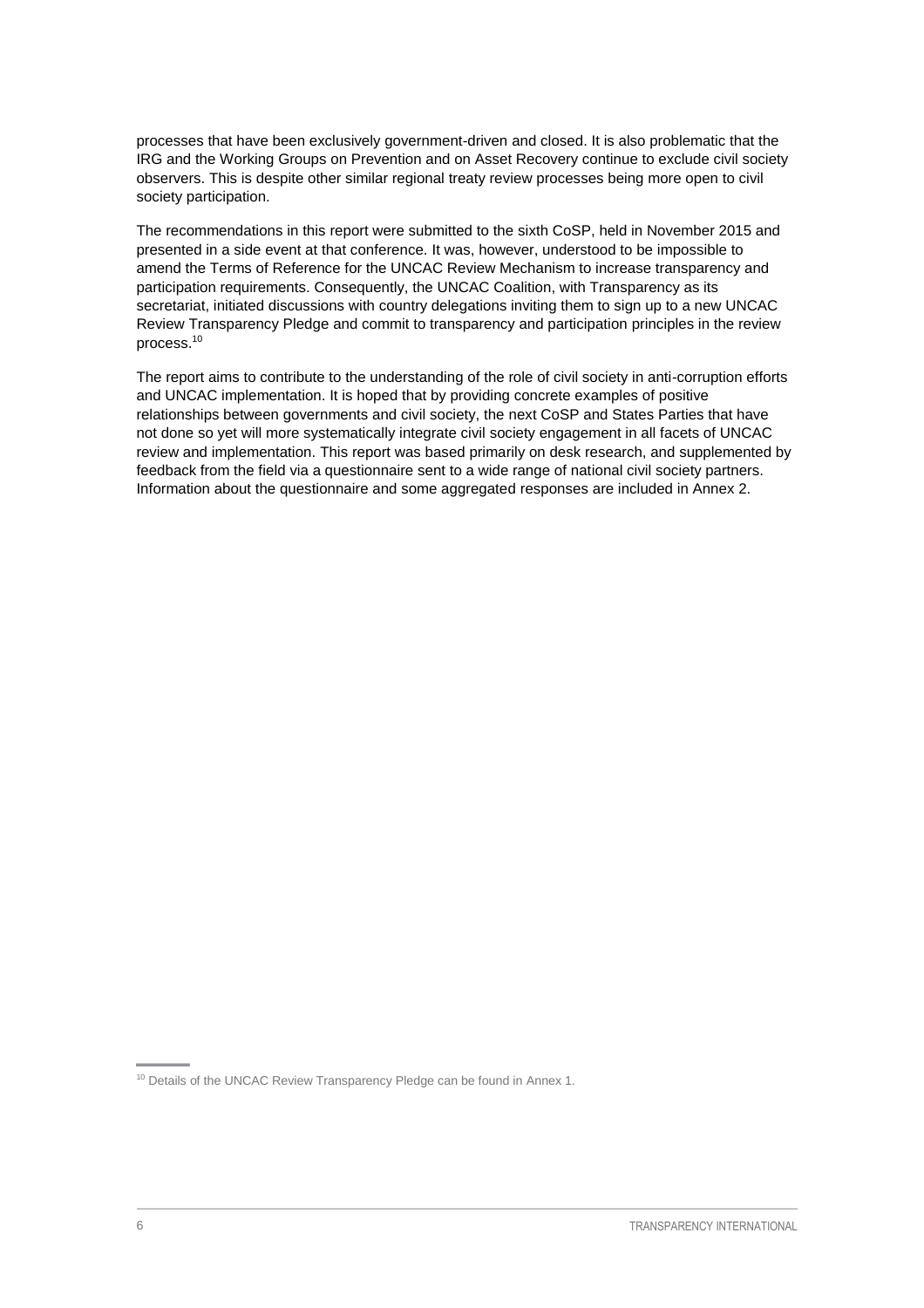# <span id="page-10-0"></span>PART 1: RECOGNISING THE VALUE OF CIVIL SOCIETY PARTICIPATION

The impact of corruption is greater than just the diversion of resources – significant as this is. Corruption is also corrosive of societies and contributes to a justified lack of trust and confidence in governance… Taking back what was lost to corrupt practices is everyone's responsibility – governments and civil society organizations, the private sector and the media, the general public, and youth who will play a pivotal role in seeing this agenda through so that their future is built on solid and honest foundations.

> Helen Clark, UNDP Administrator 10 December 2012<sup>11</sup>

1. UNCAC's recognition in Article 13 of the importance of civil society engagement in tackling corruption reflects the growing global consensus that participatory and inclusive decisionmaking, policy development and programme implementation are essential to ensuring effective and efficient governance. In this context, civil society is defined broadly, to cover associations of citizens who voluntarily collaborate to advance their interests, ideas and ideologies, including public interest NGOs, as well as trade unions, professional associations, social movements, academia and mass organisations (such as organisations of peasants, women or youth). For decades there have been clear international minimum standards to protect citizens who mobilise and act collectively to address concerns, such as corruption and accountability. In recent years, these standards have been broadened and developed as governments and the multilateral organisations that they have founded have more explicitly recognised the value of civil society input and participation in support of their activities. This part of the report seeks to encourage States Parties to recognise that there are numerous global and regional precedents that demonstrate that civil society participation has become the norm in intergovernmental processes.

# <span id="page-10-1"></span>A. CIVIL SOCIETY'S ADDED VALUE IN THE FIGHT AGAINST **CORRUPTION**

- 2. UNCAC language on the role of civil society reflects the fact that civil society has long been an active participant in the fight against corruption – as an advocate for action, an implementer of anti-corruption programmes, and an intermediary and partner between the public and governments to support efforts to raise awareness of, expose and address corruption.
- 3. While governments are responsible for leading efforts to stamp out corruption in the public and private sectors, over the course of many decades, local, national and global CSOs have

<sup>11</sup> [www.undp.org/content/undp/en/home/presscenter/speeches/2012/12/09/helen-clark-international-anti-corruption](http://www.undp.org/content/undp/en/home/presscenter/speeches/2012/12/09/helen-clark-international-anti-corruption-day-.html)[day-.html](http://www.undp.org/content/undp/en/home/presscenter/speeches/2012/12/09/helen-clark-international-anti-corruption-day-.html)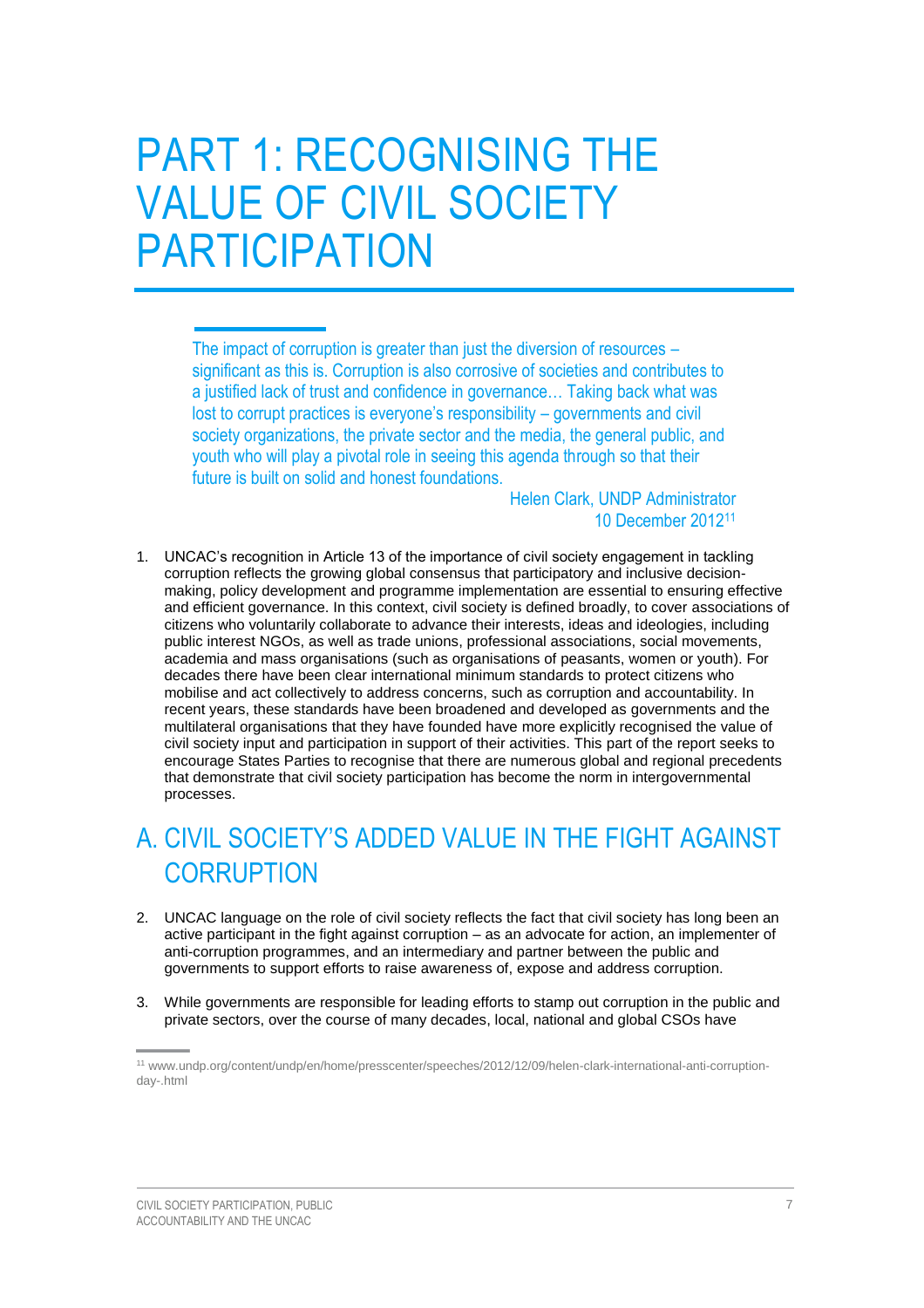repeatedly demonstrated their ability to make a valuable and unique contribution to the fight against corruption. While governments may drive forward anti-corruption efforts through their law-making, budgetary and programmatic functions, civil society has been very effective in acting to ensure that such government interventions have impact. The trust that CSOs often engender amongst communities, the breadth of their networks and the depth of their local knowledge have proven to be valuable assets that can be harnessed to enhance the effectiveness of government efforts. For example, civil society is often a particularly useful partner in sector-wide accountability approaches (such as in the health and education sectors), where it has better capacities to work with communities to expose community-level leakages and work with local officials on redress.

4. CSOs have also proven very useful partners to accountability institutions (such as anticorruption agencies and supreme audit institutions), which often operate with limited funding and can benefit from approaches that maximise their outreach and impact. In that regard, CSOs with specific anti-corruption expertise, community-based networks and the media have all been important partners to such institutions. The diversity within civil society groups has also been a key element of its usefulness in the fight against corruption. Corruption is often most harmful to those who are most vulnerable within society, for example, indigenous groups, women, lowincome workers and the rural poor. The capacity of civil society groups to build trust within such communities and champion their issues has given voice and power to such groups to ensure that corruption around issues such as land rights, resource extraction, public service access and labour entitlements has been exposed and addressed.

## <span id="page-11-0"></span>B. PROTECTING CSOS WORKING TO ADDRESS **CORRUPTION**

5. Although civil society has a clear role to play in anti-corruption efforts, for civil society to be empowered to effectively engage, it is essential that there is an enabling environment conducive to such work. In this context, it is imperative that legislative and regulatory frameworks that apply to CSOs are supportive rather than restrictive or coercive. Unfortunately however, almost inversely to the uptake of UNCAC, in recent years there has been a concomitant tendency in some countries to see civil society as a threat and to attack civil society's efforts accordingly.<sup>12</sup> Only last year, UN Human Rights Deputy Flavia Pansieri commented, "Civil society actors around the world face risks ranging from threats and intimidation to horrible reprisals, even killings…From the NGO who is prohibited from receiving funding to the whistle-blower who is imprisoned for revealing corruption… we must work to protect civil society from such practices."<sup>13</sup>

### <span id="page-11-1"></span>Relevant standards

- 6. Since the founding of the United Nations, the community of states has formally recognised the importance of protecting a set of minimum rights that are necessary to enable citizens to express their views. First through the Universal Declaration of Human Rights, subsequently through the ICCPR, and complementarily through regional human rights charters and national bills of rights, states have committed to protect key rights of participation and expression. Specifically:
	- *Right to freedom of expression:* Article 19(1) and (2) of the ICCPR together give every person the right to hold and express their opinions. This right is important for civil society advocates who need protection when identifying, critiquing and/or publishing reports of

<sup>13</sup> "Protecting civil society space to guarantee human rights", OHCHR press release, 26 March 2014, [www.ohchr.org/EN/NewsEvents/Pages/Protectingcivilsocietyspacetoguaranteehumanrights.aspx](http://www.ohchr.org/EN/NewsEvents/Pages/Protectingcivilsocietyspacetoguaranteehumanrights.aspx)

<sup>&</sup>lt;sup>12</sup> See for example Annex 2, which compiles questionnaire responses from CSOs engaged in anti-corruption work regarding the enabling environment within which they work.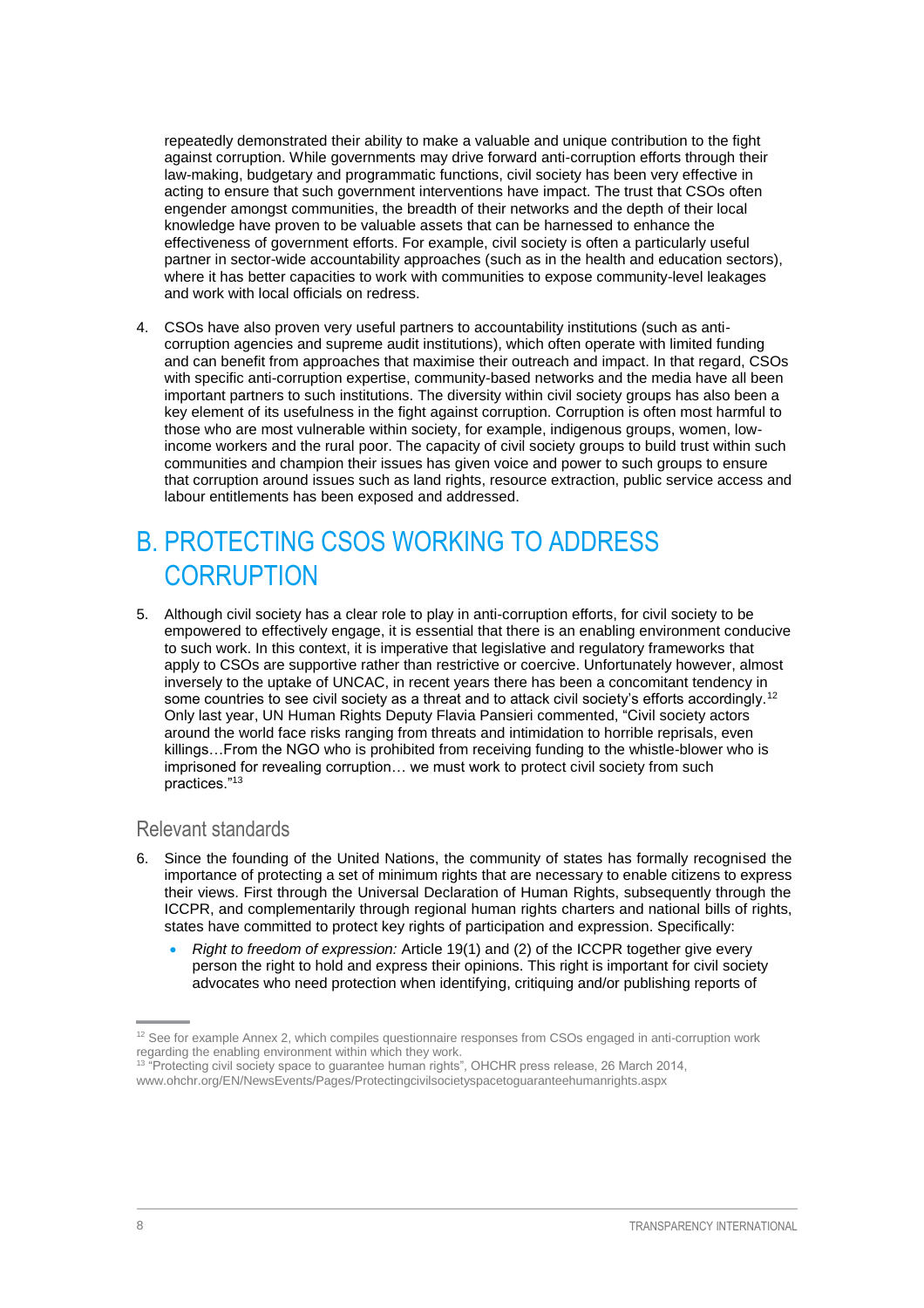corruption. It is one foundation of the right of whistleblowers to share information about corruption and be protected from unfair reprisals;

- *Right to freedom of the media:* Article 19(2) of the ICCPR explicitly protects the right of people and organisations to express their opinions in writing and other forms of media. This right is important for ensuring that civil society advocates and journalists have the freedom to publish allegations of corruption without the threat of being attacked, sued or jailed;
- *Right to freedom of information:* Article 19 as a whole is recognised as the basis for the right to information (RTI), which is an underlying pre-condition for people being able to effectively exercise their right to expression and opinion. The right to information is important for ensuring that civil society and the public can access source information from the government regarding public decision-making and public expenditures to identify corruption and hold the government to account;
- *Right to freedom of assembly and association:* Articles 21 and 22 of the ICCPR and Article 8(1)(a) of the International Covenant on Economic, Social and Cultural Rights (specifically protecting trade unions) form the basis for the rights to form groups and come together for action. This right is important for enabling civil society to protest corrupt activities and to work together on campaigns to raise awareness and/or address corruption;
- *Right to participate in public life:* Article 25 of the ICCPR requires that every citizen has the right and opportunity, without any unreasonable restrictions, to take part in the conduct of public affairs, whether directly or through freely chosen representatives. This right strengthens the right of citizens to actively participate in government policy development and programme implementation and to demand greater transparency and accountability.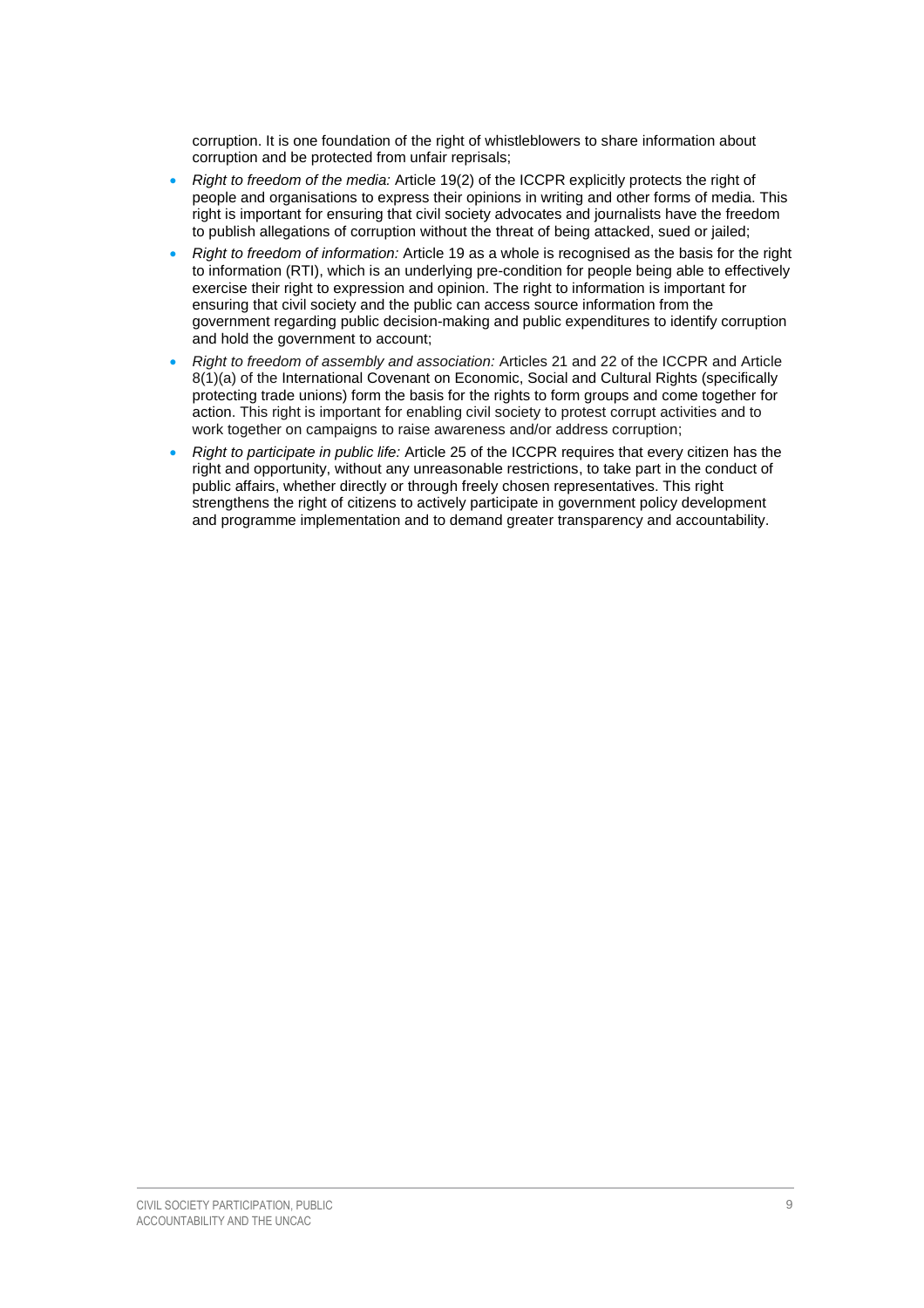## UN HUMAN RIGHTS COUNCIL AND CIVIL SOCIETY SPACE

The United Nations Human Rights Council (UNHRC) has taken measures to explicitly affirm the value of protecting and expanding the operating space for civil society. During its 24th Session in September 2013, the UNHRC passed a resolution, "Civil Society Space," stipulating a number of steps governments should take to foster an enabling operating environment for civil society at the national level. Specifically, the resolution urges "States to create and maintain, in law and in practice, a safe and enabling environment in which civil society can operate free from hindrance and insecurity." The resolution further calls on "States to acknowledge publicly the important and legitimate role of civil society in the promotion of human rights, democracy and the rule of law, and to engage with civil society to enable it to participate in the public debate on decisions that would contribute to the promotion and protection of human rights and the rule of law and of any other relevant decisions."<sup>14</sup> More recently, at the 27th UNHRC Session in September 2014, the UNHRC passed a further resolution urging "States to create and maintain, in law and in practice, a safe and enabling environment in which civil society can operate free from hindrance and insecurity"<sup>15</sup> and emphasising:

the essential role of civil society in sub-regional, regional and international organizations, including in support of the organizations' work, and in sharing experience and expertise through effective participation in meetings in accordance with relevant rules and modalities, and in this regard reaffirms the right of everyone, individually and in association with others, to unhindered access to and communication with sub-regional, regional and international bodies, in particular the United Nations, its representatives and mechanisms.16

- 7. Recognising the importance of civil society participation, UNCAC itself is very clear that civil society and the public more broadly are important partners in the fight against corruption, and that States Parties need to take positive action to promote and protect their capacity to discuss, identify and address corruption:
	- Article 13(1) requires State Parties to take appropriate measures "to *promote the active participation of individuals and groups outside the public sector, such as civil society, nongovernmental organizations and community-based organizations*, in the prevention of and the fight against corruption and to raise public awareness regarding the existence, causes and gravity of and the threat posed by corruption..." [emphasis added];
	- Article 5(1) requires State Parties to "develop and implement or maintain *effective, coordinated anti-corruption policies that promote the participation of society* and reflect the principles of the rule of law, proper management of public affairs and public property, integrity, transparency and accountability" [emphasis added];
	- Article 7(2)-(4) (candidate financing disclosures), Article 9 (public procurement and management of public finances) and Article 10 (public reporting) require States Parties to promote transparency, to facilitate the public's capacity to promote public accountability;

<sup>14</sup> Tor Hodenfield and Ciana-Marie Pegus, "Global Trends on Civil Society Restrictions" (CIVICUS, 2013), [www.civicus.org/images/GlobalTrendsonCivilSocietyRestrictons2013.pdf](http://www.civicus.org/images/GlobalTrendsonCivilSocietyRestrictons2013.pdf)

<sup>15</sup> Human Rights Council Agenda Item 3: "Promotion and protection of all human rights, civil, political, economic, social and cultural rights, including the right to development" (UNHRC, 2014), A/HRC/27/L.24, para 3, [www.ishr.ch/sites/default/files/article/files/a-hrc-l24-as-adopted.pdf](http://www.ishr.ch/sites/default/files/article/files/a-hrc-l24-as-adopted.pdf)

<sup>16</sup> UNHRC, 2014, para 12.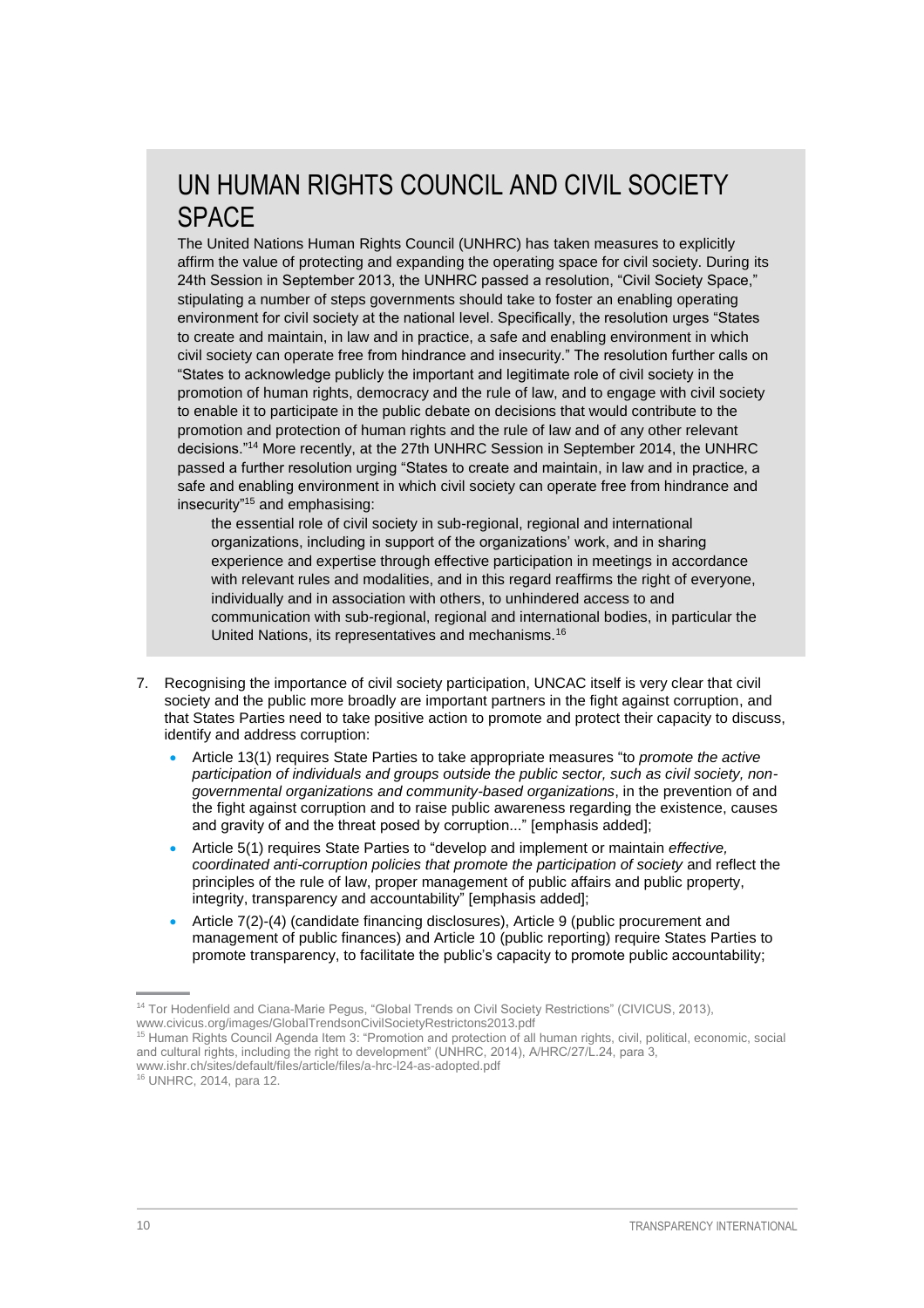- Articles 8(4), 13(2) and 33 require States Parties to protect both public officials and ordinary members of the public who act as whistleblowers;
- Article 35 reinforces the idea that corruption directly affects the public/civil society by requiring States Parties to enable people to claim damages/compensation where they have been adversely affected by corruption;
- UNCAC Article 63(6) makes it clear that civil society should be involved in UNCAC review processes, expressly stating, "*Inputs received from relevant non-governmental organizations duly accredited in accordance with procedures to be decided upon by the Conference of the States Parties may also be considered"* [emphasis added].<sup>17</sup>

Human Rights Committee (1996), General Comment 25 (57), General Comments under article 40, paragraph 4, of the International Covenant on Civil and Political Rights, Adopted by the Committee at its 1510th meeting, UN Doc. CCPR/C/21/Rev.1/Add.7[, https://www1.umn.edu/humanrts/gencomm/hrcom25.htm](https://www1.umn.edu/humanrts/gencomm/hrcom25.htm)

<sup>&</sup>lt;sup>17</sup> The UNHRC, in General Comment 25, has also specifically recognised the right to participate in public affairs. The committee noted,

Citizens…take part in the conduct of public affairs by exerting influence through public debate and dialogue with their representatives or through their capacity to organize themselves. This participation is supported by ensuring freedom of expression, assembly and association… In order to ensure the full enjoyment of rights protected by article 25, the free communication of information and ideas about public and political issues between citizens, candidates and elected representatives is essential. This implies a free press and other media able to comment on public issues without censorship or restraint and to inform public opinion. It requires the full enjoyment and respect for the rights guaranteed in articles 19, 21 and 22 of the [ICCPR], including freedom to engage in political activity individually or through political parties and other organizations, freedom to debate public affairs, to hold peaceful demonstrations and meetings, to criticize and oppose, to publish political material, to campaign for election and to advertise political ideas…The right to freedom of association, including the right to form and join organizations and associations concerned with political and public affairs, is an essential adjunct to the rights protected by article 25.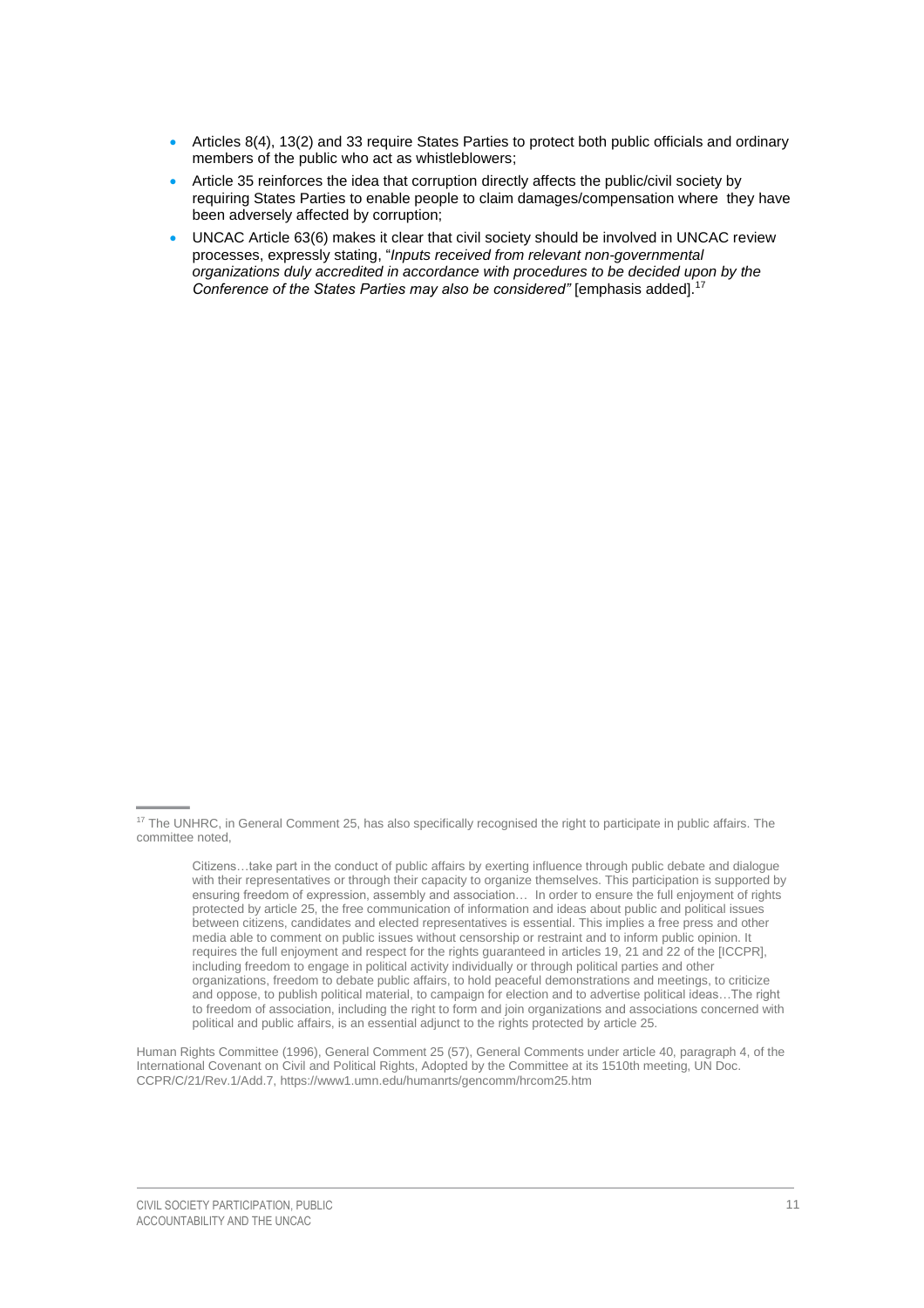## EXISTING GOOD PRACTICE GOVERNMENT-CIVIL SOCIETY PARTNERSHIPS UNDER THE OPEN GOVERNMENT PARTNERSHIP**<sup>18</sup>**

Since UNCAC came into force, other complementary accountability initiatives have continued to develop, including the Open Government Partnership (OGP), which specifically aims to secure practical commitments from governments to their citizenry to promote transparency, empower citizens, fight corruption, and harness new technologies to strengthen governance, in collaboration with civil society. <sup>19</sup> The OGP was formally launched on 20 September 2011, when the eight founding governments (Brazil, Indonesia, Mexico, Norway, Philippines, South Africa, United Kingdom and the United States) endorsed the Open Government Declaration and presented their country action plans. Since September 2011, OGP has welcomed the commitment of a total of 66 governments to join the partnership, approximately 1/3 of the membership of UNCAC. OGP countries commit to developing a country action plan through a multi-stakeholder process, with the active engagement of citizens and CSOs. Involving civil society in the development of the national action plan is a critical step in improving the dialogue among civil society and government. This in turn is one of the primary aims of OGP. Governments are required to report on the quality of their dialogue with civil society in their OGP selfassessment report, and the OGP Independent Reporting Mechanism also assesses performance in this area. The OGP Articles of Governance outline seven "Guidelines for Public Consultation on Country Commitments", as follows:

- 1. Availability of process and timeline: Countries are to make the details of their public consultation process and timeline available (at least online) prior to the consultation.
- 2. Adequate notice: Countries are to consult the population with sufficient forewarning to ensure the accessibility of opportunities for citizens to engage.
- 3. Awareness-raising: Countries are to undertake OGP awareness-raising activities to enhance public participation in the consultation.
- 4. Multiple channels: Countries are to consult through a variety of mechanisms including online and in-person meetings—to ensure the accessibility of opportunities for citizens to engage.
- 5. Breadth of consultation: Countries are to consult widely with the national community, including civil society and the private sector, and to seek out a diverse range of views.
- 6. Documentation and feedback: Countries are to produce a summary of the public consultation and all individual written comment submissions are to be made available online.
- 7. Consultation during implementation: Countries are to identify a forum to enable regular multi-stakeholder consultation on OGP implementation—this can be an existing entity or a new one. This document offers best practice recommendations on each of these seven guidelines, based on OGP experience. The last page of this document provides a set of helpful resources (OGP-specific and beyond).

<sup>&</sup>lt;sup>18</sup> Excerpts from the "OGP Article of Governance (2012)"[, www.opengovpartnership.org/node/1329](http://www.opengovpartnership.org/node/1329) and "Guidance for OGP National Dialogue", [www.opengovpartnership.org/sites/default/files/attachments/](http://www.opengovpartnership.org/sites/default/files/attachments/%20OGP_consultation%20FINAL.pdf)  [OGP\\_consultation%20FINAL.pdf](http://www.opengovpartnership.org/sites/default/files/attachments/%20OGP_consultation%20FINAL.pdf)

<sup>&</sup>lt;sup>19</sup> The Open Government Declaration, http://www.opengovpartnership.org/about/open-government-declaration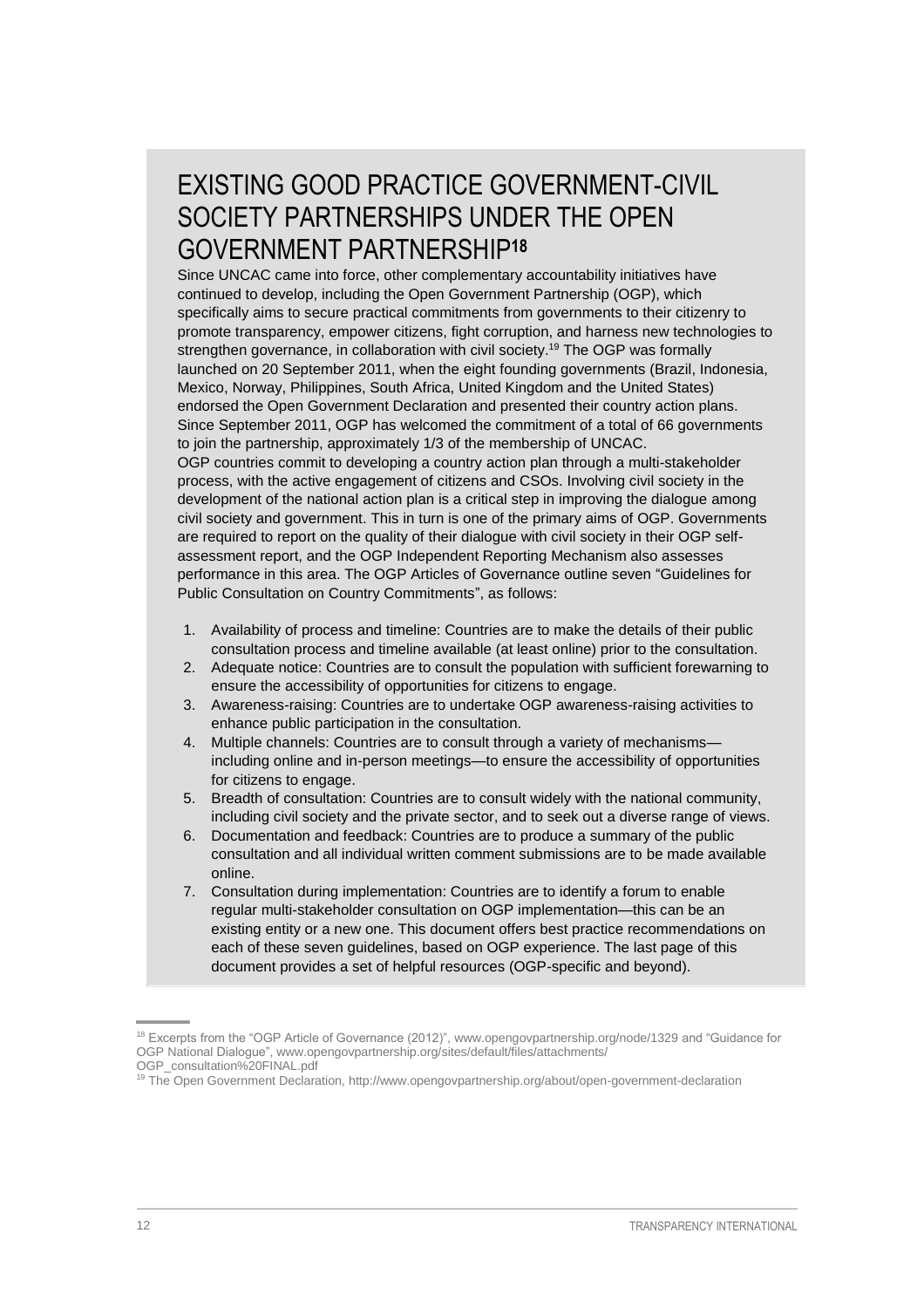### <span id="page-16-0"></span>Good practice, challenges and lessons learned

8. Although CSOs have long been active in exposing, publicising and tackling corruption, in recent years, there has been a troubling rise in the number of countries in which civil society and the media have seen their space for action narrowed. Worryingly, the most recent 2015 State of Civil Society Report produced by CIVICUS reported,

In 2014, we documented significant attacks on the fundamental civil society rights of free association, free assembly and free expression in 96 countries. Attacks take a range of forms, including: restriction on CSOs' ability to receive funds; onerous regulation and reporting requirements; the misuse of laws and regulations, such as those on public order; judicial harassment and imprisonment of activists; the demonisation of civil society in political discourse; and verbal and physical attacks of an extreme nature… Wherever civil society activists are threatened, so are journalists: in many countries, the media faces attack merely for trying to report the truth.<sup>20</sup>

9. Anti-corruption CSOs have had a particular challenge in many countries because governments have an increasing tendency to distinguish service-providing CSOs (good) from CSOs that they see as undertaking "political" advocacy or lobbying (bad). This is often one of the grounds upon which the latter group of CSOs are more tightly regulated and/or have their funding limited. In this context, it is worth noting a recent observation of the Special Rapporteur on Freedom of Peaceful Assembly and of Association:

He has observed that Governments often treat businesses and civil society differently, even where no reasonable justification in accordance with international norms exists. For example, registration requirements for businesses are considerably less cumbersome and faster in [some countries] than requirements for registration of NGOs. Similarly, no special financial regulations at the global level exist to regulate the private sector as a whole, other than guidance for financial institutions in detecting terrorist financing. Yet recommendation 8 of the Financial Action Task Force on Money Laundering requires that laws and regulations of member States on non-profit organizations be reviewed so as to prevent abuse of such organizations for the financing of terrorism. There is no evidence that the civil society sector is more prone than the private sector to money-laundering activities or terrorism-related financial activity or even that any such activity in the civil society sector justifies the sectorwide approach that the Task Force has adopted. Furthermore, States do not generally object to corporations investing capital from foreign sources in their jurisdictions in the same way they do if civil society organizations receive foreign funding."<sup>21</sup>

In this regard, it should be acknowledged that civil society has been responding to the constant demand for greater accountability by unilaterally taking action to encourage greater selfregulation. For example, global civil society have come together to endorse the INGO Accountability Charter, which operates as a voluntary code of conduct for international NGOs and their national chapters.<sup>22</sup>

10. Recognising the challenges that civil society has been facing globally, as human rights and anticorruption campaigners face increased restrictions on their activities, it is worth recalling that for more than 20 years, Member States have endorsed the UN Declaration on Human Rights Defenders, which enshrines the overarching commitments of states to protect such individuals

<sup>&</sup>lt;sup>20</sup> CIVICUS, "State of Civil Society Report: Executive Summary" (2015), pp.6-7,

[www.civicus.org/images/SOCS2015ExecutiveSummary.pdf](http://www.civicus.org/images/SOCS2015ExecutiveSummary.pdf)

<sup>&</sup>lt;sup>21</sup> UN-OHCHR (2014) "Report of the Special Rapporteur on the rights to freedom of peaceful assembly and of association", para 11, A/69/365, [http://daccess-dds-](http://daccess-dds-ny.un.org/doc/UNDOC/GEN/N14/523/22/PDF/N1452322.pdf?OpenElement)

[ny.un.org/doc/UNDOC/GEN/N14/523/22/PDF/N1452322.pdf?OpenElement;](http://daccess-dds-ny.un.org/doc/UNDOC/GEN/N14/523/22/PDF/N1452322.pdf?OpenElement) see also Special Rapporteur (2015) "Comparing States' Treatment Of Business And Associations", A/70/266,

[http://freeassembly.net/rapporteurreports/sectoral-equity/.](http://freeassembly.net/rapporteurreports/sectoral-equity/) 

<sup>22</sup> See [www.ingoaccountabilitycharter.org/](http://www.ingoaccountabilitycharter.org/)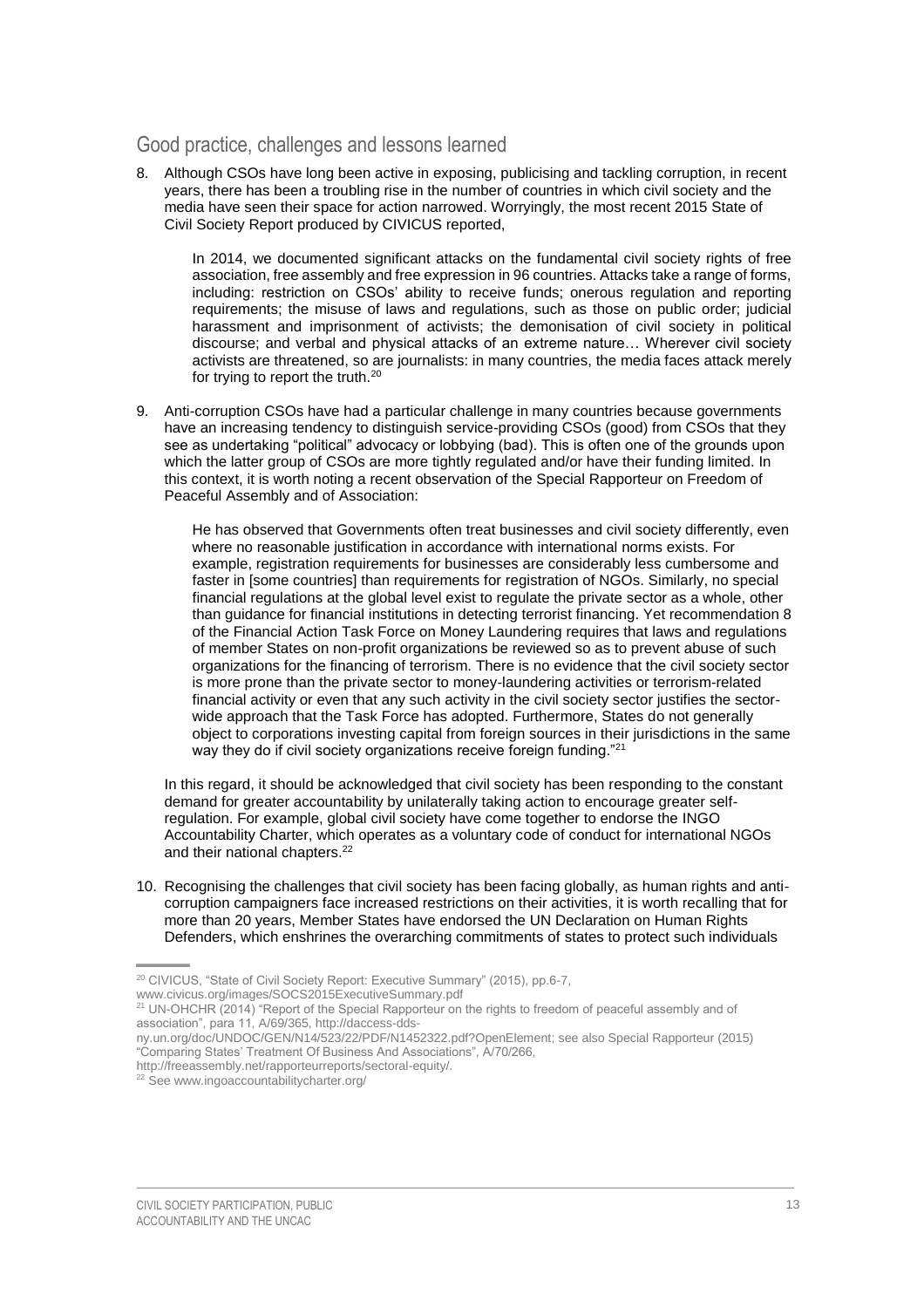and groups from harassment and violence due to their activities. Article 5 reaffirms the right of everyone, individually and in association with others, whether at a national or international level, to meet or assemble peacefully; to form, join and participate in NGOs, associations or groups; and to communicate with non-governmental or intergovernmental organisations. To this end, Article 2 underlines the "prime responsibility and duty" of each state "to protect, promote and implement all human rights" and to take "such steps as may be necessary to create all conditions necessary in the social, economic, political and other fields, as well as the legal guarantees required to ensure that all persons under its jurisdiction, individually and in association with others, are able to enjoy all those rights and freedoms in practice."<sup>23</sup>

### ANTI-CORRUPTION CSOS FACING INCREASING PERSECUTION DURING THEIR WORK

UNCAC expressly recognises the valuable role that civil society and the media can play in working with governments to address corruption, such that the CoSP should be extremely concerned that many CSOs are facing serious challenges in undertaking their anticorruption activities. In the most recent 2015 report of the Special Rapporteur on the situation of human rights defenders, the Special Rapporteur included a specific section focused specifically on "Defenders combating corruption and impunity", observing:

Defenders working on governance issues, promoting transparency and accountability on the part of States, and combating corruption are among the most at-risk groups of defenders, subject to relentless harassment and multiple types of threats and attacks… Their work is often hampered by the lack of legal provisions for access to information or failure to implement such laws. These defenders reported governments' reluctance to protect them, due to the numerous political and economic interests at stake. Finally, defenders working on matters that involve combating impunity are often the targets of attacks or campaigns to intimidate them, and witnesses often receive threats designed to deter them from appearing in court during certain trials.<sup>24</sup>

The following collection of stories serves to highlight the various ways resistance to CSO anti-corruption efforts are manifesting around the world:

- On 7 May 2015, the elected Board of Directors of the Transparency International Kuwait chapter, Kuwait Transparency Society (KTS), was dissolved by the Kuwait government and replaced with government appointees. Existing staff at KTS were informed that their contracts would be terminated by the end of June 2015 and their landlord was informed of KTS' intention to vacate its office by the same date. These developments marked a severe low point, following government allegations of political bias, "illegal" affiliation to an international organisation and defamation of the image of the state of Kuwait as a result of KTS anti-corruption activities. Since then, the chapter has been suspended by the Transparency International Board as a result of this government interference.
- In Cambodia, in mid-2015 the government expedited the passage of a Law on Association and Non-Governmental Organisations, without proper public consultations. Criticism of the law was based on leaked drafts, as the government kept the law's contents secret until it was sent to the National Assembly. According to CSO analysis, the law can be used to stop NGOs from freely criticising government

<sup>&</sup>lt;sup>23</sup> UN, "Report of the Secretary-General: Implementation of the Declaration on the Right and Responsibility of Individuals, Groups and Organs of Society to Promote and Protect Universally Recognized Human Rights and Fundamental Freedoms" (2000)[, www.ohchr.org/EN/Issues/SRHRDefenders/Pages/Declaration.aspx](http://www.ohchr.org/EN/Issues/SRHRDefenders/Pages/Declaration.aspx) <sup>24</sup> Special Rapporteur, "Situation of human rights defenders" (2015), A/70/217, paras 69-70, [www.un.org/ga/search/view\\_doc.asp?symbol=A/70/217.](http://www.un.org/ga/search/view_doc.asp?symbol=A/70/217)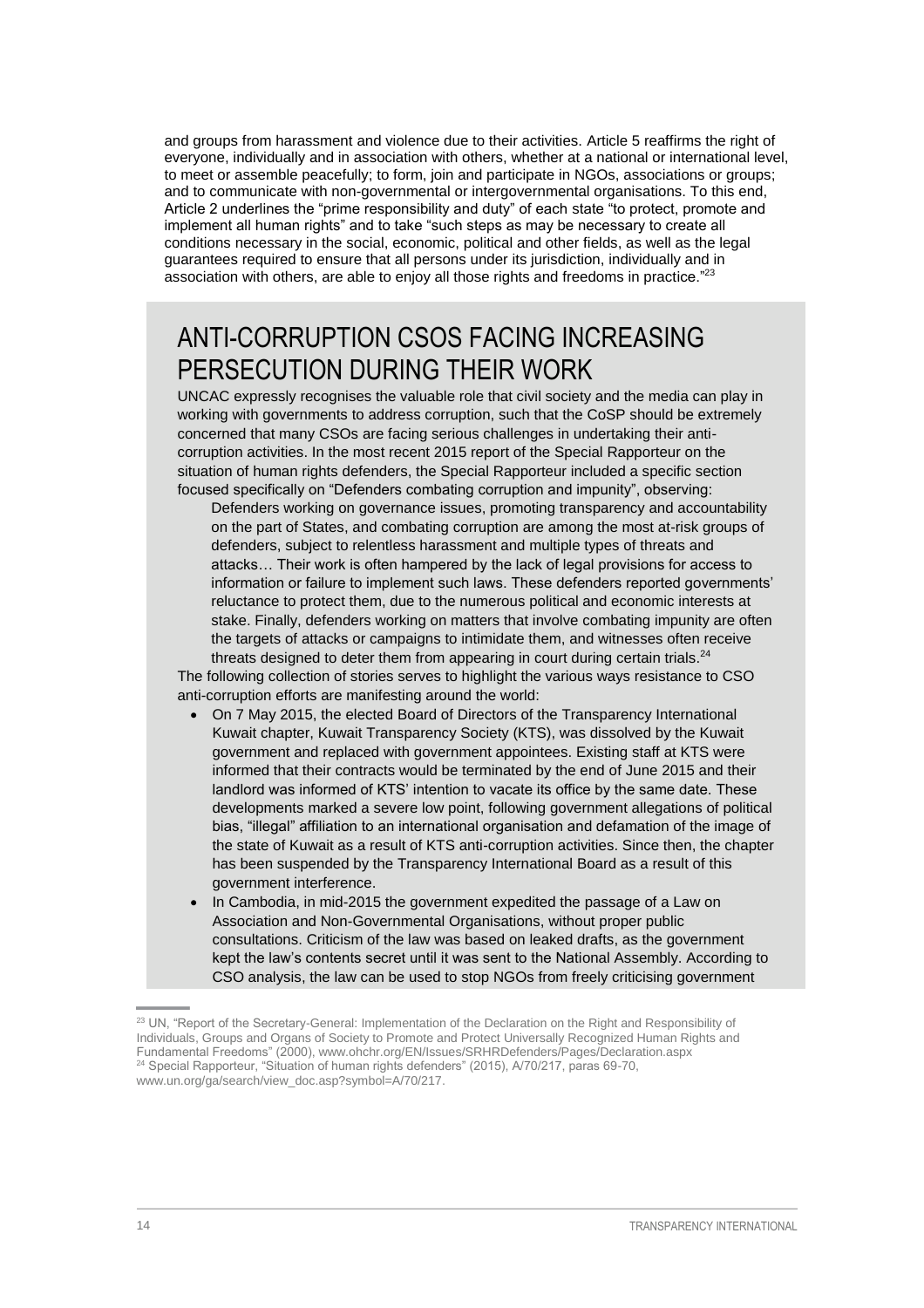policies or public officials. It creates mandatory registration requirements for NGOs and gives the government the ability to disallow registration based on unclear criteria. For example it requires all NGOs to be "neutral toward all political parties" without defining "neutral", which may mean that the law will stop groups from criticising government policies because it could be considered criticism of the ruling party. Hundreds of Cambodian NGOs campaigned against the law, and several foreign embassies and the United Nations have criticised the law and process.<sup>25</sup>

- In early 2015, Russian prosecutors warned the Russian chapter of Transparency International, which has been active for more than 15 years, that it may be compelled to register as a "foreign agent". The state's justification for that demand comes from Transparency International's Russian operations getting some funding from the group's international secretariat in Berlin, Germany. The NGO said the government warning accuses it of "actual activity [that] includes interfering with the government's policy in the fight against corruption by lobbying [for] its own proposals to change it." A similar warning about foreign agent registration was made to Transparency International Russia in 2013. $26$  Despite the chilling effect this approach has on civil society, in April 2014 the Constitutional Court ruled that the law on "foreign agents" does not contradict the Russian Constitution and that labelling NGOs as foreign agents is aimed at "important public interests".<sup>27</sup>
- For the last eight years, Paul Eric Kingue has been targeted for persecution in Cameroon as a result of blowing the whistle on corruption. In 2007, Kingue accused the Cameroon-based branch of a French company of tax fraud. After demonstrations in the district in West Cameroon where he was elected mayor, Kingue was arrested in February 2008 and charged with orchestrating the protests. It is widely believed the charges against Kingue of "aiding and abetting gang looting and inciting rebellion" and "forgery and misappropriation of public property" were in retaliation for his initial accusations. He was given a life sentence in February 2012 following criminal proceedings conducted in serious violation of his rights. In August 2014, the UN Working Group on Arbitrary Detention published an opinion stating that a number of procedural guarantees were not applied in Kingue's case, questioning the independence of the judiciary and demanding that the government ensure the release and compensation of Kingue. As a result of this, the public prosecutor dropped the charges against him in early 2015.<sup>28</sup>
- Over the last decade in Venezuela, the government has increased its accusations that NGOs are being funded by international enemies of the Bolivarian Revolution, or even that their activists are foreign spies, as NGOs have become more critical of the government's human rights record and raised allegations of government corruption. In 2012, for example, the National Assembly threatened to investigate the funding of anti-corruption NGO Transparency Venezuela when it released a report criticising the National Assembly for irregularities in the importation of medicines from Cuba. Foreign funding of NGOs has also been under fire, with a Law on International

<sup>26</sup> Jeffrey Young, "Russia Pressures Anti-Corruption Group", VOA, 23 February 2015, [www.voanews.com/content/russia-pressures-anti-corruption-group/2654840.html](http://www.voanews.com/content/russia-pressures-anti-corruption-group/2654840.html) <sup>27</sup> [www.icnl.org/research/monitor/russia.html](http://www.icnl.org/research/monitor/russia.html)

<sup>&</sup>lt;sup>25</sup> "Transparency International condemns proposed restrictions on civil society in Cambodia", Transparency International Secretariat press release, 2 July 2015,

[www.transparency.org/news/pressrelease/transparency\\_international\\_condemns\\_proposed\\_restrictions\\_on\\_civil\\_socie](http://www.transparency.org/news/pressrelease/transparency_international_condemns_proposed_restrictions_on_civil_society) [ty](http://www.transparency.org/news/pressrelease/transparency_international_condemns_proposed_restrictions_on_civil_society)

<sup>28 &</sup>quot;Transparency International demands immediate release of Paul Eric Kingue of Cameroon", Transparency International Secretariatpress release, 1 July 2015,

[www.transparency.org/news/pressrelease/transparency\\_international\\_demands\\_immediate\\_](http://www.transparency.org/news/pressrelease/transparency_international_demands_immediate_%20release_of_paul_eric_kingue_of)  [release\\_of\\_paul\\_eric\\_kingue\\_of](http://www.transparency.org/news/pressrelease/transparency_international_demands_immediate_%20release_of_paul_eric_kingue_of)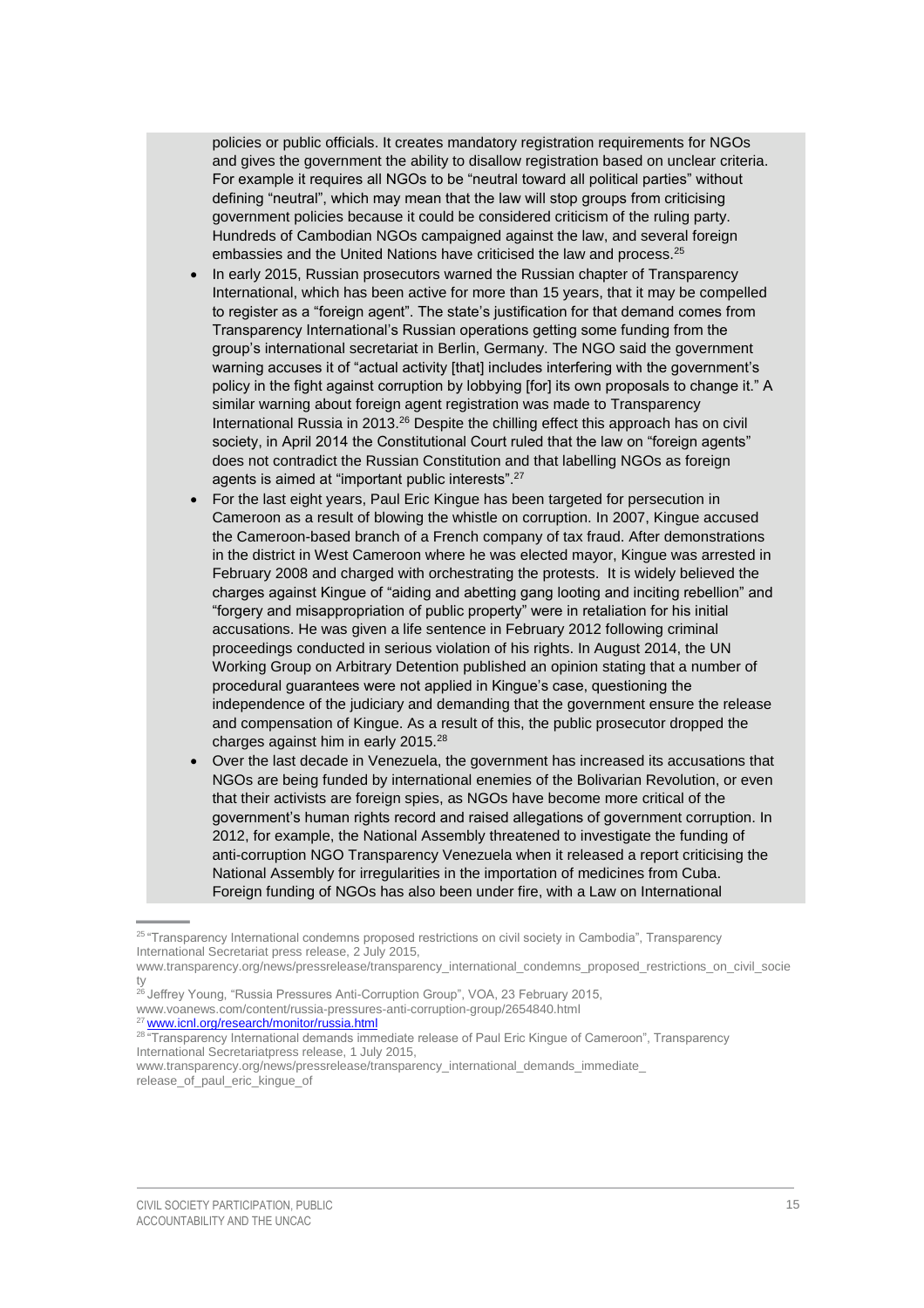Cooperation proposed that would regulate the foreign funding of local NGOs. The law stagnated in 2006, but in December 2010 the National Assembly did approve the Law for the Defense of National Political Sovereignty and Self-determination. This law is narrower in scope but regulates NGOs' funding and restricts them from working on issues of political participation.<sup>29</sup>

### <span id="page-19-0"></span>C. EMERGING INTERNATIONAL NORMS MANDATING "PUBLIC PARTICIPATION"

11. More than a decade ago, the UN High-Level Panel on UN-Civil Society Relations issued a report specifically on civil society engagement in multilateral processes. It stated clearly, "The growing participation and influence of non-State actors is enhancing democracy and reshaping multilateralism… [We] see this opening up of the United Nations to a plurality of constituencies and actors not as a threat to Governments, but as a powerful way to reinvigorate the intergovernmental process itself."<sup>30</sup> This analysis has resonance for UNCAC's review and implementation processes, highlighting again the fact that recent years have seen public participation become the norm rather than the exception in UN and regional intergovernmental processes. More recently, in September 2014 the UNHRC reaffirmed "the obligation of States to take all appropriate measures to ensure that every citizen has an effective right and opportunity to equal participation in public affairs" and concretely requested OHCHR to prepare a study on best practices, experiences and challenges and ways to overcome them with regard to the promotion, protection and implementation of the right to participate in public affairs.<sup>31</sup> Where civil society participation sometimes used to be seen as an optional extra, there is increasing global recognition that it has become *de rigueur* and should therefore be meaningfully protected and promoted by states.

<sup>29</sup> Hugo Pérez Hernáiz and David Smilde, ["Venezuela's Human Rights NGOs Under Fire Again"](http://venezuelablog.tumblr.com/post/121586515824/venezuelas-human-rights-ngos-under-fire-again), Venezuelan Politics and Human Rights, 2015, [http://venezuelablog.tumblr.com/post/121586515824/venezuelas-human-rights-ngos-under](http://venezuelablog.tumblr.com/post/121586515824/venezuelas-human-rights-ngos-under-fire-again)[fire-again](http://venezuelablog.tumblr.com/post/121586515824/venezuelas-human-rights-ngos-under-fire-again) 

<sup>&</sup>lt;sup>30</sup> UN, "Report of the Panel of Eminent Persons on United Nations–Civil Society Relations" (2004)[, www.un](http://www.un-ngls.org/orf/Final%20report%20-%20HLP.doc)[ngls.org/orf/Final%20report%20-%20HLP.doc](http://www.un-ngls.org/orf/Final%20report%20-%20HLP.doc)

<sup>&</sup>lt;sup>1</sup> UNHRC, "Equal participation in political and public affairs" (2014), A/HRC/RES/27/24[, http://daccess-dds](http://daccess-dds-ny.un.org/doc/UNDOC/GEN/G14/179/73/PDF/G1417973.pdf?OpenElement)[ny.un.org/doc/UNDOC/GEN/G14/179/73/PDF/G1417973.pdf?OpenElement](http://daccess-dds-ny.un.org/doc/UNDOC/GEN/G14/179/73/PDF/G1417973.pdf?OpenElement)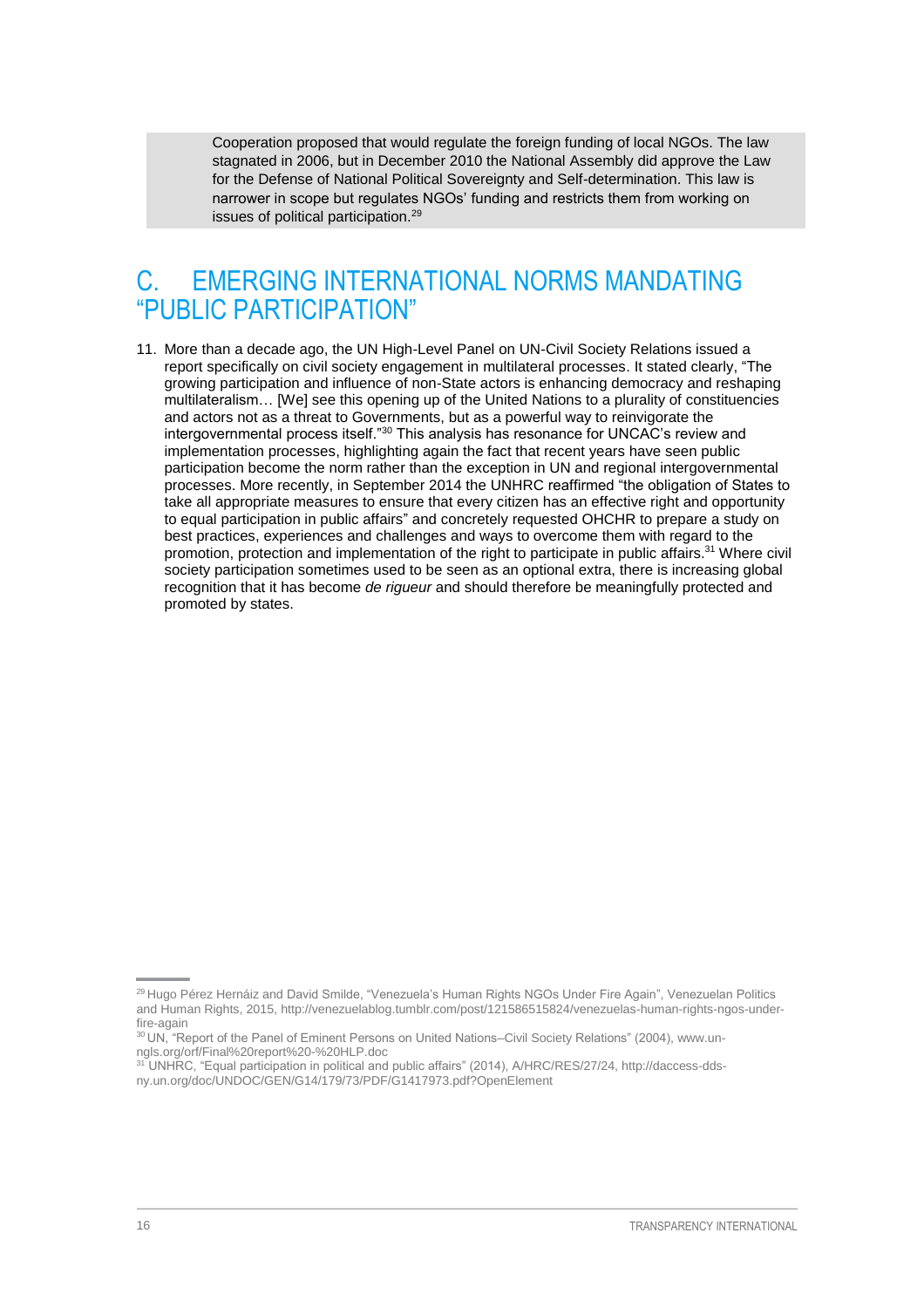## NATIONAL RECOGNITION OF THE RIGHT TO PUBLIC PARTICIPATION

A number of countries around the world have actually entrenched the right to public participation in their constitutions and/or in legislation. A 2011 study of public participation obligations undertaken for the Indian National Campaign for the People's Right to Information highlighted a range of good practices. For example, in South Africa, Sections 59(1)(a), 72(1)(a) and 118(1)(a) of the Constitution impose identical obligations on the National Assembly, National Council of Provinces and provincial legislatures to "facilitate public involvement in the legislative and other processes of the [body] and its Committees". These provisions have been implemented via parliamentary Rules of Procedure and other regulations. In Indonesia, the Public Information Disclosure Act 2010 specifically encourages civil society's participation during the policy-making process. The Act aims at: (i) securing the right of the citizens to know about plans to make public policies and programmes, and the process to make public decisions, as well as the reasons for decisions; (ii) encouraging the participation of the society in the process of making a public policy; (iii) increasing the active role of the people in making public policies; and (iv) knowing the rationale for public policies that affect the lives of the people.32 In Canada, the Department of Justice's Policy Statement and Guidelines for Public Participation outlines a commitment by the Department to "involve Canadians in the development of legislation, policies and programmes…through adequately resources processes that are transparent, accessible and accountable".

12. The developing norm of public participation in government policy development, decision-making and activity implementation has been reflected in a number of recent UN agendas and agreements. In 2011, the Busan Partnership for Development – a major milestone in the development effectiveness discourse – set forth a number of conditions to ensure the advancement of inclusive and robust development practices. Key among these conditions is the recognition that CSOs

play a vital role in enabling people to claim their rights, in promoting rights-based approaches, in shaping development policies and partnerships, and in overseeing their implementation...Recognising this, [governments agreed to] implement fully [their] respective commitments to enable CSOs to exercise their roles as independent development actors, with a particular focus on an enabling environment, consistent with agreed international rights, that maximises the contributions of CSOs to development.<sup>33</sup>

13. The post-2015 development agenda clearly recognises that progress in promoting sustainable development – which is accountable, transparent and responds to the needs of the public – requires strong partnerships across society. The draft outcomes statement on the new 2030 Agenda for Sustainable Development, which was endorsed by UN Member States at the September 2015 Global Summit, states

The scale and ambition of the new Agenda requires a revitalized Global Partnership to ensure its implementation. We fully commit to this. This Partnership will work in a spirit of global solidarity, in particular solidarity with the poorest and with people in vulnerable

<sup>32</sup> OECD, "Civil society empowerment" (2013), CleanGovBiz, [www.oecd.org/cleangovbiz/CivilSocietyEmpowermentDraft.pdf](http://www.oecd.org/cleangovbiz/CivilSocietyEmpowermentDraft.pdf) <sup>33</sup> [www.oecd.org/development/effectiveness/49650173.pdf](http://www.oecd.org/development/effectiveness/49650173.pdf)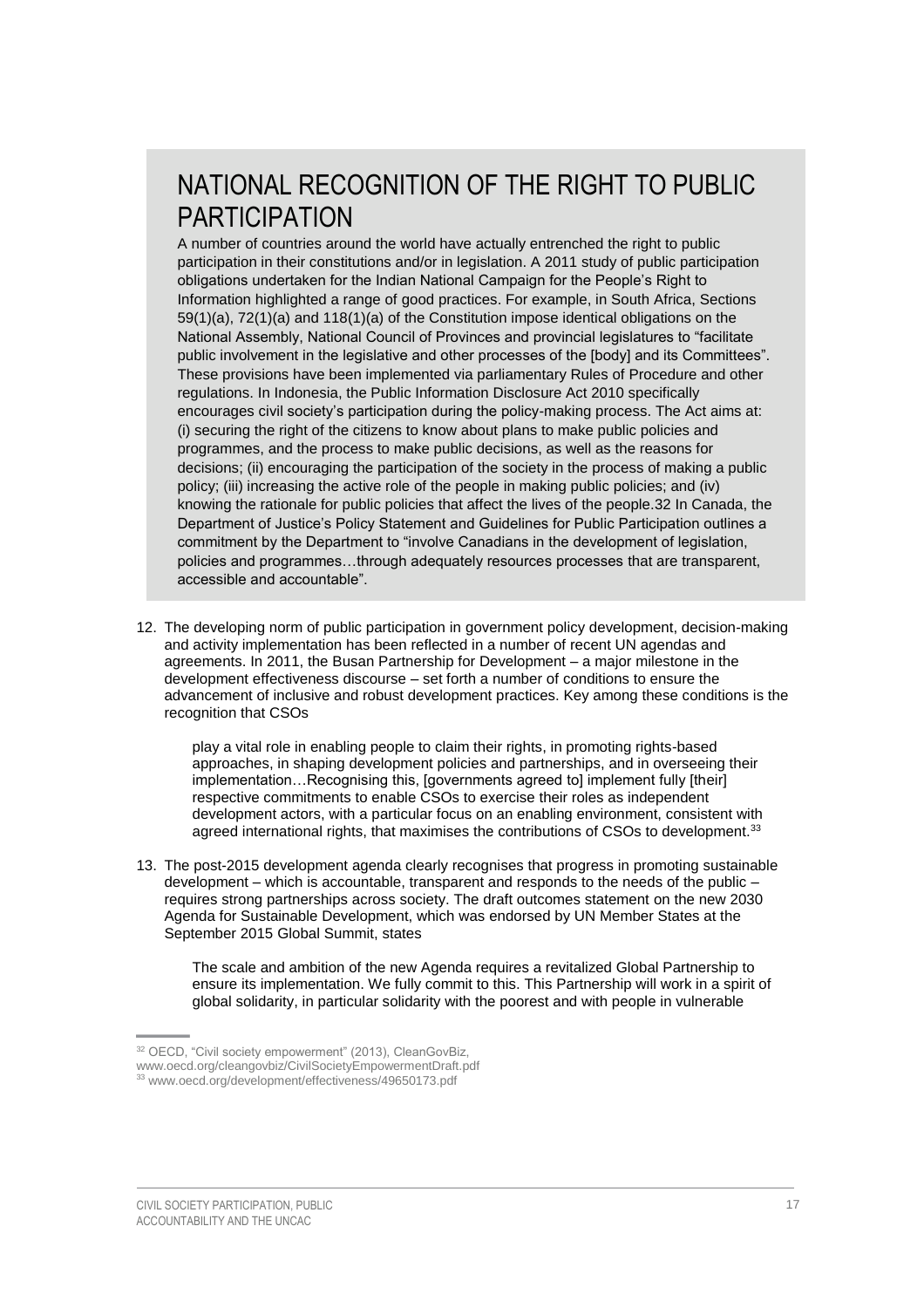situations. It will facilitate an intensive global engagement in support of implementation of all the Goals and targets, bringing together Governments, the private sector, civil society, the United Nations system and other actors and mobilizing all available resources.<sup>34</sup>

### INTERNATIONAL PUBLIC PARTICIPATION NORMS ARE ALREADY RECOGNISED BY MANY STATES

More than 15 years ago, the United Nations Economic Commission for Europe Convention on Access to Information, Public Participation in Decision-Making and Access to Justice in Environmental Matters ("Aarhus Convention") came into force, representing a groundbreaking commitment by governments to establish minimum global standards for transparency and public participation in relation to the environment. As at January 2015, there are 47 parties to the Convention (more than 25% of the States Parties to UNCAC).<sup>35</sup> The Convention represents global good practice that should also be reflected in UNCAC processes. Under the Aarhus Convention, transparency and participation are enshrined as minimum requirements, specifically:

- The right of everyone to receive environmental information that is held by public authorities ("**access to environmental information**"). This can include information on the state of the environment, but also on policies or measures taken, or on the state of human health and safety where this can be affected by the state of the environment. Applicants are entitled to obtain this information within one month of the request and without having to say why they require it. In addition, public authorities are obliged, under the Convention, to actively disseminate environmental information in their possession;
- The right to participate in environmental decision-making. Arrangements are to be made by public authorities to enable the public affected and environmental NGOs to comment on proposals, plans or programmes relating to the environment, with a specific requirement for early public participation, when all options are open and effective public participation can meaningfully inform decision-making. Comments from such processes are to be taken into due account in decision-making, and information is to be provided on the final decisions and the reasons for them ("**public participation in decision-making**");
- The right to review procedures to challenge public decisions that have been made without respecting the two rights above or environmental law in general ("**access to justice**").36

<sup>&</sup>lt;sup>34</sup> UN, "Draft outcome document of the United Nations summit for the adoption of the post-2015 development agenda", A/69/L.85, 12 August 2015, [www.un.org/pga/wp-content/uploads/sites/3/2015/08/120815\\_outcome-document-of-](http://www.un.org/pga/wp-content/uploads/sites/3/2015/08/120815_outcome-document-of-Summit-for-adoption-of-the-post-2015-development-agenda.pdf)[Summit-for-adoption-of-the-post-2015-development-agenda.pdf](http://www.un.org/pga/wp-content/uploads/sites/3/2015/08/120815_outcome-document-of-Summit-for-adoption-of-the-post-2015-development-agenda.pdf) 

<sup>35</sup> [www.unece.org/env/pp/ratification.html](http://www.unece.org/env/pp/ratification.html)

<sup>36</sup> <http://ec.europa.eu/environment/aarhus/>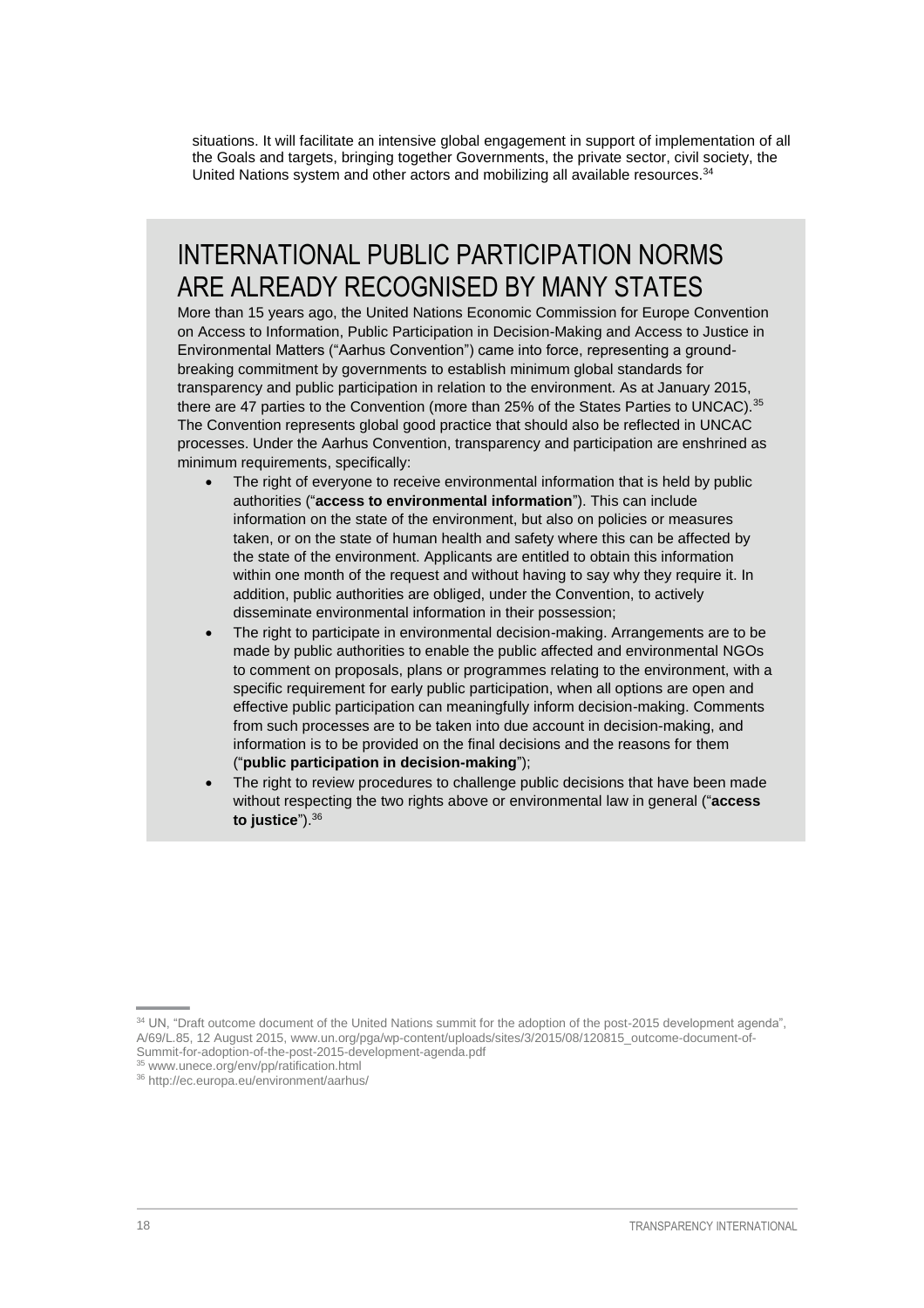# <span id="page-22-0"></span>PART 2: CSO PARTICIPATION IN NATIONAL ANTI-CORRUPTION EFFORTS

None of us on our own, Governments included, have all the facts, best ideas, or know all the reasons underlying the problems we are trying to solve. We can only benefit from collective wisdom. And so it's important for us to hear from all constituencies, especially marginalized voices, before making a decision. Professor Sir Nigel Rodley, Chairperson, UNHRC, October 2014

14. UNCAC neatly captures a regime of anti-corruption measures into a single agreed text, but while the consensus on its content signifies an important global commitment to minimum standards, and it is essential that the review mechanism effectively monitors whether those standards are being met, it is the actual implementation of UNCAC's provisions that will make the difference to the lives of ordinary people seeking to ensure that their taxes and other public funds are utilised effectively to deliver services and infrastructure in the public interest. Governments are responsible under UNCAC for implementing its provisions, but the Preamble of the Convention makes it clear that "the prevention and eradication of corruption is a responsibility of all States and that they must cooperate with one another, with the support and involvement of individuals and groups outside the public sector, *such as civil society, nongovernmental organizations and community-based organizations*, if their efforts in this area are to be effective" [emphasis added]. $^{37}$  This part of the report seeks to showcase good practice and lessons learned regarding civil society anti-corruption activities, to assist States Parties to identify and embrace opportunities to partner with civil society in support of UNCAC implementation.

## <span id="page-22-1"></span>A. ACCESSING, CREATING AND USING INFORMATION FOR ACCOUNTABILITY

15. The ability to access and use government information and information related to government activities and expenditures is central to anti-corruption activities, which rely on transparency and the ability to hold governments to account on the basis of reliable facts and evidence. Without data, it is virtually impossible to take informed action, whether in terms of advocating for change, raising public awareness, implementing effective anti-corruption programmes or pursuing litigation.

### <span id="page-22-2"></span>Relevant standards

16. The right to access information has been recognised by the UN since its inception, enshrined in the Universal Declaration of Human Rights and entrenched in international law as part of Article

<sup>&</sup>lt;sup>37</sup> United Nations Convention Against Corruption, Preamble (2010),

[www.unodc.org/documents/treaties/UNCAC/Publications/Convention/08-50026\\_E.pdf](https://www.unodc.org/documents/treaties/UNCAC/Publications/Convention/08-50026_E.pdf)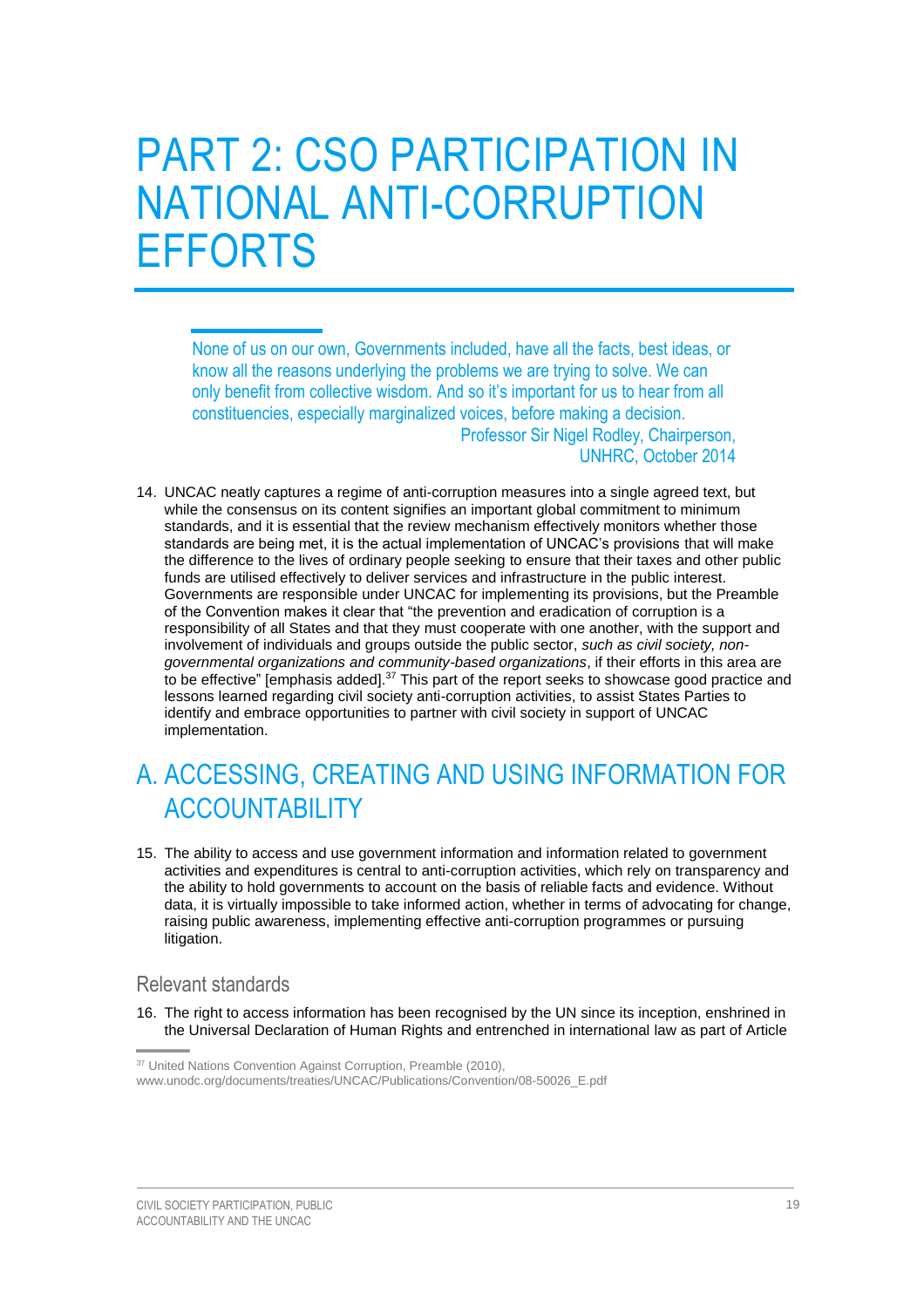19 of the ICCPR. Since that time, the RTI has been enshrined in numerous regional human rights treaties38 and more explicitly in regional anti-corruption conventions, as well in many national constitutions. The RTI has been recognised as a human right by the UNHRC, $39$  a move supported by a number of decisions of the Inter-American Court of Human Rights and the European Court of Human Rights. There is also a fast-developing movement for more open government data reflected in initiatives such as the OGP, <sup>40</sup> the Extractive Industries Transparency Initiative<sup>41</sup> and the International Aid Transparency Initiative.<sup>42</sup>

17. UNCAC Article 13 reflected developing international good practice by recognising the importance of access to information. Article 13 reflects global norms by calling on States Parties to provide effective access to information upon request, as well as by encouraging more proactive disclosure of information by governments. UNCAC Articles 5 (national anti-corruption policies), 7 (public sector and election and political party financing disclosures), 9 (public procurement and management of public finance) and 10 (public reporting) also include explicit disclosure requirements. In terms of facilitating implementation of the RTI, the United Nations Educational, Social and Cultural Organization (UNESCO) has produced a range of guidance on good practices in RTI regimes.<sup>43</sup> And the NGO Article 19 has produced a Model Freedom of Information Law,44 which entrenches principles of access that have been endorsed globally.<sup>45</sup>

### <span id="page-23-0"></span>Good practices, challenges and lessons learned

- 18. Until the 1980s, only around 10 countries had passed freedom of information legislation, but following the end of the Cold War, a wave of legislation was passed as part of a package of democratic accountability laws. At the time of writing, there are now 103 national RTI laws in place, plus seven national RTI regulations. In terms of good practice, it is widely recognised that the South African Promotion of Access to Information Law 2000 is one of the best-drafted laws in the world, alongside the Indian Right to Information Act 2005 and the Mexico Access to Information 2002 (Ley Federal de Transparencia y Acceso a la Información Pública Gubernamental). These laws are very strong on proactive disclosure, and the South African law in particular permits access to both government-held information and information held by private bodies where that information may be necessary for the protection of a right. That said, the Global Right to Information Rating Map,<sup>46</sup> which was created by two CSOs to rate and track the efficacy of RTI legislation, indicates that only 23 of the 103 existing RTI laws meaningfully meet agreed benchmarks. It is noteworthy that, at a panel organised by the UNHRC on the promotion and protection of civil society space, the Special Rapporteur on the Rights to Freedom of Peaceful Assembly and of Association acknowledged that "while there were more laws adopted on access to information, there were also more limitations imposed under the pretext of national security."47
- 19. One of the most notable developments in implementing the RTI has been the increased support by civil society and governments, for example within the framework of OGPto proactively disclose information to the public. This approach responds to the mantra that "sunlight is the greatest disinfectant", and recognises that CSOs and the media can usefully assist governments to disseminate information once it is put into the public domain, and in so doing, to enable citizens to undertake their own oversight of government activities and expenditures. This approach draws heavily on the globally famous examples from India, where the "jan sunwai"

<sup>38</sup> See [www.humanrightsinitiative.org/index.php?option=com\\_content&view=article&id=59&Itemid=80](http://www.humanrightsinitiative.org/index.php?option=com_content&view=article&id=59&Itemid=80)

<sup>39</sup> See [http://www2.ohchr.org/english/bodies/hrc/docs/gc34.pdf.](http://www2.ohchr.org/english/bodies/hrc/docs/gc34.pdf) 

<sup>40</sup> See [www.opengovpartnership.org/](http://www.opengovpartnership.org/)

<sup>&</sup>lt;sup>41</sup> See [www.eiti.org](http://www.eiti.org/)

<sup>42</sup> See [www.aidtransparency.net/](http://www.aidtransparency.net/)

<sup>43</sup> See www.unesco.org/new/en/communication-and-information/freedom-of-expression/freedom-of-information//

<sup>44</sup> See [www.article19.org/data/files/medialibrary/1796/model-freedom-of-information-law.pdf](https://www.article19.org/data/files/medialibrary/1796/model-freedom-of-information-law.pdf)

<sup>45</sup> www.article19.org/data/files/pdfs/standards/modelfoilaw.pdf

<sup>46</sup> [www.rtirating.org/](http://www.rtirating.org/)

<sup>47</sup> A/HRC/27/33, p.7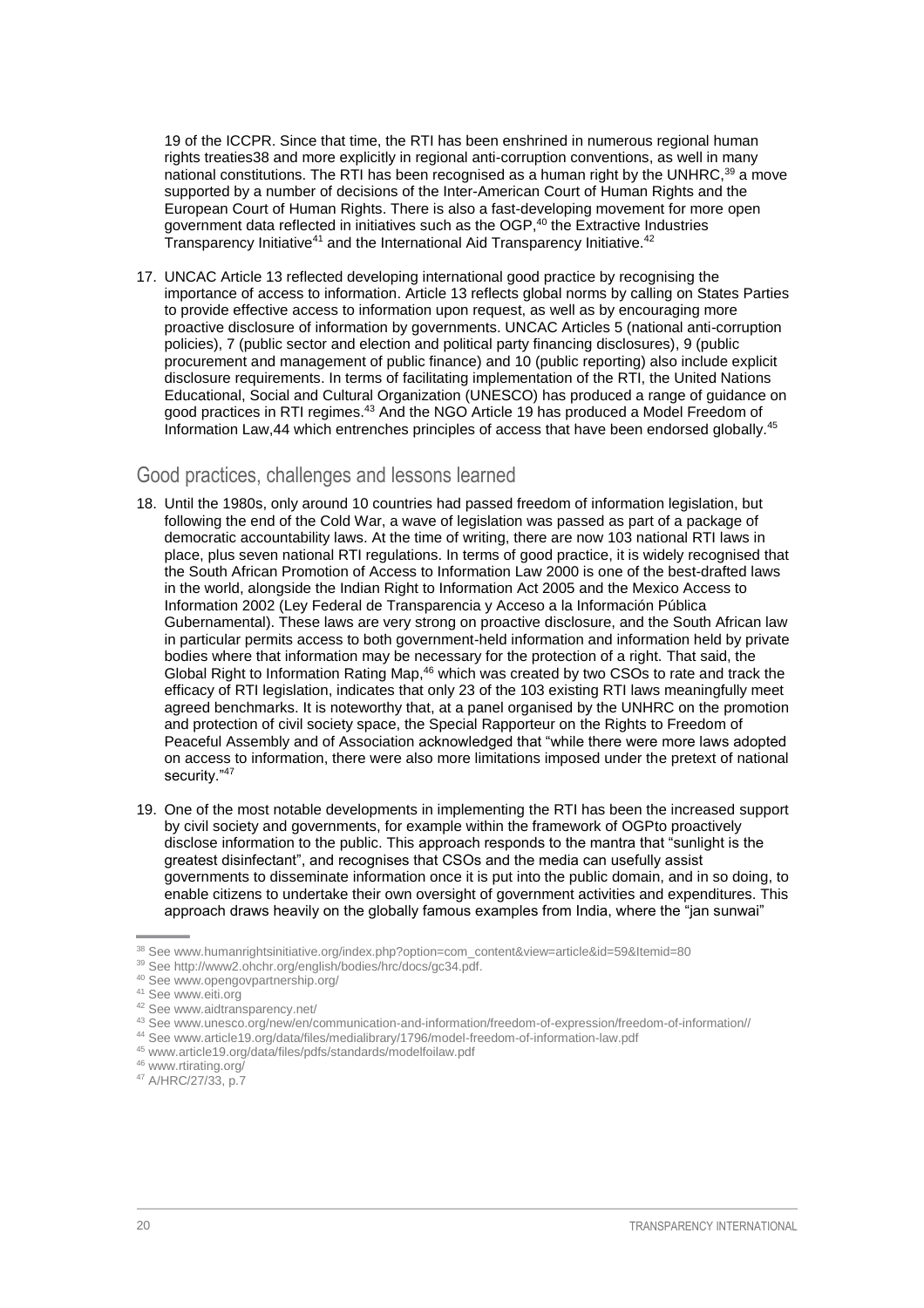model of public hearings has had huge success. In Rajasthan, the NGO Mazdoor Kisan Shakti Sangathan (MKSS)<sup>48</sup> developed the approach whereby MKSS accessed government records in relation to village development activities and/or employment rolls, and then worked with local communities to verify the records. MKSS then convened public hearings that brought together communities with their government officials, to discuss the discrepancies and call for action. The model has been hugely successful in holding local officials to account and has been replicated in the Indian government's National Employment Guarantee Scheme, which requires proactive disclosure of information in order to enable citizens to undertake their own "public audits" of work said to be done under the scheme.<sup>49</sup> Similar public disclosure approaches have been undertaken across the developing world, with the Brasil Transparency Portal [\(www.portaltransparencia.gov.br/\)](http://www.portaltransparencia.gov.br/) and the Mexico Transparency Portal (http://portal transparencia.gob.mx/) are considered good practice models.

- 20. In terms of the first cycle of the UNCAC review process specifically, it is notable that in many countries there is only limited access to information to data on law enforcement statistics in relation to corruption cases and mutual legal assistance applications.<sup>50</sup> Some of this is likely related to general capacity limitations in the rule of law sector regarding capturing of investigation, prosecution and judgement statistics, but there are also more general challenges in terms of promoting transparency around the police, prosecutorial services and courts in many countries. Additionally, under-resourced anti-corruption agencies often do not direct funding towards monitoring of their own efforts, with the result that they also do not necessarily collect and release statistics. In Zambia, for example, data is partially available, but takes time to be released to the public through the quarterly media briefs from the anti-corruption commission (rather than the Ministry of Justice or courts), describing complaints received, complaints pursued as cases, cases taken to courts and convictions.<sup>51</sup> However, the data is often inaccurate and inconsistent, and data is still restricted as many corruption cases are classified.
- 21. In an effort to address challenges of data collection and collation, UNODC itself has programmes in place to support countries to more effectively collect statistics on corruption, including in relation to criminal law enforcement of corruption, $52$  and UNODC also collects a range of data itself in relation to national criminal justice systems.<sup>53</sup> However, while the UNODC Statistics Database systematically collects information relevant to crime trends and the operations of criminal justice systems (such as homicide, burglary, sexual violence, prosecutions, convictions), it has not yet revised its system to collect information regarding corruption. In any case, as part of the implementation of the new SDGs, data will need to be collected on a range of corruption and accountability issues in relation to Goal 16 amongst others.

<sup>48</sup> See [www.mkssindia.org/](http://www.mkssindia.org/)

<sup>49</sup> See [www.tnrd.gov.in/schemes/nrega.html](http://www.tnrd.gov.in/schemes/nrega.html) and [www.mgnrega.co.in/](http://www.mgnrega.co.in/)

<sup>50</sup> State of implementation of the United Nations Convention against Corruption - Criminalization, Law Enforcement and International Cooperation, (CAC/COSP/2015/5), pp. 219-220 at

http://www.unodc.org/documents/treaties/UNCAC/COSP/session6/15-03457\_ebook.pdf

<sup>51</sup> U4 Expert Answer, 2014:08, "Zambia: Overview of corruption and anti-corruption", at

http://www.u4.no/publications/zambia-overview-of-corruption-and-anti-corruption/

<sup>&</sup>lt;sup>52</sup> See [www.unodc.org/documents/data-and-analysis/statistics/corruption/Proactive-project\\_brief.pdf](https://www.unodc.org/documents/data-and-analysis/statistics/corruption/Proactive-project_brief.pdf)

<sup>53</sup> See the UNODC Statistics Database, [https://data.unodc.org/?lf=1&lng=en.](https://data.unodc.org/?lf=1&lng=en)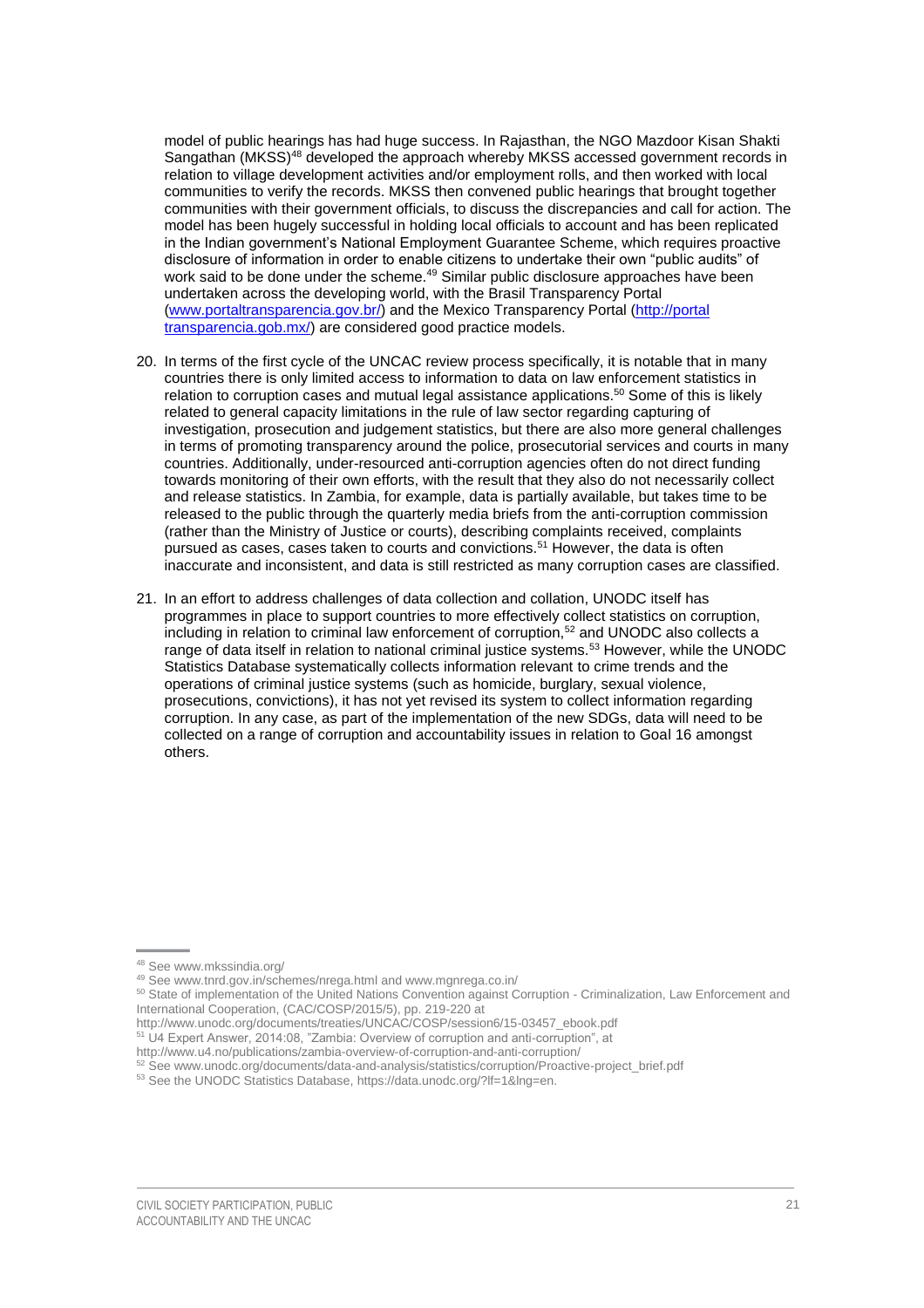## SUPREME AUDIT INSTITUTIONS PROMOTE ACCESS TO INFORMATION TO ENHANCE INTERNAL AND EXTERNAL ACCOUNTABILITY

Supreme audit institutions are among the most prolific accountability institutions to be found throughout the world. While their work is often considered highly technical and somewhat complex SAIs have been at pains to promote the principle of transparency within their own operations. Their approach could provide a good precedent for UNCAC States Parties. For example:<sup>54</sup>

- In **Argentina**, the Union of Audit Personnel (APOC) created a website to disseminate summarised versions of the reports generated by the National Auditor's Office (Auditoría General de la Nación, AGN), which use plain language. Through this service, the population can access the site to download reports or can request daily news related to the reports developed by the national or provincial oversight agencies. The portal also contains academic papers on external auditing systems and assessments of their functioning. Through its press department, the AGN itself also proactively sends journalists, ombudsmen, CSOs and subscribers a bulletin explaining briefly, and in non-technical language, the findings of the most important reports produced by the agency. This information contains a description of the objective of the corresponding audit, the period audited, the context in which it was carried out and the conclusions drawn from it. The Asociación Civil por la Igualdad y la Justicia, an NGO, assisted the AGN to develop and implement a dissemination strategy for the bulletins.
- In **Korea,** the full text of audit reports was not disclosed to the public and only a summary report was issued. However, a number of citizens, civic groups, and politicians called for full disclosure of audit results. In response, the Korean supreme audit institution finally agreed to issue the full text of audit reports to the public, only withholding information that would, if disclosed, have a serious, adverse impact on public safety and security. **The Korean supreme audit institution went further in terms of promoting** citizen cooperation and participation. An Advance Notice Audit System was introduced to notify citizens in advance of the scope and timing of planned audits and to enable the supreme audit institution to receive citizen complaints or information on poor practices of government bodies that could be reflected in its audits.
- 22. While there are many examples of RTI laws being used to promote accountability and uncover corruption, the success of such laws has led to a backlash, as governments with vulnerabilities have then sought to dilute the remit or the implementation efficiency of their laws. In India, for example, the government attempted to amend the Right to Information Act 2005 to exempt a larger number of institutions from its remit, but was forced to abandon its plans after a major campaign by anti-corruption activists across the country. In Azerbaijan, in June 2015 the parliament voted to considerably restrict access to corporate information, adopting amendments that will curtail public access to information about the ownership of commercial entities, the amount of their charter capital, ownership structure, and other similar data. The amendments to

<sup>54</sup> Ezequiel Nino, "Access to Public Information and Citizen Participation in Supreme Audit Institutions" (World Bank Institute, 2010)[, http://siteresources.worldbank.org/WBI/Resources/213798-1259011531325/6598384-](http://siteresources.worldbank.org/WBI/Resources/213798-1259011531325/6598384-1268250334206/Citizen_Participation_SAI.pdf) [1268250334206/Citizen\\_Participation\\_SAI.pdf](http://siteresources.worldbank.org/WBI/Resources/213798-1259011531325/6598384-1268250334206/Citizen_Participation_SAI.pdf)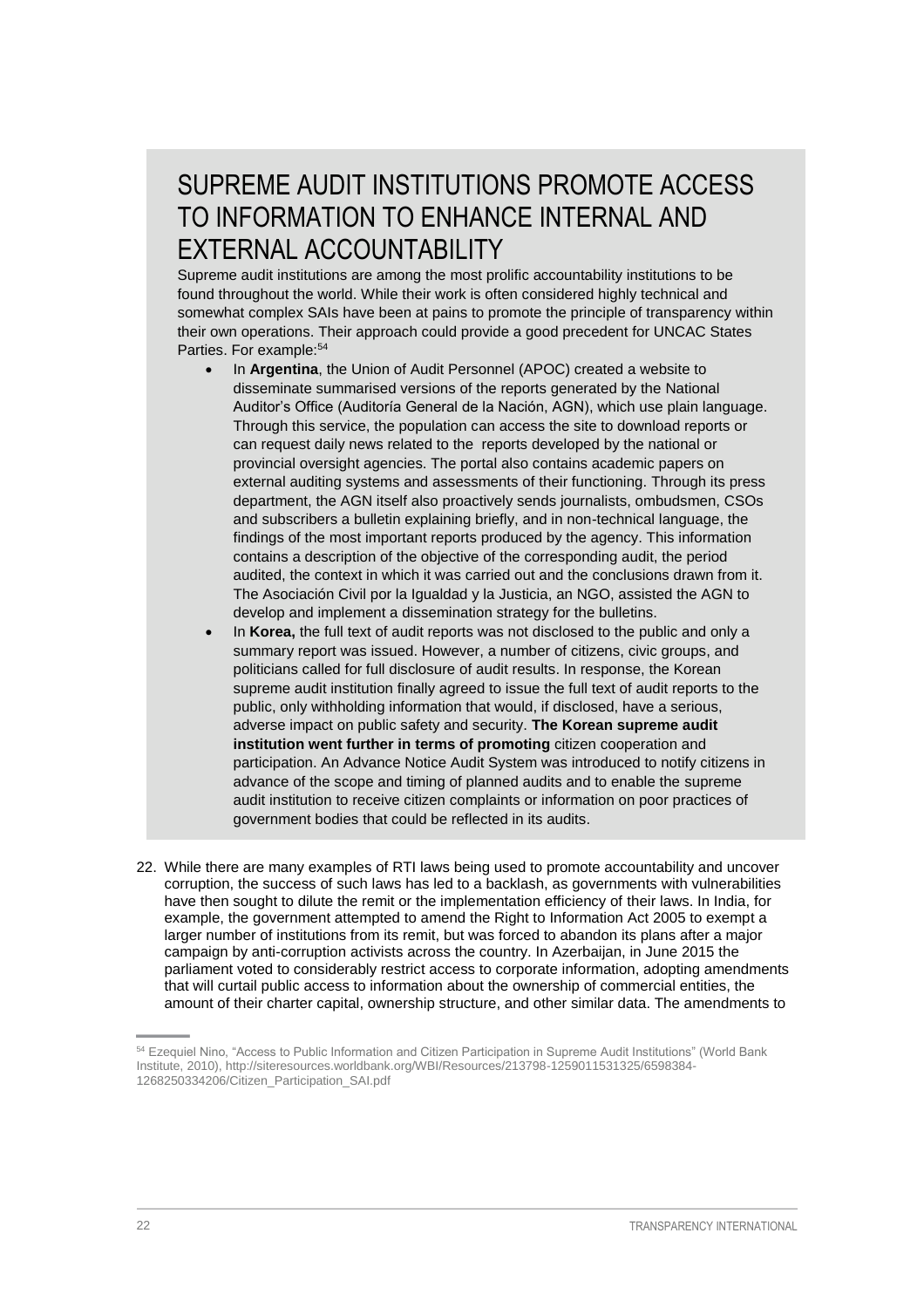a 2005 law on commercial information will bar government officials from distributing information about companies if doing so "contradicts the national interests of Azerbaijan in political, economic, and monetary policy, the defense of public order, the health and moral values of the people, or harms the commercial or other interests of individuals." The reforms also would make release contingent on permission of all individuals named in the records. Data on corporate ownership and shareholders has been available on the website of the Tax Ministry and upon request, but such information will now only be accessible only to law enforcement bodies.<sup>55</sup> In Australia, for example, after the previous government implemented an election campaign promise to strengthen its freedom of information (FOI) regime and create the Office of an Information Commissioner, the current government withdrew funding for the new Commissioner from the National Budget, leading him to work out of his family home.<sup>56</sup>

### FOI ACT IN HUNGARY A VICTIM OF ITS OWN SUCCESS**<sup>57</sup>**

In Hungary, following elections that gave the government a huge parliamentary majority, the FOI Act was amended in 2013, which resulted in serious restrictions on access to information. The amendment introduced the concept of an "abusive information requestor", which in reality gives public organs broad rights to arbitrarily refuse public interest information requests. A more recent amendment to the FOI Act, adopted in an extraordinarily expeditious procedure in July 2015, lacking in any prior consultations, imposes further restrictions by enabling state bodies controlling public information to charge those requesting information for "the labor input costs associated with completing the information request." The government has effectively imposed a "tax on transparency" by making the payment of charges a prerequisite for servicing requests. These amendments have been adopted at breakneck speed and without any prior professional consultations or political debates.

This regression is part of a more systematic dilution of the FOI regime over time. In 2011/2012, the previous FOI oversight institution headed by a Parliamentary Ombudsman (Commissioner) was dismantled and replaced by an office in the executive branch, the president of which is nominated by the prime minister. In January 2012, this saw the country's former Data Protection and Freedom of Information Parliamentary Ombudsman's tasks transferred to a newly established National Authority for Data Protection and Freedom of Information, which is an administrative body and does not comply with the requirement of full independence, as enshrined in the European Union's 95/46/EC directive on data protection. In April 2012, the European Commission referred an infringement procedure against Hungary to the Court of Justice of the European Union for failure to correct the early termination of the former Commissioner's term. And in April 2014 the Court of Justice of the European Union ruled that Hungary's early termination of the former Commissioner's term was a violation of the *acquis communautaire*. <sup>58</sup> Parallel to this, the acting FOI ombudsman's term of office was terminated early by law.

<sup>55</sup> Based on information provided through Transparency International's August 2015 UNCAC Questionnaire. <sup>56</sup> Paul Farrell, "Freedom of information laws upheld by two men working from home", The Guardian, 11 December 2014, www.theguardian. com/australia-news/2014/dec/11/freedom-of-information-laws-upheld-by-one-man-workingfrom-home

<sup>57</sup> Based on information provided through Transparency International's August 2015 UNCAC Questionnaire. <sup>58</sup> See case C-288/12, [http://curia.europa.eu/juris/document/document.jsf?text=&docid=125053&pageIndex=0&](http://curia.europa.eu/juris/document/document.jsf?text=&docid=125053&pageIndex=0&%20doclang=HU&mode=req&dir=&occ=first&part=1&cid=880384)  [doclang=HU&mode=req&dir=&occ=first&part=1&cid=880384](http://curia.europa.eu/juris/document/document.jsf?text=&docid=125053&pageIndex=0&%20doclang=HU&mode=req&dir=&occ=first&part=1&cid=880384)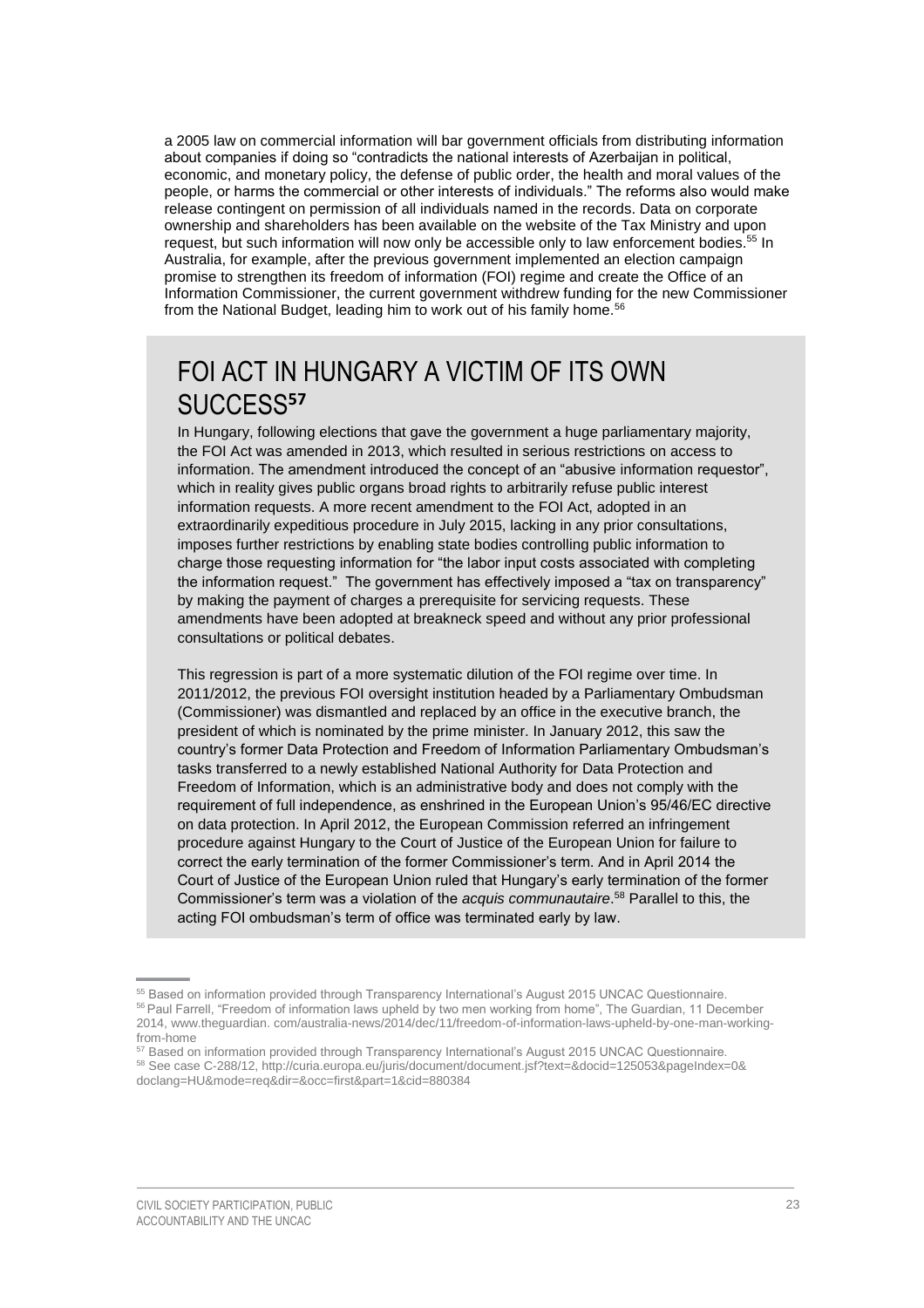- 23. While access to existing government information is a key element in civil society efforts to expose corruption and hold governments to account, it should also be noted that civil society has been very effective in collecting primary data and creating new knowledge in order to inform the development of anti-corruption policies and programmes. Often, such research and analysis activities have been undertaken in partnership with government agencies, which have recognised they do not have the necessary time or expertise for such work. Reporting under the Istanbul Anti-Corruption Action Plan, for example, showed that anti-corruption research varied across countries; in most cases, national surveys and studies were conducted by NGOs and international partners, but some were commissioned by governments in order to inform their activities. For example, in Azerbaijan the Azerbaijan Information and Cooperation Network of Anti-Corruption NGOs conducted a survey on corruption that was taken into account by the government in the development of the 2007-11 anti-corruption strategy and action plan. And in Ukraine, in 2009 the Ministry of Justice commissioned several NGOs and academic institutions to prepare a series of surveys on public opinion on corruption that were reportedly used in the development of the 2011-15 national anti-corruption strategy.**<sup>59</sup>** That said, in both of these countries, civil society-government relations have deteriorated significantly and it has been difficult for anti-corruption CSOs to operate.
- 24. Despite the capacity of civil society to undertake valuable anti-corruption research, in some countries governments are quite severely restricting civil society's ability to undertake such work. In Namibia, for example, it has been reported that the Research, Science and Technology Act of 2004 and its regulations, both of which only came into force in 2011, make it "unlawful to do research without a permit, whether such research is privately funded or government funded. The definitions of a 'research institute' or a person doing research are extremely broad and would affect a wide variety of persons, from doctors, academics, reporters, even a child doing a school project."<sup>60</sup> Civil society has attempted to have the law constitutionally overturned, but in the meantime, it has had a chilling effect on such activities. Likewise, in 2015 the Tanzanian parliament passed a Statistics Act that has potentially very significant implications for anyone working with statistics in Tanzania, such as those in research institutions, the media and civil society. A local NGO, Twaweza, reported that the bill introduces uncertainty in terms of who is allowed to generate statistics and what authorisations are required, appears to be inconsistent with principles of open government and open data, and introduces obstacles to whistleblowing without any public interest protections.<sup>61</sup>

## <span id="page-27-0"></span>B. ADVOCACY, EDUCATION AND AWARENESS-RAISING

25. One of the most visible and successful activities undertaken by civil society to achieve progress with UNCAC implementation is the work that CSOs do in terms of advocacy, education and awareness-raising activities. As UNCAC recognises, addressing corruption is a multi-sectoral task requiring support across society, and in this regard it is essential that the public is proactively engaged in the fight against corruption. Even prior to the advent of the UNCAC regime, CSOs had a long track record of success in this area. As a result of that, they have both trust and reach into the population, which should be harnessed by governments for the benefit of UNCAC implementation.

### <span id="page-27-1"></span>Relevant standards

26. The Universal Declaration of Human Rights and ICCPR have long enshrined the rights to freedom of expression and the media (Article 19) and these rights have been incorporated into

<sup>59</sup> Based on information provided through Transparency International's August 2015 UNCAC Questionnaire.

<sup>53</sup>Charmaine Ngatjiheue, "Research law under scrutiny", *The Villager*, 7 October 2014,

[www.thevillager.com.na/articles/7444/Research-law-under-scrutiny/](http://www.thevillager.com.na/articles/7444/Research-law-under-scrutiny/) 

<sup>61</sup> "Rapid Analysis and Key Questions on Tanzania's Statistics Act", *Twaweza*, 15 April 2015,

[www.twaweza.org/go/stats-act-analysis](http://www.twaweza.org/go/stats-act-analysis)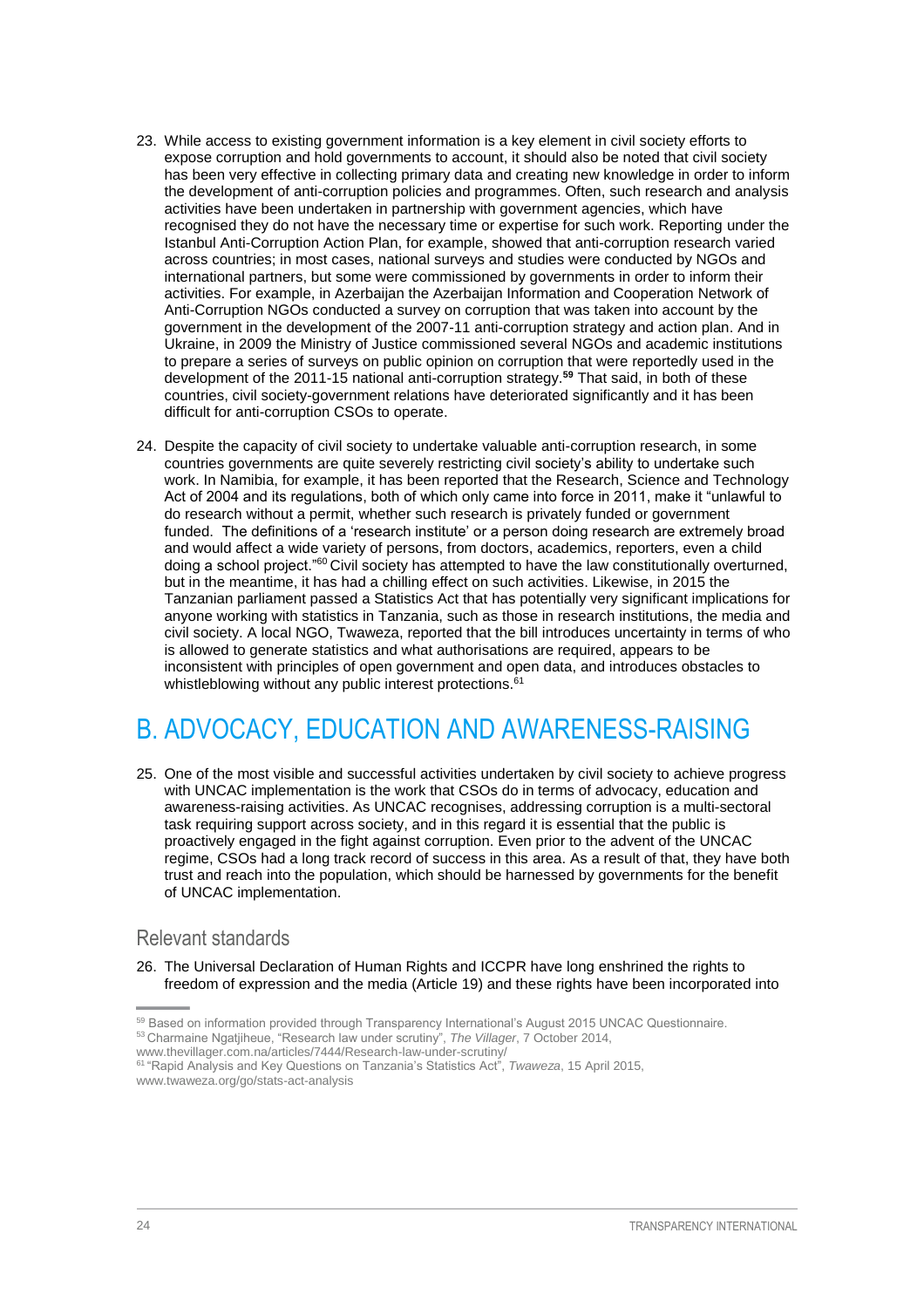most national constitutions. Notably, these protections cover both CSOs (see Part 1, Section B above for more) and the media, which are often a key partner in efforts to publicise reform issues and expose corruption. It is significant in this regard that the UNCAC Technical Guide notes:

States Parties should review their licensing and other arrangements for various forms of media to ensure that these are not used for political or partisan purposes *to restrain the investigation and publication of stories on corruption*. At the same time, while those subject to allegations may have recourse to the courts against malicious or inaccurate stories, States Parties should ensure that their legislative or constitutional framework positively supports the freedom to collect, publish and distribute information and that the laws on defamation, State security and libel are not so onerous, costly or restrictive as to favour one party over another. [emphasis added]<sup>62</sup>

27. UNCAC Article 13(1)(c) also specifically recognises:

Each State Party shall take appropriate measures, within its means and in accordance with fundamental principles of its domestic law, to promote the active participation of individuals and groups outside the public sector, such as civil society, non-governmental organizations and community-based organizations, in the prevention of and the fight against corruption and *to raise public awareness regarding the existence, causes and gravity of and the threat posed by corruption*. This participation should be strengthened by such measures as: … *(c)*  Undertaking public information activities that contribute to non-tolerance of corruption, as well as public education programmes, including school and university curricula… [emphasis added]

The UNCAC Technical Guide adds to this guidance and notes that anti-corruption bodies "designated under article 6 should work with public sector institutions to ensure information on anti-corruption measures is disseminated to appropriate agencies and the public, *as well as with NGOs, local think tanks and educational institutions* to promote the preventive work and the integration of anti-corruption awareness into school or university curricula" [emphasis added].<sup>63</sup>

### <span id="page-28-0"></span>Good practices, challenges and lessons learned

28. Civil society has been extremely effective in undertaking advocacy activities designed to strengthen the anti-corruption legislative and policy regime. Following the signing of UNCAC in 2003, many CSOs were very active in lobbying their governments to ratify the treaty and have since progressed to advocacy campaigns in support of implementation. For example, Transparence Maroc was very active in urging the government to ratify UNCAC (achieved in May 2007). It has since proactively contributed to the formulation of a national action plan in line with the UNCAC framework, and advocated for the successful creation of a national anticorruption commission. Transparence Maroc also established a National Corruption Observatory and a network against corruption, which has brought together 46 CSOs and government officials to discuss reform and implementation issues.<sup>64</sup>

<sup>62</sup> UNODC and UNICRI,, UNCAC Technical Guide (2009), p. 63

<sup>&</sup>lt;sup>63</sup> UNODC and UNICRI,, UNCAC Technical Guide (2009), p. 63

<sup>64</sup> [www.u4.no/helpdesk/helpdesk/queries/query73.cfm](http://www.u4.no/helpdesk/helpdesk/queries/query73.cfm)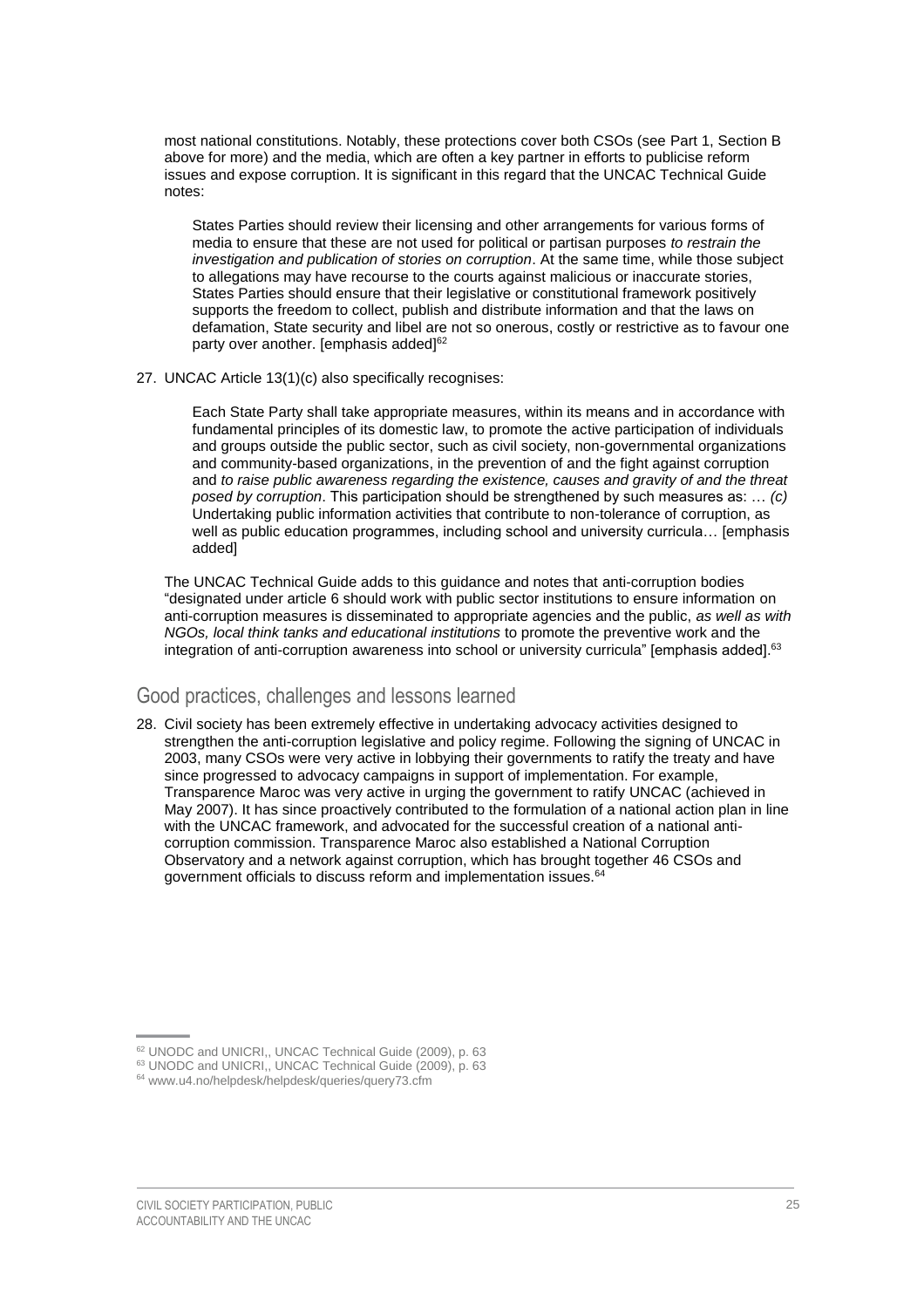## PROTESTING CORRUPTION – YOU WIN SOME, YOU LOSE SOME

In recent months [as at November 2015], civil society in Guatemala has run one of the most successful anti-corruption campaigns in recent history, leading to the resignation of both the president and vice-president and the indictment of both on corruption charges. Numerous ministers are also under investigation and it is anticipated that further charges will be laid, in a scandal alleging official corruption in waiving customs duties for business cronies. Wide-scale public protests began in April 2015 when CICIG, a UN commission formed to help Guatemala prosecute high impact crimes, uncovered allegations of bribery at the highest levels of government. This led to months of protests, culminating in hundreds of thousands of people demonstrating in the streets and a nationwide strike in August 2015. Backed by prosecutors determined to take action, the government has stepped down and new elections will soon be held.<sup>65</sup>

Conversely, despite the right to freedom of expression and freedom of the media being long-entrenched customary international law norms, in Malaysia, anti-corruption journalists and citizens have been under fire in recent months. A major corruption scandal has plagued the prime minister, and reporters seeking to cover the story have come under heavy pressure. In July 2015, for example, a whistleblowing website ("The Sarawak Report") was blocked and two local papers in Malaysia were suspended for three months after publishing investigative reports about the financial scandal involving the prime minister. <sup>66</sup> In response, Malaysian media groups and activists attempted to organise a major rally in August, protesting the government's actions. The Coalition for Press Freedom was initiated by five media groups, which adopted the campaign hashtag [#AtTheEdge](https://twitter.com/attheedgemsia) to highlight the rise of media censorship in the country and call on the public to resist such official actions. One activist commented: "…a democracy must have vibrant mass media and independent press which dare to conduct investigative journalism like what The Edge and Sarawak Report have done. They must make available information to the rakyat [people]..."<sup>67</sup> The government also went further and attempted to censor all websites promoting the rally, arguing that the protests were a threat to national security.

29. While advocacy is a core part of civil society's work to tackle corruption, as noted in Part 1: Section B of this report, the increase in restrictive legislation being passed by governments has also had a problematic impact on the civil society advocacy capacity. In 2014, the Special Rapporteur on Freedom of Peaceful Assembly and of Association observed:

In the last decade, the securitization of civil society "whereby civil society becomes viewed on the one hand as potentially functional to achieving global and national security goals, and on the other hand, as potentially threatening to the security of liberal democratic states" predominates. The Special Rapporteur is concerned that the growing preoccupation of

<sup>&</sup>lt;sup>65</sup> Patricia Davis, "Guatemala's Civil Society Just Did the Impossible", The Nation, 11 September 2015, [www.thenation.com/article/guatemalas-civil-society-just-did-the-impossible/](http://www.thenation.com/article/guatemalas-civil-society-just-did-the-impossible/)

<sup>&</sup>lt;sup>66</sup> "Malaysia blocks news website and suspends two local papers for reporting government corruption", Global Voices Advocacy, 28 July 201[5 https://advocacy.globalvoicesonline.org/2015/07/28/malaysia-blocks-news-website-and](https://advocacy.globalvoicesonline.org/2015/07/28/malaysia-blocks-news-website-and-suspends-two-local-papers-for-reporting-on-government-corruption-2/)[suspends-two-local-papers-for-reporting-on-government-corruption-2/](https://advocacy.globalvoicesonline.org/2015/07/28/malaysia-blocks-news-website-and-suspends-two-local-papers-for-reporting-on-government-corruption-2/)

<sup>67</sup> Mong Palatino, "Malaysia at-the-edge campaign challenges censorship", *Hong Kong Free Press*, 2 August 2015, [www.hongkongfp.com/2015/08/02/malaysias-attheedge-campaign-challenges-media-censorship/](https://www.hongkongfp.com/2015/08/02/malaysias-attheedge-campaign-challenges-media-censorship/)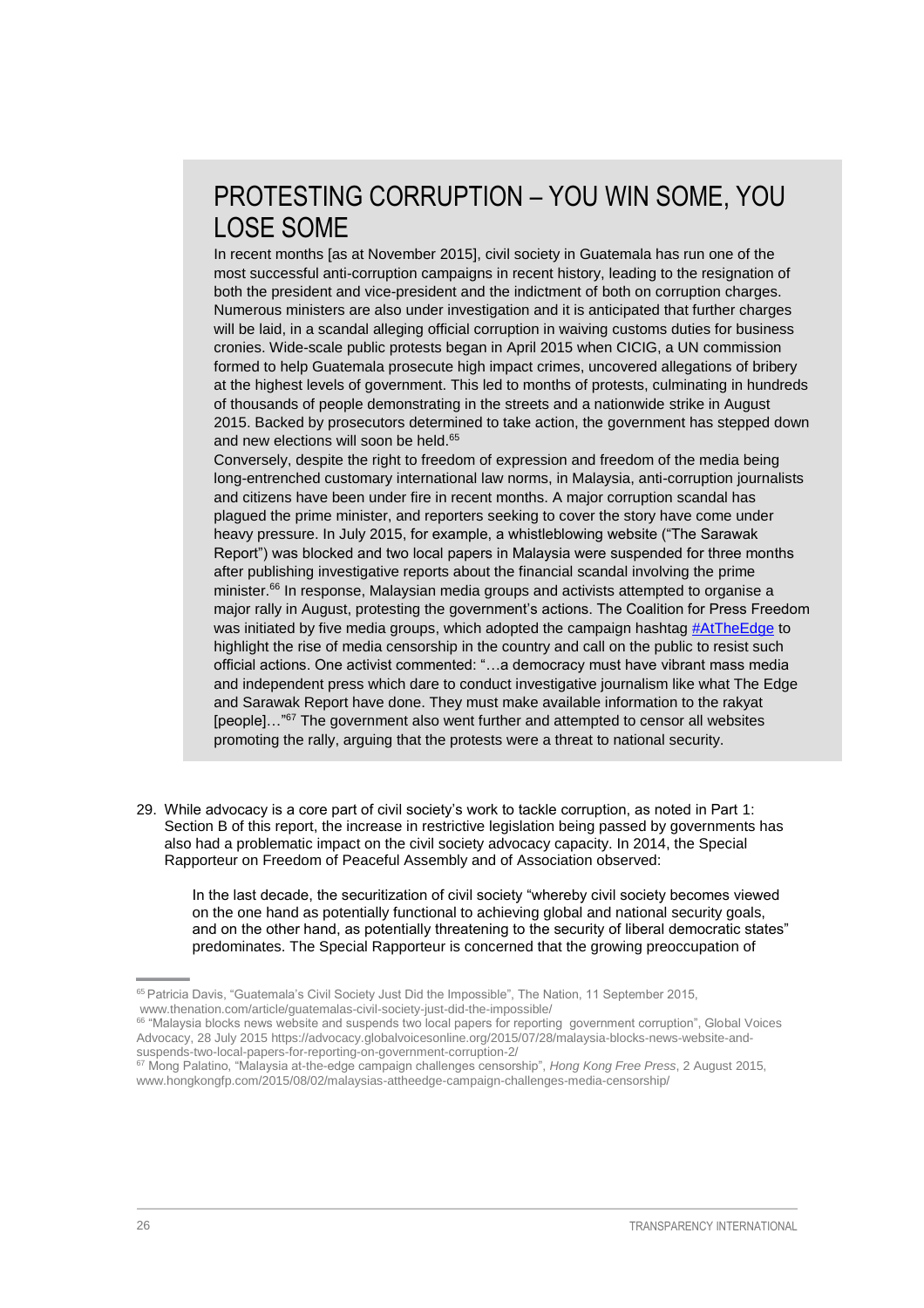States with terrorism and security following the attacks of 11 September 2001 has discouraged the participative model of civil society.<sup>68</sup>

For example, Australia, according to the International Service for Human Rights, demonstrates that

the problem [of government restrictions on NGOs] is not limited to the Global South […] new guidelines were announced in New South Wales, Australia which effectively prohibit community legal centres from undertaking "political advocacy or political activism" […] The NSW Legal Assistance Services Funding Principles state that this includes, but is not limited to, 'lobbying governments and elected officials on law reform and policy issues' and also includes 'public campaigning and advocacy… seeking changes to government policies or laws'.<sup>69</sup>

- 30. There are numerous examples of CSOs working in-country to support government to raise awareness of anti-corruption strategies and to build the capacity of the public to assist in the fight against corruption. In Kenya, for example, Transparency International Kenya undertakes a range of activities to target stakeholders across the country in collaboration with government bodies:<sup>70</sup> anti-corruption lessons are given through "Integrity Clubs", which are run in primary and secondary schools to encourage students to become more active citizens; mobile anticorruption legal advice clinics travel across the remote rural areas of the country and hold public forums to make villagers aware of how to fight corruption, receiving around 3,900 complaints in the last 12 months; and the "Uwajibikaji Pamoja" complaints service<sup>71</sup> helps the public report complaints about aid and service delivery complaints online, through a toll-free SMS number or by visiting their nearest office, through an initiative bringing together numerous aid and service delivery institutions, including the county government of Turkana, the Kenya National Commission on Human Rights, Oxfam and World Vision Kenya.
- 31. A number of innovative CSO activities have been undertaken to educate the next generation of leaders on anti-corruption issues. For example, the Transparency International School on Integrity brings together young anti-corruption activists from around the world each year to engage in intensive seminars and trainings with leading anti-corruption and accountability professionals. Since 2010, the school has welcomed more than 350 students, graduates and young professionals from over 60 countries. By linking theory to practice and emphasising peerto-peer learning, these young leaders acquire the necessary skills to stand against corruption in their countries.<sup>72</sup> In April 2014, Kazakhstan launched the first nationwide Anti-Corruption School for students, civil society representatives, journalists and citizens who wish to learn how to counteract corruption in daily life. Transparency International Kazakhstan partnered with the national Agency for Fighting against Economic and Corruption Crimes, the Financial Police Academy, Turan University, the Kazakhstan Association of Higher Education, and the Republican State Enterprise "Kazakhstan Temir Zholy", to develop and run a curriculum that provides students with anti-corruption instruments and tools.<sup>73</sup> In Palestine, in 2006 the Coalition for Accountability and Integrity - AMAN and CHF International implemented an anti-corruption training programme for Palestinian youth in the West Bank and Gaza. This aimed to provide

<sup>68</sup> Report on Multilateral Institutions and their Effect on Assembly and Association Rights, A/69/365 (October 2014) p. 7. http://freeassembly.net/reports/report-multilaterals/

<sup>69 &</sup>quot;End restrictions on NGO access to funds for human rights advocacy", International Service for Human Rights, 29.May 2013[, www.ishr.ch/news/end-restrictions-ngo-access-funds-human-rights-advocacy#sthash.DpFlj348.dpuf](http://www.ishr.ch/news/end-restrictions-ngo-access-funds-human-rights-advocacy#sthash.DpFlj348.dpuf) <sup>70</sup> "5 ways Kenyans are fighting corruption", Transparency International, 22 June 2015, [www.transparency.org/news/feature/5\\_ways\\_kenyans\\_are\\_fighting\\_corruption](http://www.transparency.org/news/feature/5_ways_kenyans_are_fighting_corruption)

<sup>71</sup> <http://haipcrm.com/>

<sup>72</sup> <http://transparencyschool.org/summer-school/>

<sup>73</sup> "Anti-corruption school opens its doors in Almaty, Kazakhstan", Transparency Kazakhstan press release, 23 April 2014, [www.transparency.org/news/pressrelease/anti\\_corruption\\_school\\_opens\\_its\\_doors\\_in\\_almaty\\_kazakhstan](http://www.transparency.org/news/pressrelease/anti_corruption_school_opens_its_doors_in_almaty_kazakhstan)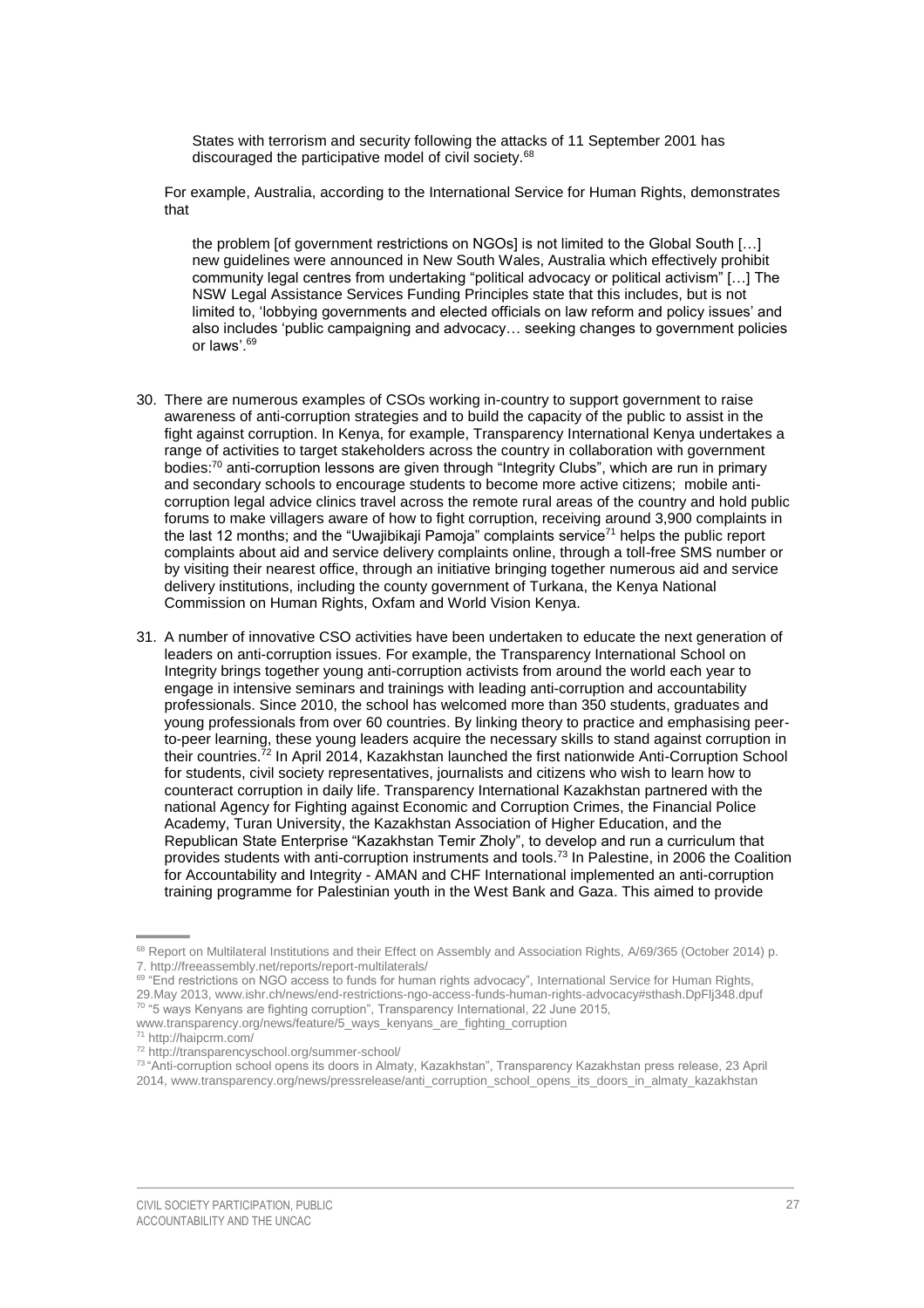Palestinian youth with an understanding of corruption and how to combat it through transparency, accountability, and integrity.<sup>74</sup>

### NATIONAL ANTI-CORRUPTION MEDIA AWARDS REWARD EFFORT TO EXPOSE WRONGDOING

Transparency International, globally, regionally and nationally, has been active in encouraging the media to report on corruption. In 2014, Transparency International launched a global Corruption Reporting Award as part of the 2014 One World Media Awards, in order to highlight and encourage the coverage of corruption around the world. At that point, Transparency International was already a co-sponsor of the Latin American Investigative Journalism Award with Instituto Prensa y Sociedad (Press and Society Institute, IPYS). That award receives more than 150 entries annually.

In 2007, the Kosovo Anti-Corruption Award was inaugurated to recognise the effort of journalists to publicly expose corruption issues. The award was a partnership of the Association of Journalists of Kosovo, the Kosovo anti-corruption agency and UNDP, and recognised the best media reports for journalists who, through their stories, address corruption and influence transparent and honest behaviour. The award has become a traditional annual event that brings together actors to commemorate International Anti-Corruption Day.<sup>75</sup>

In 2011, the inaugural Papua New Guinea Excellence in Anti-Corruption Reporting Media Awards were launched. The awards were a partnership of Transparency International PNG, the PNG Business Against Corruption Alliance, UNDP, the British High Commission and the ABC-NBC Media Development Initiative. At the launch of the awards the UN Resident Coordinated stated:

Journalists have an incredible power – as well as a responsibility – to use their voices, and their pens, to raise the consciousness of governments and societies through their stories. They need to relentlessly pursue the path of truth, and hold firm in exposing corruption. Many journalists have navigated through murky waters and investigated powerful forces to penetrate secret webs of misappropriation and misdeeds.

Notably, the prize winner was given a study tour of the Australian Broadcasting Corporation, intended to facilitate an exchange of skills and knowledge.**76**

[www.transparency.org/news/pressrelease/20070109\\_anti\\_corruption\\_training\\_act\\_program\\_launch](http://www.transparency.org/news/pressrelease/20070109_anti_corruption_training_act_program_launch)

<sup>74</sup> "Anti-Corruption Training Act Program Launch", AMAN press release, 9 January 2007,

<sup>75</sup> [www.ks.undp.org/content/kosovo/en/home/presscenter/articles/2014/11/05/anti-corruption-journalism-award-](http://www.ks.undp.org/content/kosovo/en/home/presscenter/articles/2014/11/05/anti-corruption-journalism-award-2014.html)[2014.html](http://www.ks.undp.org/content/kosovo/en/home/presscenter/articles/2014/11/05/anti-corruption-journalism-award-2014.html)

<sup>76</sup> [www.pg.undp.org/content/papua\\_new\\_guinea/en/home/presscenter/speeches/2012/12/10/excellence-in-anti](http://www.pg.undp.org/content/papua_new_guinea/en/home/presscenter/speeches/2012/12/10/excellence-in-anti-corruption-reporting-media-awards-2012-speech-by-mr-david-mclachlan-karr-undp.htm)[corruption-reporting-media-awards-2012-speech-by-mr-david-mclachlan-karr-undp.htm](http://www.pg.undp.org/content/papua_new_guinea/en/home/presscenter/speeches/2012/12/10/excellence-in-anti-corruption-reporting-media-awards-2012-speech-by-mr-david-mclachlan-karr-undp.htm)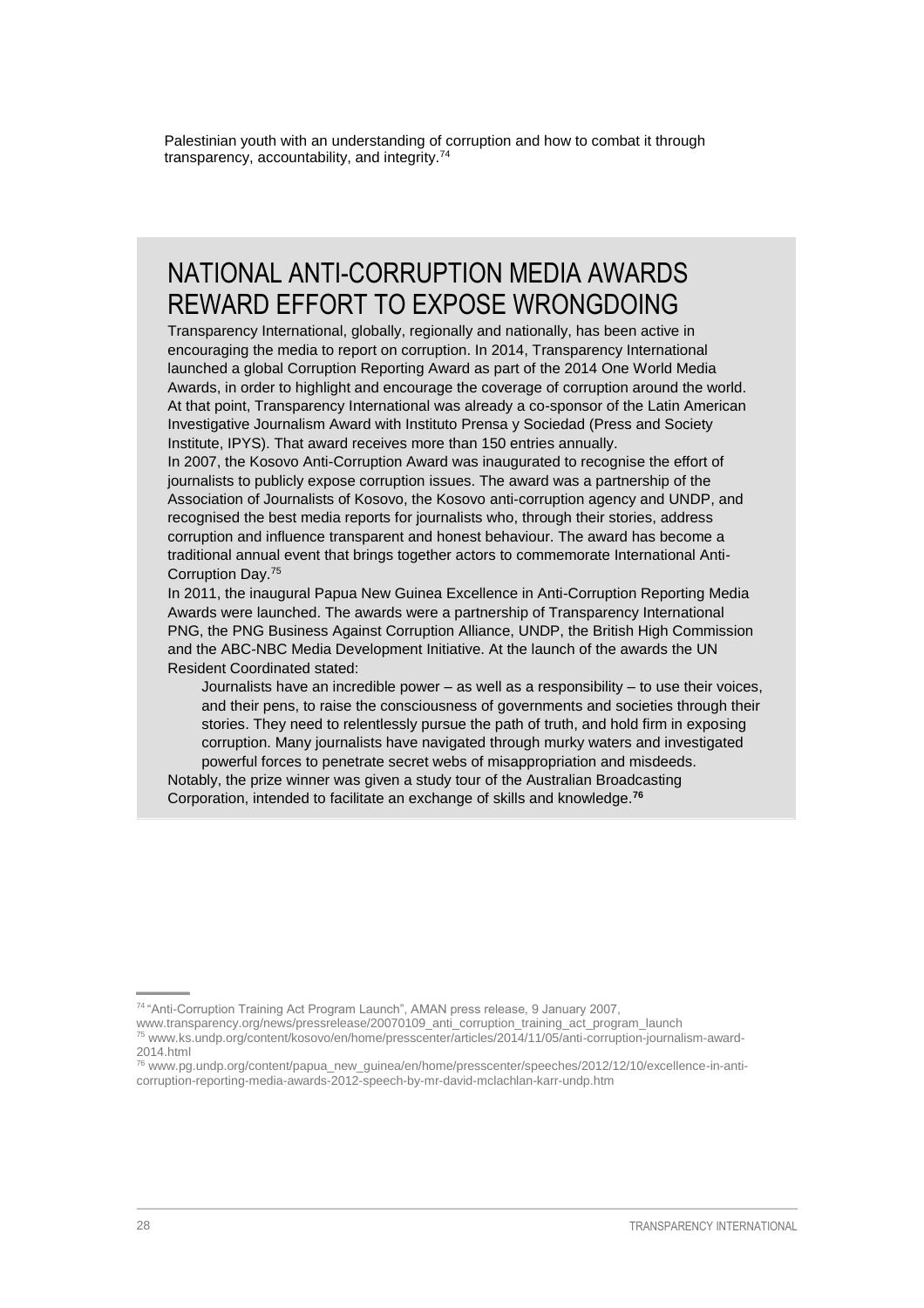# <span id="page-32-0"></span>C. SUPPORTING DEVELOPMENT OF ANTI-CORRUPTION LAWS, POLICIES AND PROGRAMMES

32. Whereas for many decades, the making of laws and policies and the development of government programmes were often obscure and closed to non-governmental participation, in the last two decades, great strides have been made in opening up these processes to inputs from civil society and the public. With increasing democratic development, national parliaments have become considerably more open, with an increasing number of parliamentary committees holding open public hearings, to which civil society can contribute. Likewise, in an increasing number of countries the executive branch is becoming more open to early and broad consultation and public-private partnerships. In the field of anti-corruption, civil society has been particularly active in engaging in legislative reform and policy development, recognising, as does UNCAC Chapters II and III, that the policy/regulatory environment is crucial to tacking corruption. Civil society has also been very active in supporting anti-corruption programming, in particular in partnership with anti-corruption bodies tasked with achieving progress in the national anti-corruption agenda.

### <span id="page-32-1"></span>Relevant standards

33. As noted in Part 1, Article 25 of the ICCPR has long required that "Every citizen shall have the right and the opportunity, without any of the distinctions mentioned in article 2 and without unreasonable restrictions: (a) To take part in the conduct of public affairs, directly or through freely chosen representatives..."77 Similar provisions are found in the African Charter on Human and Peoples' Rights, the American Convention on Human Right and the Inter-American Democratic Charter, as well as non-binding instruments such as the Harare Commonwealth Declaration.<sup>78</sup> UNCAC Article 13(a) reinforces these obligations, recognising:

Each State Party shall take appropriate measures, within its means and in accordance with fundamental principles of its domestic law, to promote the active participation of individuals and groups outside the public sector, such as civil society, non-governmental organizations and community-based organizations, in the prevention of and the fight against corruption and to raise public awareness regarding the existence, causes and gravity of and the threat posed by corruption. This participation should be strengthened by such measures as: *(a)*  Enhancing the transparency of and *promoting the contribution of the public to decisionmaking processes*… [emphasis added]

The UNCAC Technical Guide supplements this requirement by advising that "States Parties may wish to consider means to review existing regulations, and the impact of new legislation, with the inclusion of means to consult civil society and legal entities, such as professional associations."<sup>79</sup>

34. UNCAC Article 5(1) also requires every State Party to, "in accordance with the fundamental principles of its legal system, develop and implement or maintain *effective, coordinated anticorruption policies that promote the participation of society* and reflect the principles of the rule of law, proper management of public affairs and public property, integrity, transparency and accountability" [emphasis added]. The UNCAC Technical Guide supplements this requirement by stressing the importance of civil society participation on a number of fronts, advising:

<sup>77</sup> <https://treaties.un.org/doc/Publication/UNTS/Volume%20999/volume-999-I-14668-English.pdf>

 $78$  University of Oxford, "A comparative survey of procedures for public participation in the law-making process – report for the National Campaign on the People's Right to Information" (2011), pp.5-6, [www3.law.ox.ac.uk/denning](http://www3.law.ox.ac.uk/denning-archive/news/events_files/A_Comparative_Survey_of_Public_Participation_in_the_Legislative_Process.pdf)[archive/news/events\\_files/A\\_Comparative\\_Survey\\_of\\_Public\\_Participation\\_in\\_the\\_Legislative\\_Process.pdf](http://www3.law.ox.ac.uk/denning-archive/news/events_files/A_Comparative_Survey_of_Public_Participation_in_the_Legislative_Process.pdf) <sup>79</sup> UNODC and UNICRI (2009), p.43.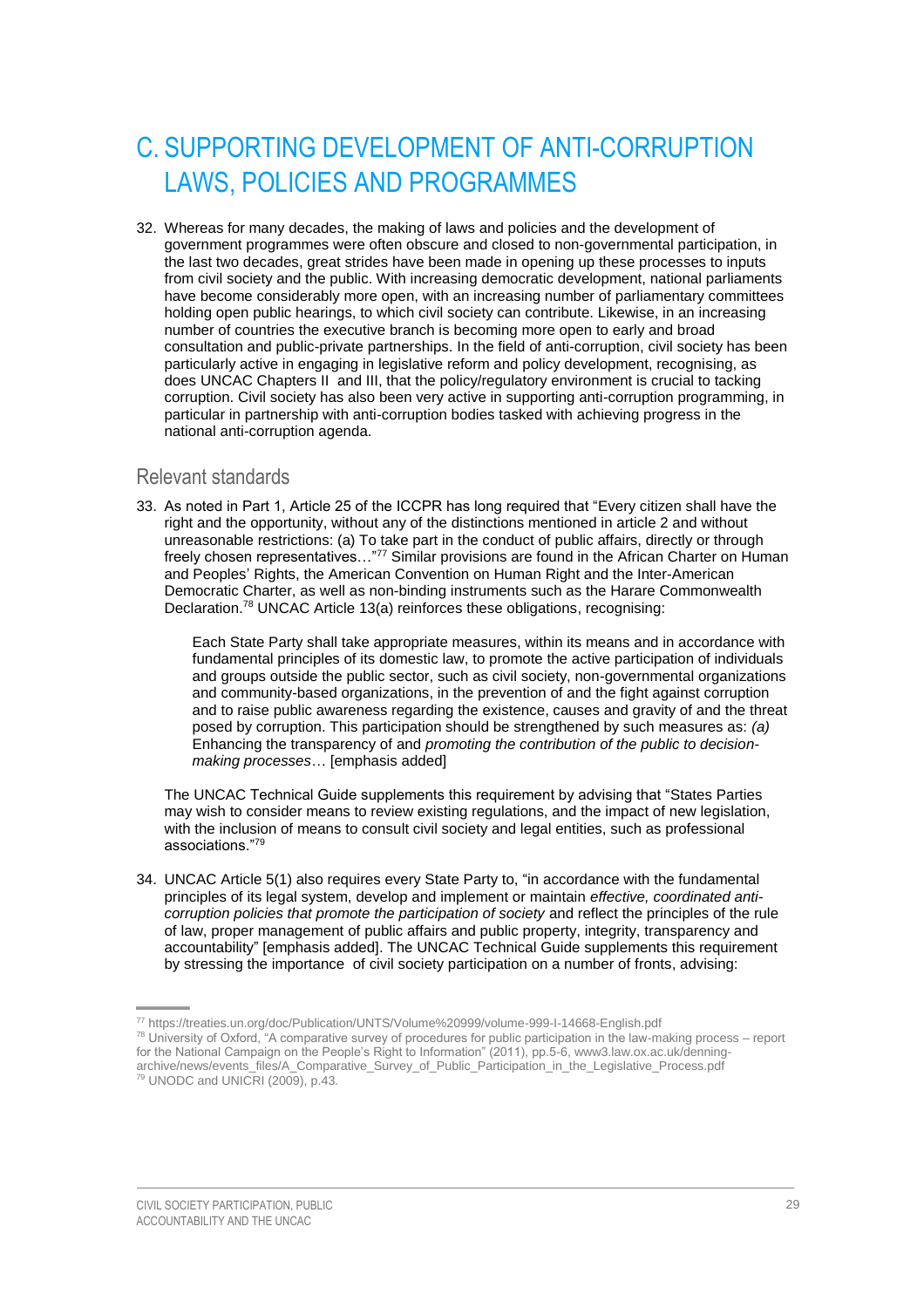*Anti-corruption policy has to envisage specific ways in which representatives of society will be included in all processes of its design, content, development, endorsement, implementation, and review...*[It] is advisable that the planning and implementation of the strategy benefit from the participation of a broad range of stakeholders, including civil society organizations and the private sector…The processes of drafting, adoption, implementation and monitoring and assessment of the strategy should be planned, led and coordinated among all relevant stakeholders (public and private sectors, civil society) and cover the full range of sectors or areas where corruption might occur…The strategy might designate responsibilities across the public sector, the private sector, the voluntary or NGO sector, and civil society. [emphasis added]<sup>80</sup>

35. Articles 6 and 36 require that States Parties have independent, specialized anti-corruption bodies in place that are capable of discharging prevention and enforcement obligations. This could be one dedicated anti-corruption agency or more bodies working cooperatively. The UNCAC Technical Guide, when discussing such bodies, stresses that in "addressing [their] independence, consideration would need to be given to […] *arrangements to determine the involvement of civil society and the media*" [emphasis added]. Noting that such anti-corruption bodies are often also given lead responsibility for spearheading implementation of the national anti-corruption policy, and that the Technical Guide emphasises the need for civil society implementation partnerships, by implication national anti-corruption bodies are further encouraged to work closely with civil society groups.

### <span id="page-33-0"></span>Good practices, challenges and lessons learned

- 36. Civil society around the world has been keenly active in engaging in legislative reform. Following the first review cycle, which was intended to identify legislative gaps requiring attention, it is to be expected that civil society could be ever more useful to governments in assisting with participatory law reform processes to strengthen anti-corruption laws. For example, in Bangladesh and India, civil society spearheaded the campaigns to enact RTI legislation, whistleblower legislation and anti-corruption commission legislation, with considerable success. In the United Kingdom, civil society was very active in lobbying the government to take action to embed the 1997 Organisation for Economic Co-operation and Development (OECD) Anti-Bribery Convention through domestic legislation, and since the Bribery Act's passage in 2010 civil society has continued to actively work to promote implementation of the legislation and resist attempts to water it down through amendments.<sup>81</sup> In Georgia, CSOs long advocated the establishment of a verification system for the asset declarations of public officials, and the government finally submitted relevant legislative amendments to parliament in mid-2015. In the United States, at federal and state levels, civil society campaigners have repeatedly been active in advocating for stronger corruption controls, particularly in support of stronger whistleblower protection and foreign bribery enforcement.
- 37. At the same time, civil society has also been responsive to requests by government bodies to assist them with their law-making functions. In New Zealand, for example, the Transparency International chapter responded to an invitation by parliament to make a submission for the Organised Crimes and Anti-Corruption Legislation Bill by the Law and Order Select Committee.<sup>82</sup> In Kosovo, in 2011, a coalition of 10 CSOs with the support of the ombudsperson challenged the Law on Duties and Benefits of MPs in the Constitutional Court, in relation to specific articles relating to MP privileges, which led to the Court ruling that "articles in question

<sup>80</sup> UNODC and UNICRI (2009) pp.2, 4 and 9.

<sup>81</sup> David Connett, "Anti-corruption campaigners furious as Governments considers softening Bribery Act", *The Independent,* 29 July 2015, [www.independent.co.uk/news/uk/politics/anticorruption-campaigners-furious-as](http://www.independent.co.uk/news/uk/politics/anticorruption-campaigners-furious-as-government-considers-softening-bribery-act-10425362.html)[government-considers-softening-bribery-act-10425362.html](http://www.independent.co.uk/news/uk/politics/anticorruption-campaigners-furious-as-government-considers-softening-bribery-act-10425362.html)

<sup>&</sup>lt;sup>82</sup> Information provided through Transparency International's August 2015 UNCAC Questionnaire.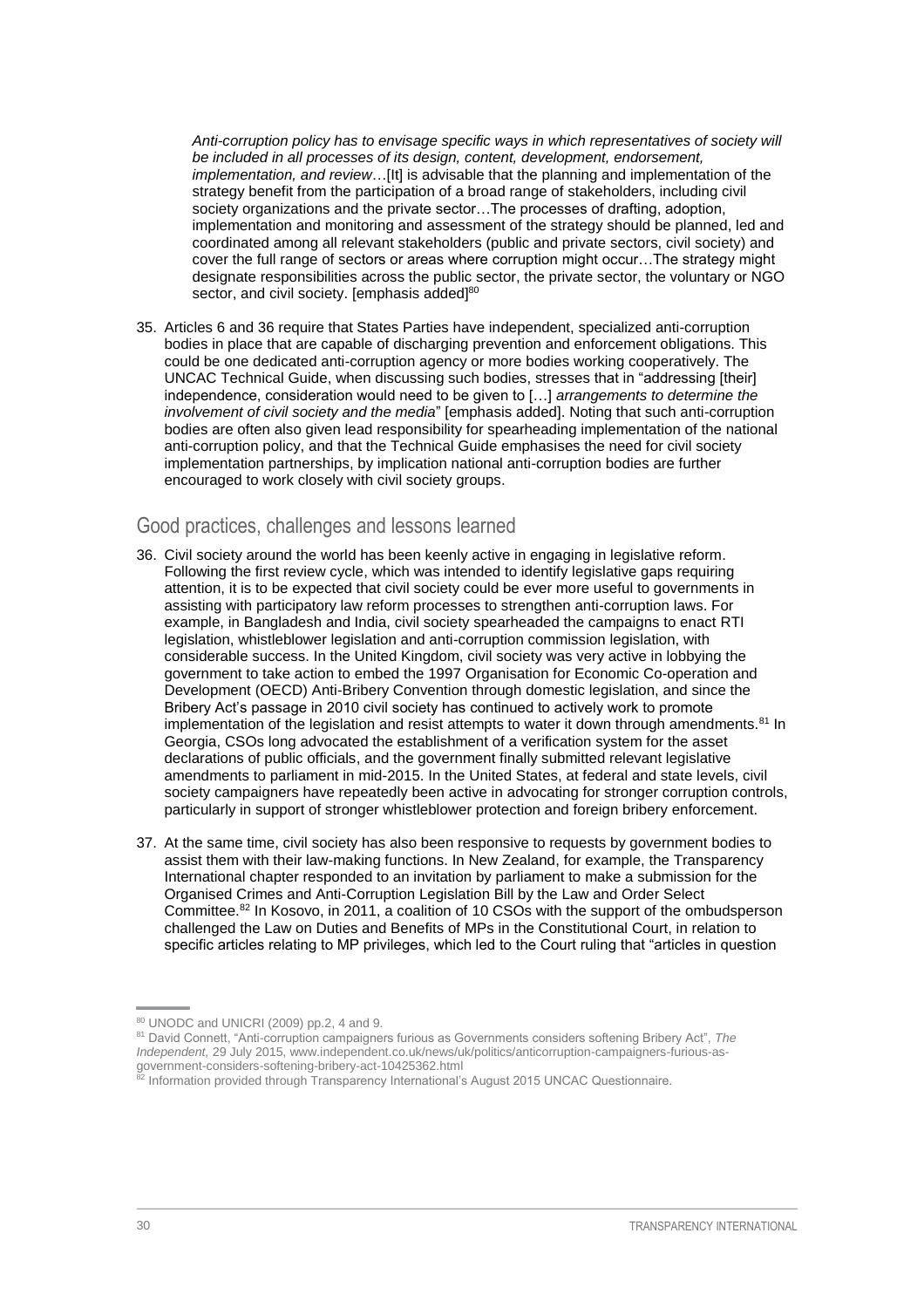were unconstitutional."83 The value of CSOs to such law reform was formally recognised in April 2014, when the Kosovo Legislative Assembly approved a "Declaration" that committed the Assembly to being more open, cooperative and supportive of civil society.<sup>84</sup>

- 38. Civil society has also been very proactive in working with governments in the development of national anti-corruption strategies (NACS). In Sierra Leone, for example, the NACS itself recognises that it is "the compilation of many hands and minds [and] was created through a participatory process that involved a plethora of consultations and contributions from a wide variety of stakeholders". The document itself was written by a small team under the auspices of the anti-corruption commission, and was advised by a high-level Steering Committee that includes representatives from civil society; the NACS acknowledgements specifically thank six NGOs for their substantive inputs.<sup>85</sup> In Zambia, development of the national corruption prevention strategy was initiated by the anti-corruption commission, which established a national consultancy team, consisting of renowned CSOs and individuals, such as those from the Integrity Foundation, Transparency International Zambia and lecturers from the University of Zambia, who were supported by a DFID advisor to the anti-corruption commission. This team produced a discussion draft of the National Anti-Corruption Policy and Strategy. The draft policy was then submitted for consultation to a broad range of stakeholders from civil society, business, public agencies and the House of Chiefs as traditional local authorities. For this purpose, workshops of between 70 and 80 people were organised in the country's nine provinces. The final step saw these inputs integrated and presented at a final stakeholder workshop before being submitted to the Cabinet Office for official approval.<sup>86</sup> Sometimes, NGOs can even initiate or draft national anti-corruption plans. In Azerbaijan, the Centre for Economic and Social Development submitted a draft National Anti-corruption Strategy to the parliament in March 2011.<sup>87</sup> The earliest example of CSOs providing far-reaching input is probably Bulgaria, where a coalition of CSOs drafted an anti-corruption action plan that was endorsed by a policy forum in November 1998, attended by over 150 government officials, business leaders, NGOs and international organisations. The eventually adopted National Anti-corruption Strategy was largely based on the NGO's draft action plan.<sup>88</sup>
- 39. Civil society has also been a key partner to national anti-corruption bodies, whether specialised agencies, government anti-corruption committees or individual enforcement agencies. For example, in Georgia, Transparency International Georgia is one of nine CSO members of the Anti-Corruption Coordination Council set up in 2009 by the Ministry of Justice.<sup>89</sup> In South Africa, since 2001 the National Anti-Corruption Forum of South Africa has comprised 10 members each from civil society, business and government. It was established to help coordinate sector strategies; and it advises the government on national corruption, shares good practice and advises sectors on their anti-corruption strategies.<sup>90</sup> In other countries, civil society is even given a role in overseeing the anti-corruption agency. In Kosovo, while the anti-corruption agency is directly accountable to parliament, it is also supervised by a council composed of representatives from the Assembly, central and local governments, the Supreme Court, the Prosecutor's Office and civil society. The Latvian Bureau for the Prevention of Corruption also has a Public Consultative Council, which includes 15 NGOs, and the nomination process involves a council which includes one CSO representative.<sup>91</sup> In Hong Kong, a Citizens Advisory Committee on Community Relations ensures input of civil society to the work of the Independent

<sup>83</sup> USAID, "2012 CSO Sustainability Index for Central and Eastern Europe and Eurasia" (2013), 16<sup>th</sup> Edition, p. 105 as referenced in the information provided through Transparency International's August 2015 UNCAC Questionnaire and https://www.usaid.gov/sites/default/files/documents/1863/2012CSOSI\_0.pdf

<sup>&</sup>lt;sup>4</sup> "Declaration", Kosovo Assembly, 3 April 2014, p.1.

<sup>85</sup> [www.u4.no/recommended-reading/national-anti-corruption-strategy/](http://www.u4.no/recommended-reading/national-anti-corruption-strategy/)

<sup>86</sup> [www.cmi.no/publications/file/2914-anti-corruption-policy-making-in-practice.pdf](http://www.cmi.no/publications/file/2914-anti-corruption-policy-making-in-practice.pdf)

<sup>87</sup> Tilman Hoppe, "The relationship between anti-corruption agencies and civil society actors", p.2,

Transparency International Regional Roundtable Series in the MENA Region, Tunisia, 30 May 2013.

<sup>&</sup>lt;sup>88</sup> Hoppe, "The relationship", 2013, p.3.

<sup>89</sup> Hoppe, "The relationship", 2013, p.3.

<sup>&</sup>lt;sup>90</sup> Hoppe, "The relationship", 2013, p.3.

<sup>&</sup>lt;sup>91</sup> Hoppe, "The relationship", 2013, p.3.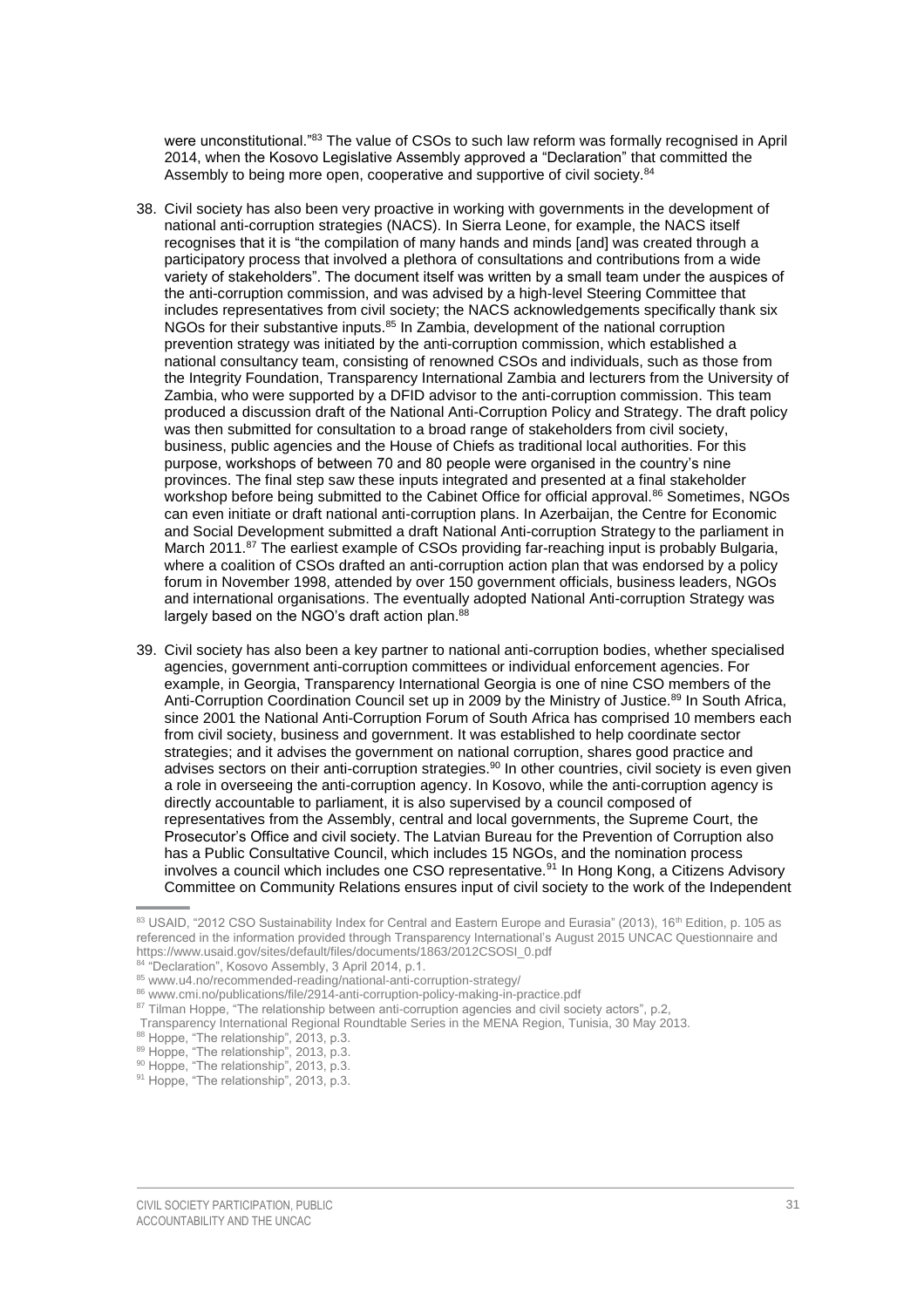Commission against Corruption.  $92$  There are also instances where governments have asked CSOs for their advice on anti-corruption policies and programming. For example, in Zambia, public and state institutions entrusted with the fight against corruption reportedly have little research capacity themselves, but systematic information about corruption has become available through surveys and analytical work mainly produced through CSOs and research institutes, including the University of Zambia.<sup>93</sup> In Georgia, Transparency International was heavily involved in designing the 2015 Anti-Corruption Strategy, including compiling and publishing the advice of NGOs to the Anti-Corruption Council on relevant issues.<sup>94</sup>

## <span id="page-35-0"></span>D. CONTRIBUTING TO ANTI-CORRUPTION ENFORCEMENT

40. While civil society is often thought to be most active in engaging in activities supportive of UNCAC Chapter II on prevention, it is important to recognise the role of many specialized CSOs in supporting enforcement efforts in line with UNCAC Chapter III. As noted above, CSOs often engage in legislative lobbying to reform corruption legislation, but there is also growing evidence that they been impactful in gathering evidence on corruption crimes, blowing the whistle (and supporting others to do so) and spearheading public interest litigation designed to ensure enforcement of corruption laws. Particularly in countries whose law enforcement bodies have overwhelming caseloads, the contribution of CSOs to improving enforcement should be embraced – and facilitated where possible.

#### <span id="page-35-1"></span>Relevant standards

41. UNCAC Article 8(4) and Article 33 call on States Parties to ensure whistleblower protection that protects both public officials and ordinary citizens who attempt to report allegations of corruption. Article 32 also calls for the protection of witnesses, experts and victims in relation to alleged cases of corruption, a clear attempt to establish protection regimes that will facilitate the exposure and successful prosecution of corruption offences. In the European Union, the European Commission has also elaborated internal whistleblowing procedures, via its 2012 Whistleblowing Guidelines.<sup>95</sup> At the 2011 G20 Summit in Cannes, G20 leaders endorsed a compendium of best practices and guiding principles for whistleblower protection legislation, prepared by the OECD, as a reference for enacting and reviewing, as necessary, whistleblower protection rules by the end of 2012. Although these rules are not yet in place, the principles provide useful guidance for UNCAC States Parties.<sup>96</sup> The G20 whistleblower compendium additionally notes that several international soft law instruments also provide for the protection of whistleblowers.<sup>97</sup>

<sup>92</sup> Tilman Hoppe, "Making anti-corruption agencies accountable", Transparency International Regional Roundtable Series in the MENA Region, Tunisia, 30 May 2013, p.5.

<sup>93</sup> Hoppe, "The relationship", 2013, p.4.

<sup>94</sup> Hoppe, "The relationship", 2013, p.4.

<sup>95</sup> S. Wolfe, M. Worth, S. Dreyfus and A.J. Brown, "Whistleblower Protection Laws in G20 Countries: Priorities for Action", Transparency International Australia, September 2014, Appendix 2,

[www.transparency.de/fileadmin/pdfs/Themen/Hinweisgebersysteme/Whistleblower-Protection-Laws-in-G20-Countries-](https://www.transparency.de/fileadmin/pdfs/Themen/Hinweisgebersysteme/Whistleblower-Protection-Laws-in-G20-Countries-Priorities-for-Action.pdf)[Priorities-for-Action.pdf.](https://www.transparency.de/fileadmin/pdfs/Themen/Hinweisgebersysteme/Whistleblower-Protection-Laws-in-G20-Countries-Priorities-for-Action.pdf) These build on their Staff Regulations, providing more detail on the sort of information that qualifies as whistleblowing, and what does not.

<sup>96</sup> OECD, "G20 Anti-Corruption Action Plan: Protection of Whistleblowers – Study on whistleblower protection frameworks, compendium of best practices and guiding principles for legislation" (2010), [www.oecd.org/g20/topics/anti](http://www.oecd.org/g20/topics/anti-corruption/48972967.pdf)[corruption/48972967.pdf](http://www.oecd.org/g20/topics/anti-corruption/48972967.pdf)

<sup>&</sup>lt;sup>97</sup> For example, the 1998 OECD Recommendation on Improving Ethical Conduct in the Public Service, including the Principles for Managing Ethics in the Public Service, and the 2003 OECD Recommendation on Guidelines for Managing Conflict of Interest in the Public Service. The OECD 2009 Anti-bribery Recommendation provides for the protection of whistleblowers in the public and private sectors.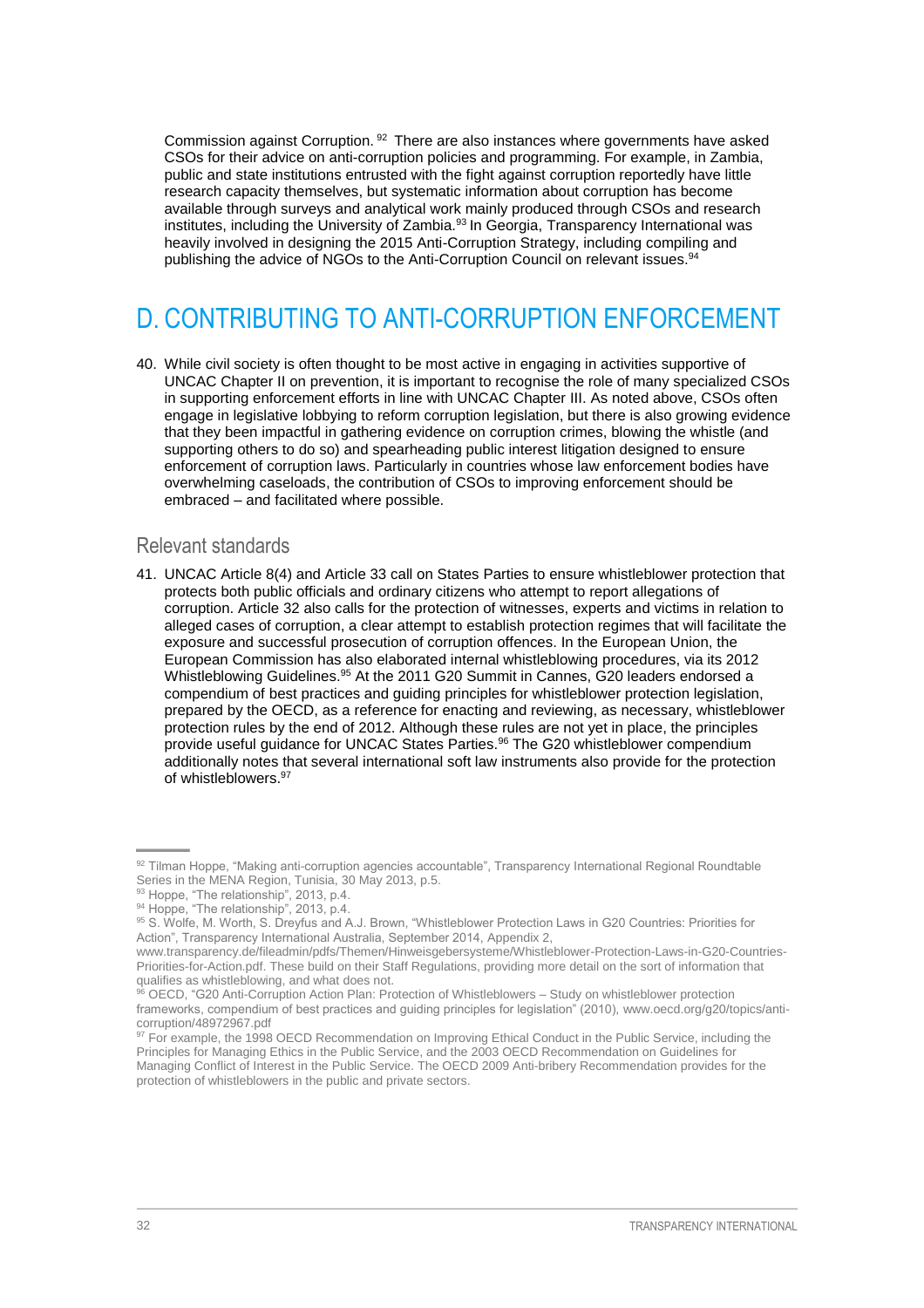42. To assist governments to develop good practice whistleblower protection legislation, Transparency International produced "International Principles for Whistleblower Legislation", 98 which make 30 specific recommendations on what works best to protect whistleblowers. A consensus is being developed in the international community regarding what constitutes basic best practices and principles in whistleblower legislation. Emerging principles include:

a broad definition of whistleblower that protects public and private sectors as well as volunteers, contractors and trainees; and protection from all forms of retaliation and discrimination against whistleblowers. Clearly communicated internal and external disclosure channels, including anonymous reporting, should also be made available to all employees. Whistleblowers should be granted the right to confidentiality, to receive advice on their rights, to receive appropriate compensation from damages resulting from retaliation, including interim remedy, as well as to a fair review of retaliation cases against them.<sup>99</sup>

- 43. UNCAC Article 35 complements criminal law enforcement by requiring measures to allow those who have suffered damage from corruption to initiate civil proceedings for compensation. Along similar lines, the right to an effective remedy is stipulated in Article 13 of the Council of Europe's Convention for the Protection of Human Rights and Fundamental Freedoms. The Convention says that every citizen has the right to an effective remedy before a national authority, irrespective of whether the violation has been committed by persons acting in an official capacity.<sup>100</sup> The right to an effective remedy of persons who suffered damage through unlawful administrative decisions allows citizens to seek compensation from the authorities concerned or issue legal proceedings against public officials in their personal capacity.<sup>101</sup> The Council of Europe Civil Law Convention against Corruption provides similar protections; it has been ratified by 35 countries already and signed by seven more.
- 44. Every EU citizen also has the right to file a complaint to the European ombudsman in cases of maladministration in the activities of the institutions, bodies, offices or agencies of the EU. In addition, the European Commission communication on updating the handling of relations with the complainant in respect of the application of EU law prescribes that anyone may file a complaint with the Commission free of charge against a member state about any measure (law, regulation or administrative action), absence of measure or practice by a member state that they consider incompatible with Union law.<sup>102</sup> Under Article 227 of the Treaty on the Functioning of the EU, every citizen (acting individually or jointly with others) also has the right to petition the European Parliament on issues within the competence of the EU, including on matters of public interest, like human rights. Notably, because the Charter has an exemplary function, the right to petition principle has been adopted in all Member States, and national ombudsman institutions have been established to deal with cases of maladministration of national authorities.<sup>103</sup>

[www.transparency.org/files/content/corruptionqas/Trends\\_in\\_whistleblower\\_protection\\_legislation.pdf](http://www.transparency.org/files/content/corruptionqas/Trends_in_whistleblower_protection_legislation.pdf)

<sup>101</sup> Notably, the right to bring an action against public authorities is not preconditioned by the obligation to act first against the responsible public official. Every citizen who has suffered damage from a failure of the public authority to conduct itself in a lawful way can initiate action and request remedies from the respective authority.  $02$  Transparency International, "Integrity of public officials in EU countries", Chapter 7.3

<sup>98</sup> [http://files.transparency.org/content/download/696/2991/file/2013\\_WhistleblowerPrinciples\\_EN.pdf](http://files.transparency.org/content/download/696/2991/file/2013_WhistleblowerPrinciples_EN.pdf) 99 Transparency International, "Recent trends in best practices in whistleblower protection legislation" (2013),

<sup>100</sup> Transparency International, "Integrity of public officials in EU countries: International norms and standards" (2015), [www.transparency.org/whatwedo/publication/integrity\\_of\\_public\\_officials\\_in\\_eu\\_countries\\_international\\_norms\\_and\\_st](http://www.transparency.org/whatwedo/publication/integrity_of_public_officials_in_eu_countries_international_norms_and_stand) [and](http://www.transparency.org/whatwedo/publication/integrity_of_public_officials_in_eu_countries_international_norms_and_stand)

<sup>&</sup>lt;sup>103</sup> Transparency International, "Integrity of public officials in EU countries", Chapter 7.3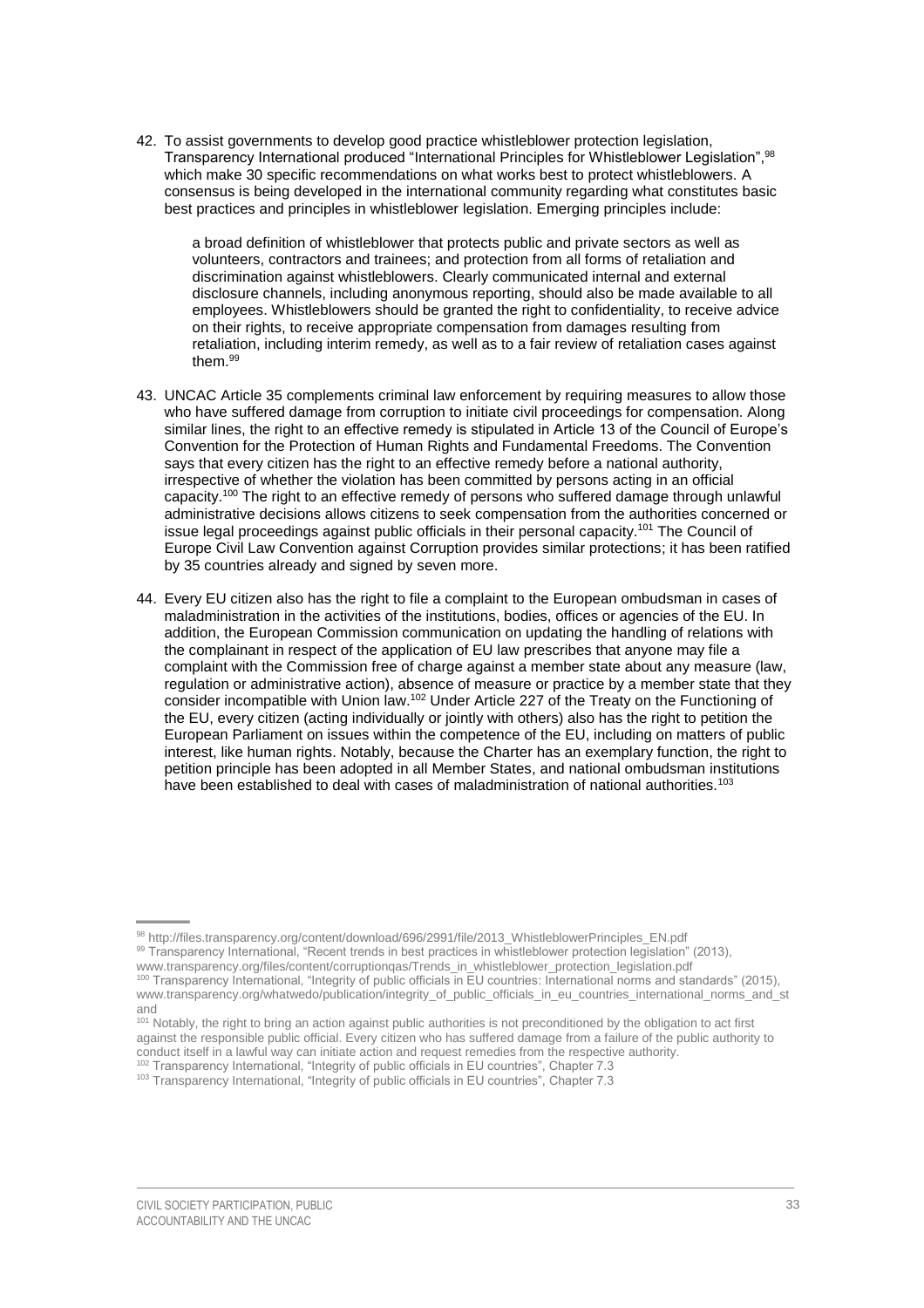# FACILITATING CITIZEN ANTI-CORRUPTION AND MALADMINISTRATION COMPLAINTS**<sup>104</sup>**

Although dedicated anti-corruption agencies are becoming more common with the advent of UNCAC Articles 6 and 36, many other accountability institutions are also instrumental in tackling corruption. In that context, supreme audit institutions are the most common such bodies; many have developed good practice partnerships with civil society, developed over many years:

- In Peru, in 2003 the Office of the Comptroller General passed a resolution (No. 443/2003) establishing a mechanism that can be used by citizens (individually or through organisations), officials and civil servants to exercise the right to file complaints before the comptroller. Pursuant to the resolution, the targets of the complaints can be "actions or operations that are suspected as a result of acts or omission related to the undue, illegal, or inefficient management and/or use of State assets or resources". The office is banned from disclosing data or information that could endanger the complainant. Once the admissibility of the complaint has been determined, the agency is obliged to process it and verify the facts. The comptroller is required to communicate to the complainant the results of the process;
- In Argentina, in 2005 the President of the National Audit Office (Auditoría General de la Nación, AGN) informally implemented an initiative through which the CSOs that had maintained some kind of relationship with the agency were called to become part of a process whereby they could petition for the inclusion of programmes or agencies in the annual audit plan. CSOs met with the AGN and presented proposals they had prepared for consideration. AGN officials made an assessment of each and explained whether, based on technical reasons, the initiative was feasible, whether it was already included in the next year's plan, whether the agency had already been audited, or whether the proposal needed to be redrafted. After these observations, the proposals were presented to the Board of Auditors, which decided on their inclusion in the future plan. The only criticism of the scheme was that the AGN did not produce a report explaining the reasons for the decisions that were made;
- In Korea, in 2001 the supreme audit institution introduced the Citizens' Audit Request System, which enabled citizens to request audits related to public sector organisations whose violation of laws or corruption could seriously undermine the public interest. To address civil petitions that citizens lodge against executive government agencies, the supreme audit institution also established a Civil Petitions Reception function, which enables civil petitions to be filed with the institution by letter, fax, email, or telephone. The supreme audit institution has in place a 24-hour, toll-free 188 hotline to receive all allegations of fraud, complaints, and civil petitions.

### <span id="page-37-0"></span>Good practices, challenges and lessons learned

45. In the "Analysis of technical assistance needs emerging from the country reviews" undertaken in 2013 for the CoSP, the summary of technical assistance requests arising from the country reviews indicated that of the 44 States Parties covered by the report, 25% requested assistance with whistleblower protection, and over 40% requested assistance with protecting witnesses and

<sup>104</sup> These case studies are all drawn from Ezequiel Nino, "Access to Public Information and Citizen Participation in Supreme Audit Institutions" 2010.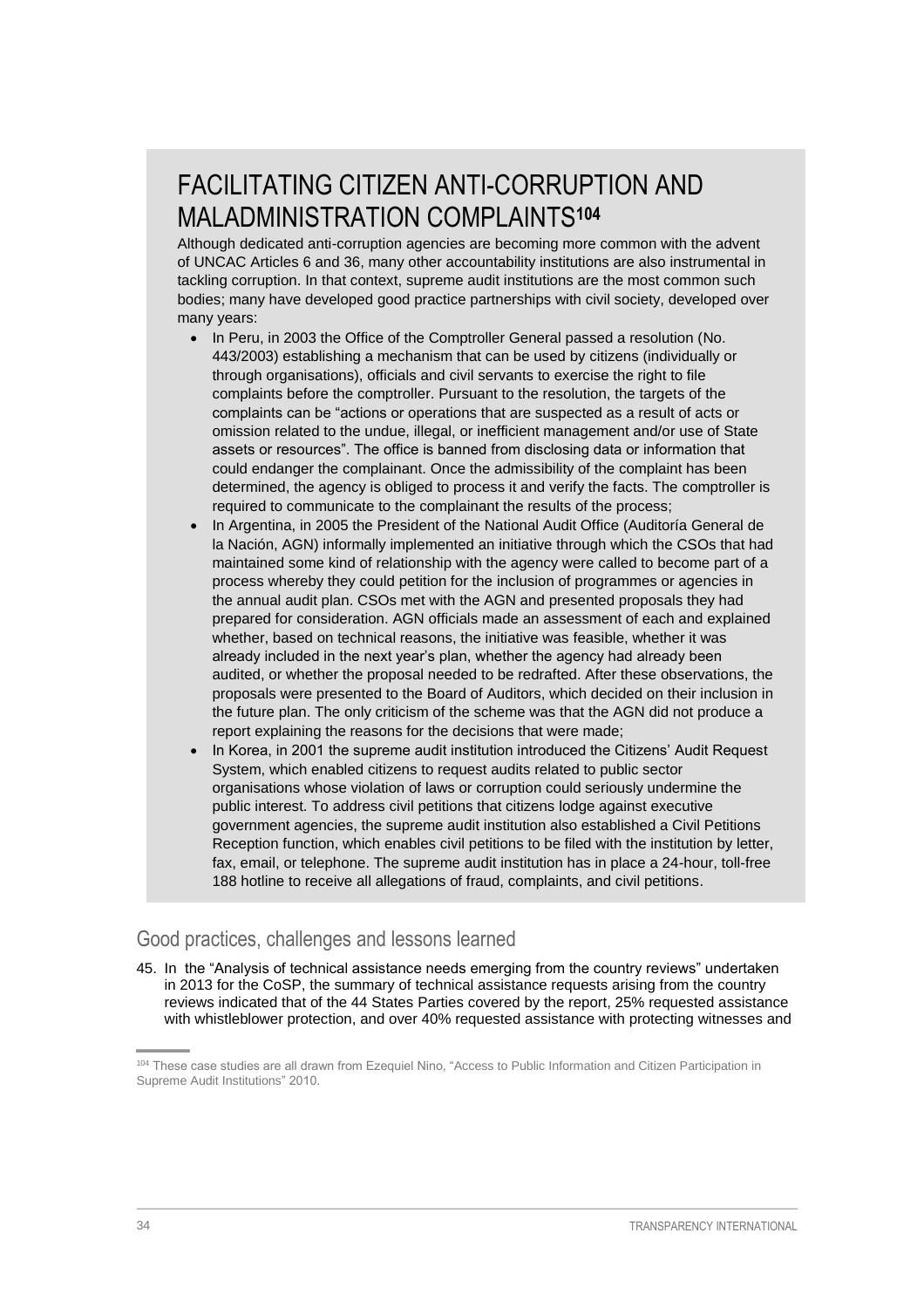victims. <sup>105</sup> The thematic report on implementation prepared for the CoSP at the same time observed: "A number of States parties had not established comprehensive whistle-blower protections, although legislation was pending in several jurisdictions. Common challenges related to specificities in national legal systems, limited capacity and the absence of specific regulations or systems for the protection of whistle-blowers, which were noted as a concern in several case".<sup>106</sup> Significantly, CSOs have contributed to the development of whistleblower protection legislation in several countries. For example, Transparency International in Liberia, the Citizens' Coalition for Anti-Corruption Legislation in South Korea, the Open Democracy Advice Centre in South Africa, Public Concern at Work (PCaW) in the UK, and the Government Accountability Project in the US have each contributed substantially to whistleblower protection legislation in their home countries.<sup>107</sup> Civil society groups in Australia, Canada, Ireland, India, Morocco, Nigeria and Serbia, to name just a few, are contributing to efforts to improve legislation in those countries by offering drafting recommendations and advice on good practice principles to inform whistleblower provisions and practice. Transparency International has also developed International Principles for Whistleblower Legislation. <sup>108</sup> CSOs also contributed to the G20 whistleblower principles and the emerging Council of Europe principles.

46. There are many good examples in the area of whistleblower protection of cooperation between authorities and civil society yielding good results. For example, CSOs have participated in awareness-raising campaigns on the rights of whistleblowers, as well as providing for alternative legal advice to whistleblowers, as happened in South Korea after the adoption of the Whistleblowing Act of 2011, and in the UK with PCaW. PCaW runs a hotline service for whisteblowers that provides independent and confidential advice to workers with a public interest case.<sup>109</sup> Transparency International chapters, such as in Morocco, Liberia, Ireland and the UK, as well as through numerous Advocacy and Legal Advice Centres (ALACs), have also supported and promoted the work of whistleblowers worldwide.<sup>110</sup> The Transparency International Advocacy and Legal Advice Centers (ALACs) have also been responsible for numerous corruption investigations and cases, in response to complaints from ordinary members of the public, supporting workers to expose and pursue accountability in numerous cases.

<sup>105</sup> [www.unodc.org/documents/treaties/UNCAC/COSP/session5/V1386701e.pdf](https://www.unodc.org/documents/treaties/UNCAC/COSP/session5/V1386701e.pdf)

<sup>106</sup> [www.unodc.org/documents/treaties/UNCAC/COSP/session5/V1386487e.pdf](https://www.unodc.org/documents/treaties/UNCAC/COSP/session5/V1386487e.pdf)

<sup>107</sup> Transparency International, "Whistleblower protection and the United Nations Convention against Corruption"  $(2013)$ 

[www.transparency.org/whatwedo/publication/whistleblower\\_protection\\_and\\_the\\_un\\_convention\\_against\\_corruption](http://www.transparency.org/whatwedo/publication/whistleblower_protection_and_the_un_convention_against_corruption) <sup>108</sup> www.transparency.org/whatwedo/publication/international\_principles\_for\_whistleblower\_legislation <sup>109</sup> [www.pcaw.org.uk/case-studies](http://www.pcaw.org.uk/case-studies)

<sup>110</sup> Transparency International, "Recent trends in best practices in whistleblower protection legislation" (2013), [www.transparency.org/files/content/corruptionqas/Trends\\_in\\_whistleblower\\_protection\\_legislation.pdf](http://www.transparency.org/files/content/corruptionqas/Trends_in_whistleblower_protection_legislation.pdf)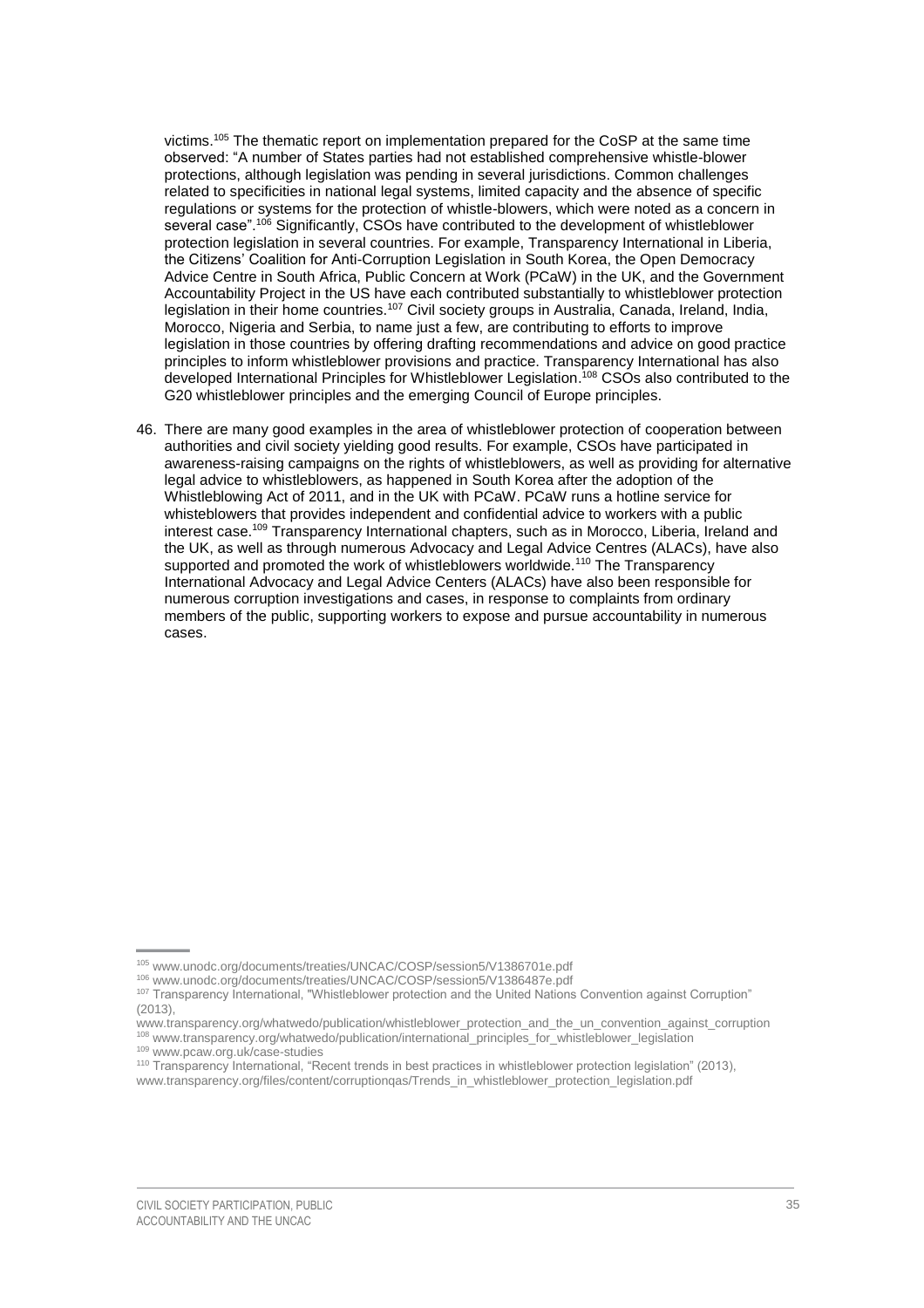### EXPOSING CORRUPTION AND CALLING FOR ACTION: TACKLING CORRUPTION IN YOUTH AFFAIRS IN ZAMBIA<sup>111</sup>

In mid-2014, Transparency International Zambia received a complaint through its ALAC programme, from an anonymous complainant who alleged that the board chairperson of the National Youth Development Council (NYDC)<sup>112</sup> was abusing his office and stealing public funds. It was alleged that he did this by calling for numerous board meetings to facilitate payment of huge sitting allowances, contrary to the approved budgets. The ALAC undertook an analysis of the various allowances and other expenses incurred by the NYDC Board, which amounted to over K281, 000 (around US\$43,900). The ALAC also identified that over 32% of the NYDC's funding for the period of January to July 2014 had been spent on the board chairperson (out of total funding of K875,000 (around US\$136,700); a total of K281,084.83 (around US\$43,900) was alleged to have been spent on the board chairperson's expenses. On the basis of this analysis, the ALAC wrote to the Ministry of Youth and Sports in August 2014 asking for clarity on whether it was the corporate policy of the NYDC and the ministry to spend public funds in that manner. The ministry responded by asking for more time to respond because the auditor general was conducting a statutory audit of the NYDC.

After nine months passed, no response had been provided to Transparency International Zambia's allegations. As such, in June 2015, the ALAC met with the permanent secretary of the ministry and other government officials to follow up. The ALAC urged the permanent secretary to take action and use her mandate in correcting the alleged mismanagement of funds under her ministry, advising that the ALAC would otherwise embark on a vigorous campaign to have her dismissed for failing to protect public funds meant for youth development activities. Transparency International Zambia also alerted the media through a press release to increase public pressure. At the same time, a consortium of CSOs issued a statement in support of Transparency International Zambia's case. Responding to this pressure, on 2 July 2015 the Minister of Sports dissolved the NYDC Board with immediate effect to pave way for further investigations into the allegations raised by Transparency International Zambia. The Minister for Youth and Sport acknowledged the contribution of Transparency International Zambia, stating, "We are grateful to TI- Zambia for not holding back on this matter, a lot of resources meant for youth activities have gone to waste. My Ministry is open to further investigations if at all people feel that there are bad apples there."

47. In addition to supporting anti-corruption enforcement authorities in their efforts to uncover, investigate and prosecute corruption, there are good practice examples of CSOs themselves undertaking litigation to tackle corrupt practices. This is most common in countries that permit public interest litigation, or where the constitutional bill of rights allows enables citizens to initiate cases. Recognising that corruption is by definition a human rights violation in that it diverts

<sup>111</sup> This case study is based on the response to Transparency International's Questionnaire. More information can be found at [www.qfmzambia.com/2015/06/26/tiz-maintains-ultimatum-on-musunga/,](http://www.qfmzambia.com/2015/06/26/tiz-maintains-ultimatum-on-musunga/) [www.tizambia.org.zm/?p=1154,](http://www.tizambia.org.zm/?p=1154) [www.lusakatimes.com/2015/07/02/government-dissolves-nydc-board-following-corruption-allegations/,](http://www.lusakatimes.com/2015/07/02/government-dissolves-nydc-board-following-corruption-allegations/) [http://zambiadailynation.com/2015/07/08/tiz-welcomes-nydc-board-dissolution/,](http://zambiadailynation.com/2015/07/08/tiz-welcomes-nydc-board-dissolution/) [www.znbc.co.zm/?p=15787,](http://www.znbc.co.zm/?p=15787) [www.times.co.zm/?p=62755](http://www.times.co.zm/?p=62755)

<sup>112</sup> The NYDC is a statutory body established by Act of Parliament No. 7 of 1986, to register youth organisations, coordinate and regulate youth activities, and mobilise resources for youth development.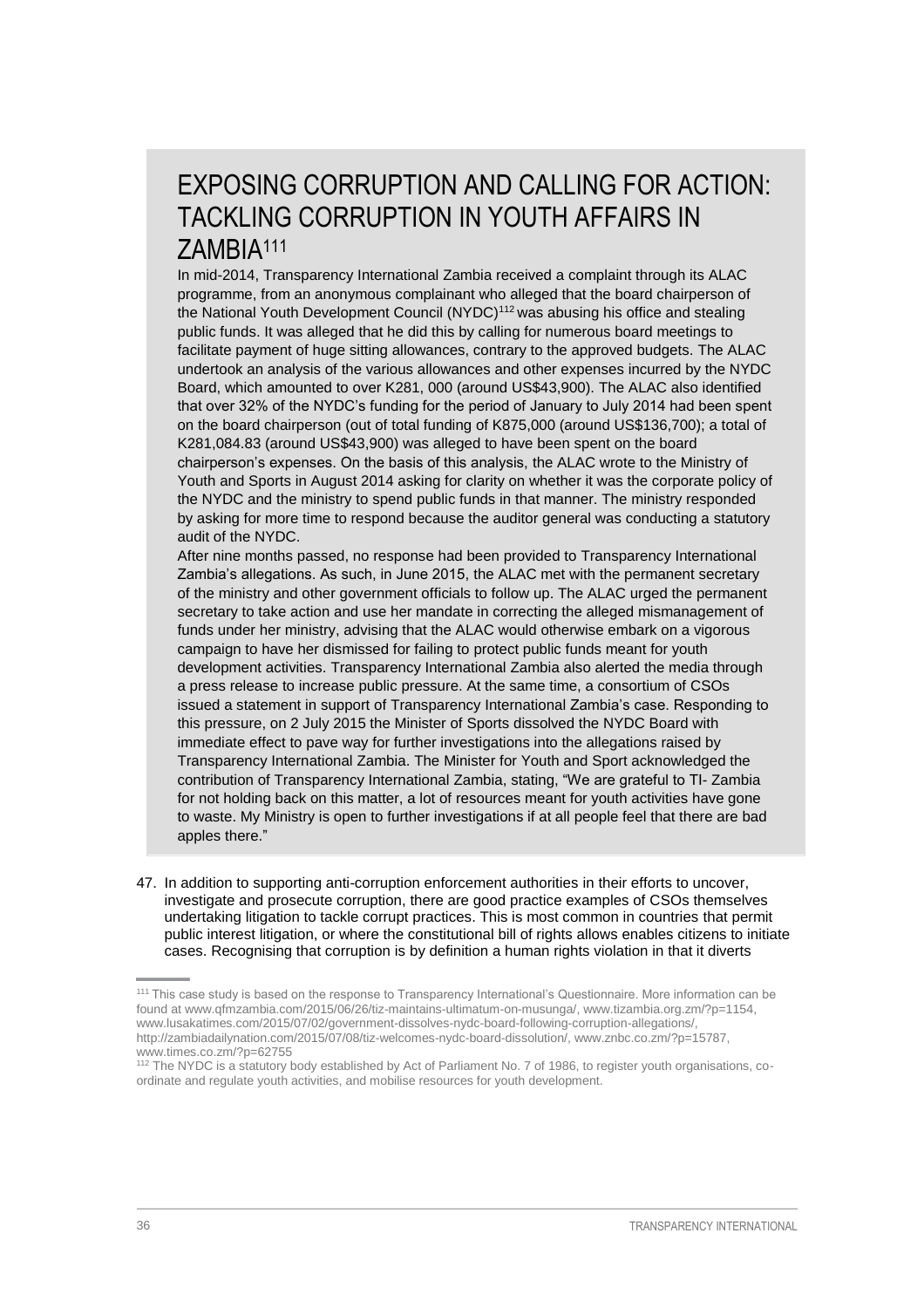public resources to non-public purposes, the courts have been willing in some jurisdictions to permit CSOs to pursue anti-corruption cases against government departments. In India, for example, public interest litigation is often initiated by anti-corruption activists. For instance, the Bombay High Court heard a public interest litigation case alleging corruption in the allotment of parking lots in the city, on the basis that 'someone' close to the chief minister was taking money for clearing proposals for allotment of public parking lots,<sup>113</sup>. Activists demanded a probe into the assets of the Maharashtra Assembly Deputy Speaker after claiming to have procured documents showing that he and his wife were improperly granted two flats under the Maharashtra Chief Minister's special quota.<sup>114</sup>

48. While civil society has been increasingly active in engaging in public interest litigation, there has been less action so far in actually litigating to obtain compensation for damage caused by corrupt acts in accordance with Article 35 of UNCAC. Partly, this is because existing national frameworks are often not conducive to such actions, as it is not clear who has sufficient legal standing to sue for said compensation. That said, back in 2007 an interesting public interest litigation case was pursued at the ECOWAS Court of Justice in the case of *Socio-Economic Rights and Accountability Project (SERAP) vs Nigeria* in relation to lost education opportunities to the children of Nigeria as a result of corruption.<sup>115</sup> In 2007, SERAP received information from whistleblowers alleging massive corruption by Nigeria's Universal Basic Education Commission. SERAP then undertook its own investigations, after which it submitted a petition to Nigeria's Corrupt Practices and Other Related Offences Commission (CPOROC) in 2007. The CPOROC investigation concluded that 3.3 billion Nigerian naira (US\$21 million) had been lost in 2005/6 through illegal and unauthorised utilisation of funds. SERAP estimated that as a result over five million Nigeria children lacked access to primary education. On the basis of the commission's findings, SERAP filed a right to education case before the ECOWAS Court, arguing that the corruption in Nigeria amounted to a denial of the right to education for Nigeria's children. In a landmark judgement delivered in 2010, the ECOWAS Court upheld SERAP's submission and declared that the Nigerian government has a legal responsibility to provide free, high-quality and compulsory basic education to every Nigerian child. However, implementation remains a challenge following the ruling because financial compensation was not part of the judgement and there are no clear provisions on who is to effect or execute the decisions of the court. Nevertheless, the judgement provided SERAP with a clear framework to work with anticorruption agencies in order to ensure effective prosecution of those responsible and recovery of stolen funds.

<sup>113</sup> [http://zeenews.india.com/news/maharashtra/hc-to-hear-pil-on-corruption-in-allotment-of-parking-lots\\_941326.html](http://zeenews.india.com/news/maharashtra/hc-to-hear-pil-on-corruption-in-allotment-of-parking-lots_941326.html) <sup>114</sup> [http://zeenews.india.com/news/maharashtra/activist-demands-cbi-probe-against-maharashtra-deputy](http://zeenews.india.com/news/maharashtra/activist-demands-cbi-probe-against-maharashtra-deputy-speaker_897023.html)[speaker\\_897023.html](http://zeenews.india.com/news/maharashtra/activist-demands-cbi-probe-against-maharashtra-deputy-speaker_897023.html)

<sup>&</sup>lt;sup>115</sup> Samira Lindner, "U4 Expert Answer: Anti-Corruption Instruments of the African Union and Regional Economic Communities" (U4, 2013)[, www.u4.no/publications/anti-corruption-instruments-of-the-african-union-and-regional](http://www.u4.no/publications/anti-corruption-instruments-of-the-african-union-and-regional-economic-communities/)[economic-communities/,](http://www.u4.no/publications/anti-corruption-instruments-of-the-african-union-and-regional-economic-communities/) summarising A. Mumuni and G. Sweeney, "Public interest litigation for the right to education: the SERAP v. Nigeria case", in Global Corruption Report: Education (Transparency International, 2013).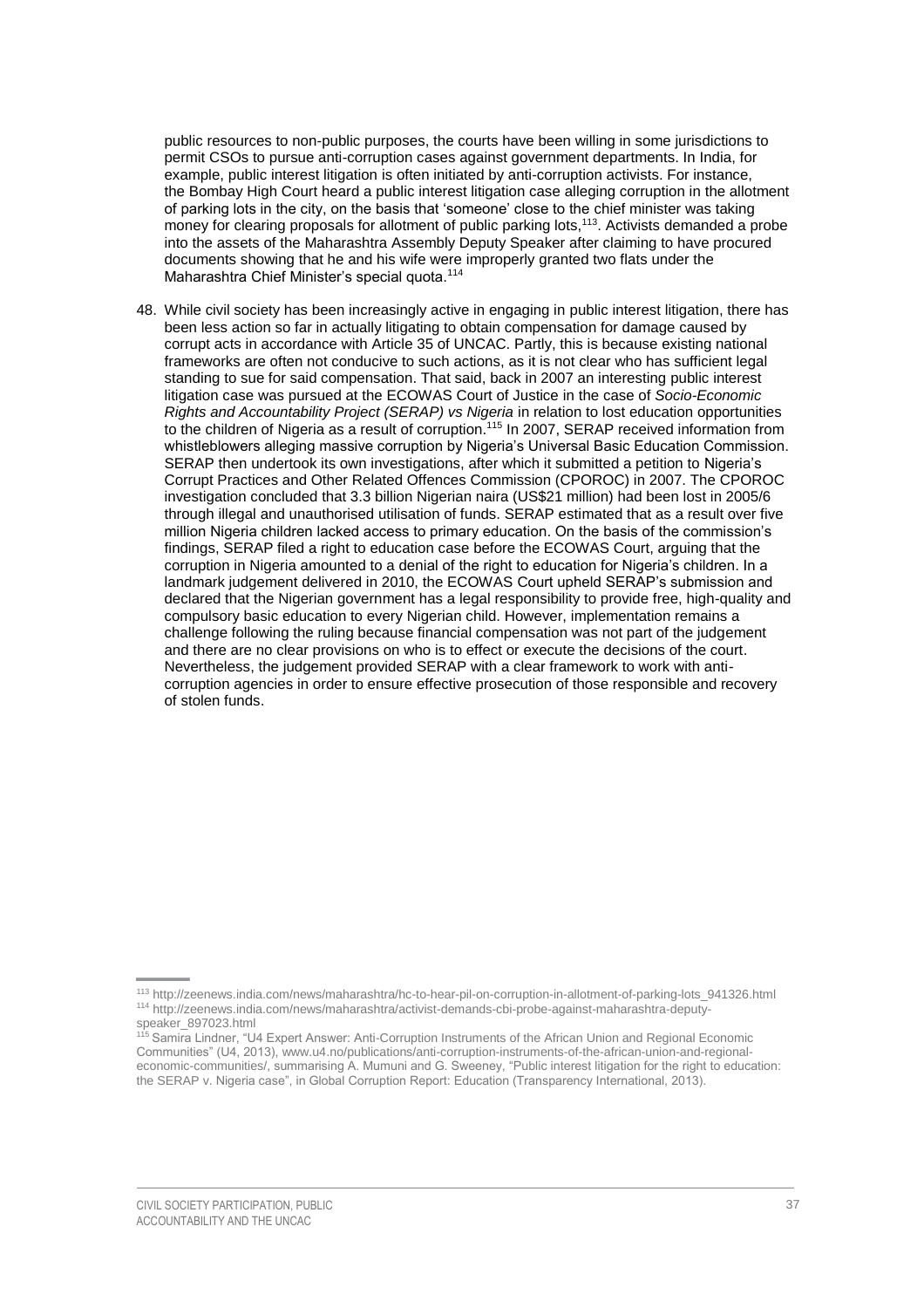## FRIENDS OF THE COURT: CIVIL SOCIETY GROUPS LITIGATING WHEN NO ONE ELSE WILL

While anti-corruption agencies are often at the frontline of taking cases of corruption to court to seek redress, civil society often plays watchdog to the watchdog - even going so far as to litigate cases of corruption themselves. In the United Kingdom, two British CSOs, Corner House and Campaign Against Arms Trade (CAAT) famously took a national anticorruption agency—the Serious Fraud Office (SFO)-- to court in an attempt to force it to take more serious action to deal with substantial corruption allegations regarding a highvalue arms deals between UK's largest arms manufacturer BAE Systems and Saudi Arabia. In 2004 the Serious Fraud Office (SFO) started an investigation into BAE Systems' deals with respect to [Chile,](https://www.caat.org.uk/resources/companies/bae-systems/country-overviews#chile) [the Czech Republic, Hungary and Austria,](https://www.caat.org.uk/resources/companies/bae-systems/country-overviews#czechrepublic) [Qatar,](https://www.caat.org.uk/resources/companies/bae-systems/country-overviews#qatar) [Romania,](https://www.caat.org.uk/resources/companies/bae-systems/country-overviews#romania) [Saudi Arabia,](https://www.caat.org.uk/resources/companies/bae-systems/country-overviews#saudi) [South Africa](https://www.caat.org.uk/resources/companies/bae-systems/country-overviews#southafrica) and [Tanzania.](https://www.caat.org.uk/resources/companies/bae-systems/country-overviews#tanzania)<sup>116</sup> In November and December 2006, it was widely reported that Saudi Arabia had threatened to cancel a further proposed order for 72 Eurofighter Typhoon aircraft if the SFO investigation was not halted. On 14 December 2006, the SFO announced that it was ending its investigation into the bribery allegations because Saudi Arabia might withdraw diplomatic cooperation with the UK on security and intelligence if it continued. The Corner House and CAAT challenged this decision in the UK courts by asking for judicial review on the grounds that the UK had contravened its obligations under the OECD's Anti-bribery Convention and that the SFO irector had not upheld 'the rule of law'. On 10 April 2008, the High Court ruled that the decision was unlawful. On 30 July 2008, on appeal, the House of Lords, the UK's highest court at the time, overturned the High Court ruling, stating that the SFO Director was exercising his legal discretion.<sup>117</sup>

On 5 February 2010 the SFO announced that it had accepted a plea bargain by BAE and that all its other investigations were at an end. CAAT and Corner House again took the SFO to courtto challenge the plea bargain, on the grounds that the SFO failed properly to apply prosecution guidance. After refusal of judicial review, they appealed but in April 2010 they withdrew their appeal.<sup>118</sup>

More recently, in 2014, France indicted the eldest son of the president of Equatorial Guinea on money-laundering charges, as a result of the *biens mal acquis* (ill-gotten gains) investigation. The investigation was prompted by a legal complaint filed in 2008 by Transparency International France, against three African heads of state (of Equatorial Guinea, Gabon and Congo) seeking an inquiry into how luxury assets and bank accounts were acquired in France by the leaders and their relatives. The TI France complaint was based on an earlier complaint filed by the CSO SHERPA in 2007. In November 2010, in a landmark decision, France's highest court recognised the standing of Transparency International France as an anti-corruption NGO to file a criminal complaint itself, triggering the investigation and charges.<sup>119</sup>

<sup>116</sup> CAAT, Corruption investigations and plea bargains, https://www.caat.org.uk/resources/companies/baesystems/country-overviews

<sup>117</sup> Corner House, BAE-Saudi Arabia-corruption judicial review, http://www.thecornerhouse.org.uk/background/baesaudi-arabia-corruption-judicial-review

<sup>118</sup> CAAT, Judicial Review of BAE settlement, https://www.caat.org.uk/resources/companies/bae-systems/judicialreview

<sup>119</sup>www.transparency.org/news/pressrelease/20101109\_biens\_mal\_acquis\_case\_french\_supreme\_court\_overrules\_co urt\_of\_app[ewww.hrw.org/news/2014/03/20/equatorial-guinea-indictment-presidents-son-france](https://www.hrw.org/news/2014/03/20/equatorial-guinea-indictment-presidents-son-france)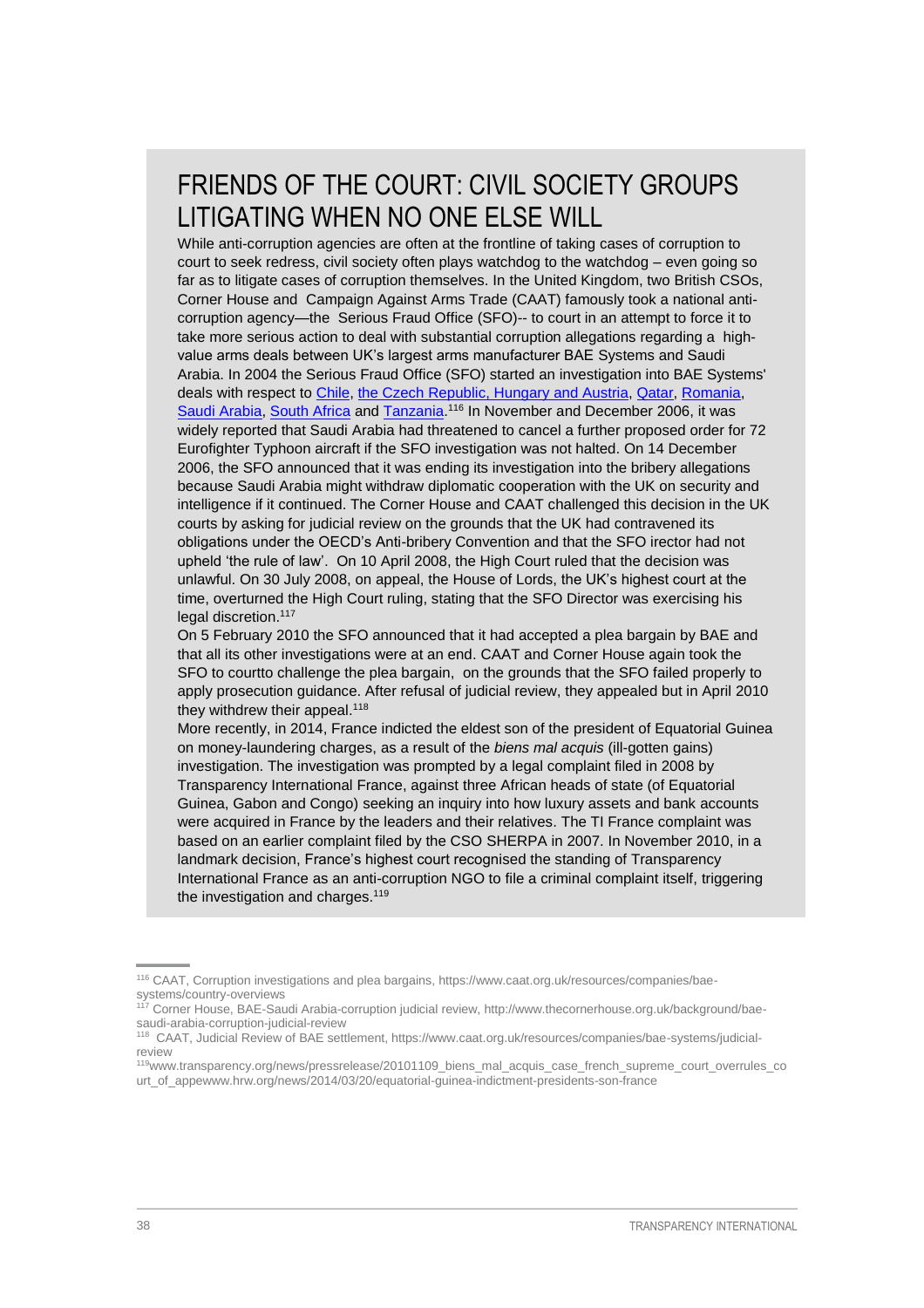# <span id="page-42-0"></span>PART 3: CSO PARTICIPATION IN FORMAL UNCAC PROCESSES

With the increased interconnectedness in domestic and international affairs, and with decision-making at the international level having a significant impact in national policies and practices, it is essential that such decisions are made in a transparent, accountable and participatory manner. The Special Rapporteur wishes to emphasize the legitimacy of civic action at the international level and underscores the need for States to listen to the views and voices of their constituents, whether they are expressed at the domestic or the international level.

> Maina Kiai, Special Rapporteur on Freedom of Peaceful Assembly and Association, 1 September 2014<sup>120</sup>

49. As discussed earlier, Article 13 of UNCAC makes it explicit that civil society and the public should be involved in national anti-corruption efforts, while Article 63 clearly envisages a place for civil society in UNCAC review processes. However, to date, ability of civil society to engage in these processes has been very limited, particularly in terms of the subsidiary bodies and processes established by the Conference of States Parties (CoSP). That said, good practice under other international treaty mechanisms demonstrate the value of civil society inputs and experience in other sectors, most notably in relation to comparable human rights processes, demonstrates that there is precedent for States Parties to empower civil society entities to engage with them in multilateral review processes. This part of the report aims to capture the developing practice around UNCAC's formal monitoring processes, with a view to encouraging States Parties to more proactively engage with civil society for the benefit of the UNCAC review process and implementation more broadly.

# <span id="page-42-1"></span>A. ENGAGEMENT WITH UNCAC COSP SUBSIDIARY BODIES

50. UNCAC entered into force on 14 December 2005 and a CoSP was then established to review implementation and facilitate activities required by the Convention. The CoSP meets every two yearsin intergovernmental sessions which CSOs can attend as observers.. Between meetings, subsidiary bodies established by the CoSP are tasked with focusing on different aspects of UNCAC implementation, including the review mechanism. Although Rules 2 and 17 of the CoSP Rules of Procedure indicate that civil society (and other non-governmental entities) is able to act as observers not only at the CoSP but also at its subsidiary bodies, actual participation in these subsidiary bodies has been blocked.

#### <span id="page-42-2"></span>Relevant standards and practice

51. At the first session of the CoSP, held in Amman in December 2006, the CoSP adopted Resolution 1/4 entitled "Establishment of an intergovernmental working group on asset

<sup>&</sup>lt;sup>120</sup> Special Rapporteur, "Report of the Special Rapporteur on the rights to freedom of peaceful assembly and of association", Report A/69/365 (2014),<http://daccess-ods.un.org/access.nsf/Get?OpenAgent&DS=A/69/365&Lang=E>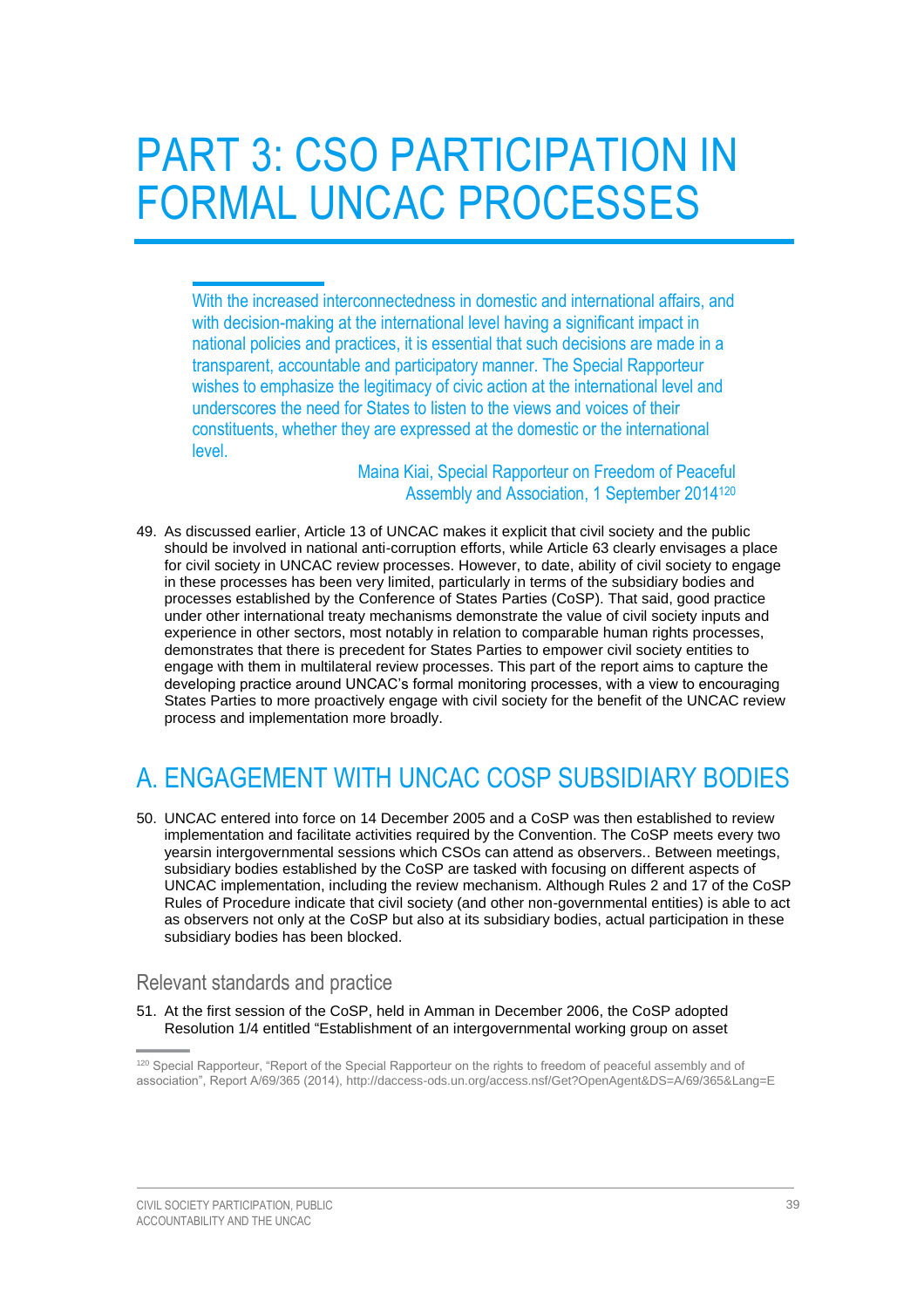recovery". In that resolution, the CoSP established an interim open-ended intergovernmental working group to advise and assist it in the implementation of its mandate on the return of proceeds of corruption. At its third session, in Doha in November 2009, the CoSP adopted Resolution 3/2 entitled "Preventive measures". In that resolution, the CoSP decided to establish an interim open-ended intergovernmental working group to advise and assist the Conference in the implementation of its mandate on the prevention of corruption. At its next session, in Marrakech in October 2011, the CoSP adopted Resolution 4/2, calling for the "Convening of open-ended intergovernmental expert meetings to enhance international cooperation" to advise and assist it with respect to extradition and mutual legal assistance. The mandate for the working groups and expert meetings was continued at subsequent CoSPs.

52. In keeping with developing international practice, UNCAC included provisions that would require a regular review of country implementation of the treaty. This review process would be overseen by the CoSP, the plenary body that would be supported by more operational-level working bodies. UNCAC Article 63(6) made it clear that civil society should be involved in such processes, expressly stating:

Each State Party shall provide the Conference of the States Parties with information on its programmes, plans and practices, as well as on legislative and administrative measures to implement this Convention, as required by the Conference of the States Parties…*Inputs received from relevant non-governmental organizations duly accredited in accordance with procedures to be decided upon by the Conference of the States Parties may also be considered.* [emphasis added]

Also at the 2009 Doha CoSP, the CoSP adopted Resolution 3/1, which endorsed the terms of reference for an Article 63 Mechanism for the Review of Implementation of the UNCAC. In accordance with Article 42 of those terms of reference, the IRG was established as an openended intergovernmental group of States Parties, operating under the authority of and reporting to the Conference. In Resolution 4/1 the CoSP also mandated the IRG with following up and continuing the work undertaken previously by the Open-ended Intergovernmental Working Group on Technical Assistance.<sup>121</sup>

- 53. Rule 17 of the Rules of Procedure of the CoSP reflect the common practice of treaty body review mechanisms, recognising that CSOs can attend sessions of the CoSP as observers, unless otherwise decided by the CoSP. Observer status entitles CSOs to attend plenary meetings, submit reports or make presentations (with the approval of CoSP) and receive documents of the CoSP. Importantly, Rule 2 of the CoSP Rules of Procedure made it clear that "[t]hese rules shall apply, *mutatis mutandis*, to any mechanism or body that the Conference may establish in accordance with article 63 of the Convention, unless it decides otherwise." As such, the openness of the CoSP to civil society observers should translate to subsidiary bodies such as the IRG and the working groups. . This was the practice prior to the establishment of the IRG in 2010, but this practice has been undermined since the IRG took up its work in June 2010.(see below for more).
- 54. Despite the clear expectation in Article 63 of UNCAC and in the CoSP Rules of Procedure that civil society could engage with the UNCAC review processes once they were elaborated, there has been considerable confusion and problematic resistance to participation since the Convention came into force. While civil society is able to participate as observers at the biennial CoSP meetings, CSOs continue to be excluded from meetings of the IRG. Civil society has also been excluded from the working groups set up under the CoSP (on prevention, asset recovery and international cooperation), despite the fact that they were originally included in such working groups prior to the establishment of the IRG.

<sup>121</sup> See [www.unodc.org/unodc/en/treaties/CAC/IRG.html](https://www.unodc.org/unodc/en/treaties/CAC/IRG.html) an[d www.unodc.org/unodc/en/treaties/CAC/IRG-sessions.html](https://www.unodc.org/unodc/en/treaties/CAC/IRG-sessions.html)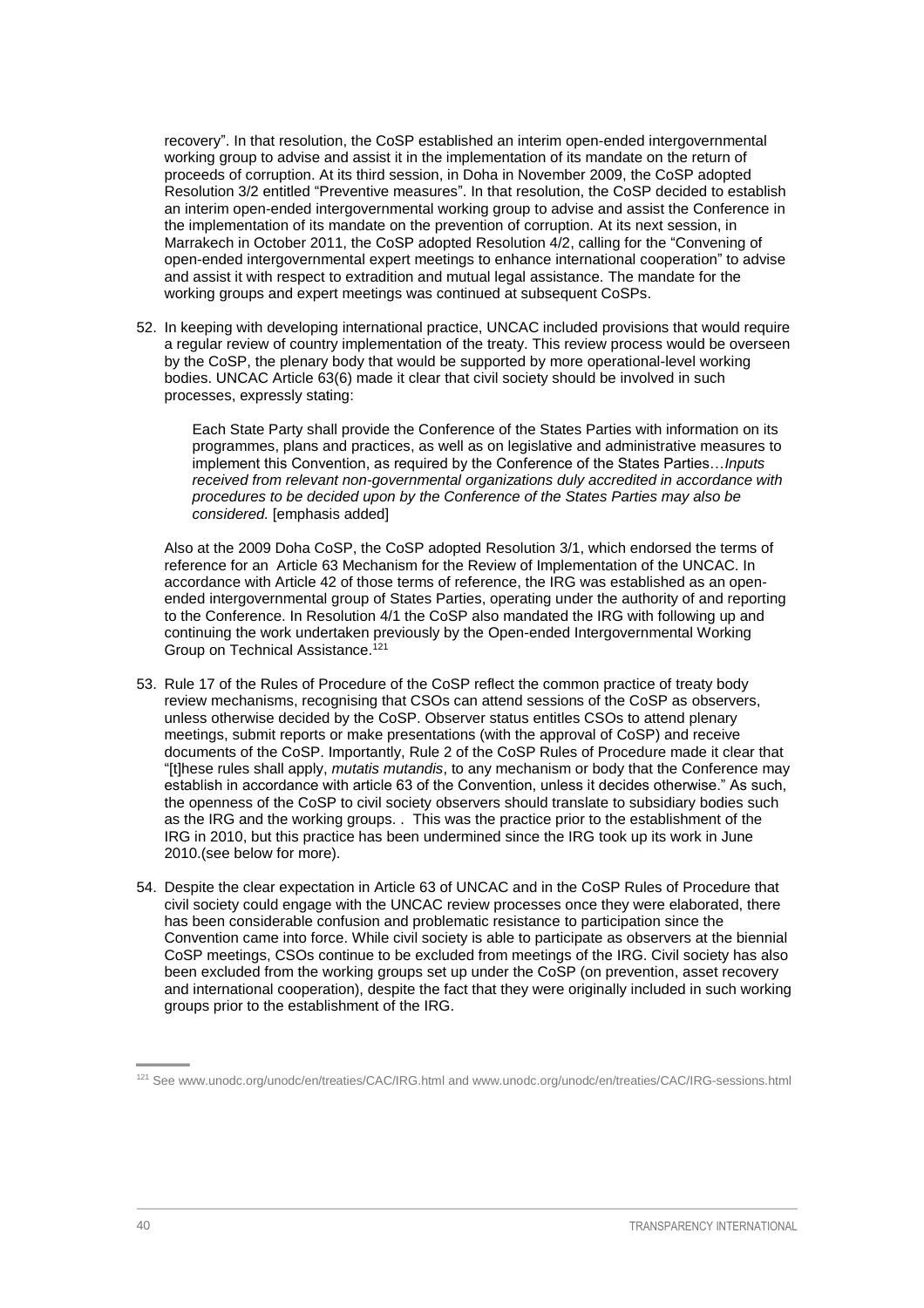55. At the fourth CoSP in Marrakech, Morocco in 2011, Resolution 4/6 was adopted providing for briefings for NGOs "on the margins" of IRG sessions "[i]n order to further promote constructive dialogue with non-governmental organizations dealing with anti-corruption issues, and while recognizing the continuing deliberations to build confidence in the role of non-governmental organizations in the review process…"<sup>122</sup>

#### <span id="page-44-0"></span>Good practice, challenges and lessons learned

56. In 2014, the Special Rapporteur on the Rights to Freedom of Peaceful Assembly and Association issued a report specifically focused on multilateral bodies' engagement with civil society, highlighting both good and bad practices. After specifically noting the problems with the UNCAC IRG process, the Special Rapporteur noted, "Most multilateral institutions recognize that citizens must be given a seat at the decision-making table and encourage—or even require—engagement with civil society in their charters or policies." Article 71 of the Charter of the United Nations, for example, states that the Economic and Social Council (ECOSOC) "may make suitable arrangements for consultation with non-governmental organizations which are concerned with matters within its competence".<sup>123</sup>

### LEARNING LESSONS FROM REGIONAL ANTI-CORRUPTION REVIEW MECHANISMS

The many regional anti-corruption instruments that existed prior to UNCAC were unanimous in recognising the importance of participation, not only as a foundational element of anti-corruption activities, but usually also as part of their own treaty monitoring processes. For example:

- The **Istanbul Anti-Corruption Action Plan** is a sub-regional peer review programme launched in 2003 under the Anti-Corruption Network for Eastern Europe and Central Asia (ACN). It supports anti-corruption reforms by (i) reviewing the legal and institutional frameworks for fighting corruption and making recommendations and (ii) monitoring progress in implementing the recommendations. The ACN has specifically recognised that "[a] key way…civil society may contribute to the monitoring is by participating in a "shadow monitoring" through which non-governmental partners can present their views regarding the implementation of the IACP recommendations by the governments of their countries." In 2014, the ACN Secretariat published an extensive guide to help civil society to ensure quality participation in the monitoring process and to help civil society groups to build their capacity for this work.<sup>124</sup> Civil society representatives may attend meetings at which draft county review reports are discussed.
- The Organisation of American States (OAS) has established a **Mechanism for Follow-Up on the Implementation of the Inter-American Convention against Corruption** (MESICIC). The MESICIC operates as an intergovernmental body that supports States Parties in the implementation of the provisions of the Convention through a process of reciprocal evaluation. The Rules of Procedure for the MEISIC Committee of Experts, which is responsible for reviewing progress of States

<sup>&</sup>lt;sup>122</sup> Resolution 4/6 Non-governmental organizations and the Mechanism for the Review of Implementation of the United Nations Convention against Corruption

<sup>&</sup>lt;sup>123</sup> Para 22. In fact, ECOSOC is responsible for the accreditation of CSOs for numerous UN inter-governmental processes.

<sup>&</sup>lt;sup>24</sup> OECD, "Practical Guide: How to conduct monitoring by civil society" (2014), [www.oecd.org/corruption/acn/ACN-](http://www.oecd.org/corruption/acn/ACN-Civil-Society-Monitoring-Practical-Guide-ENG.pdf)[Civil-Society-Monitoring-Practical-Guide-ENG.pdf](http://www.oecd.org/corruption/acn/ACN-Civil-Society-Monitoring-Practical-Guide-ENG.pdf)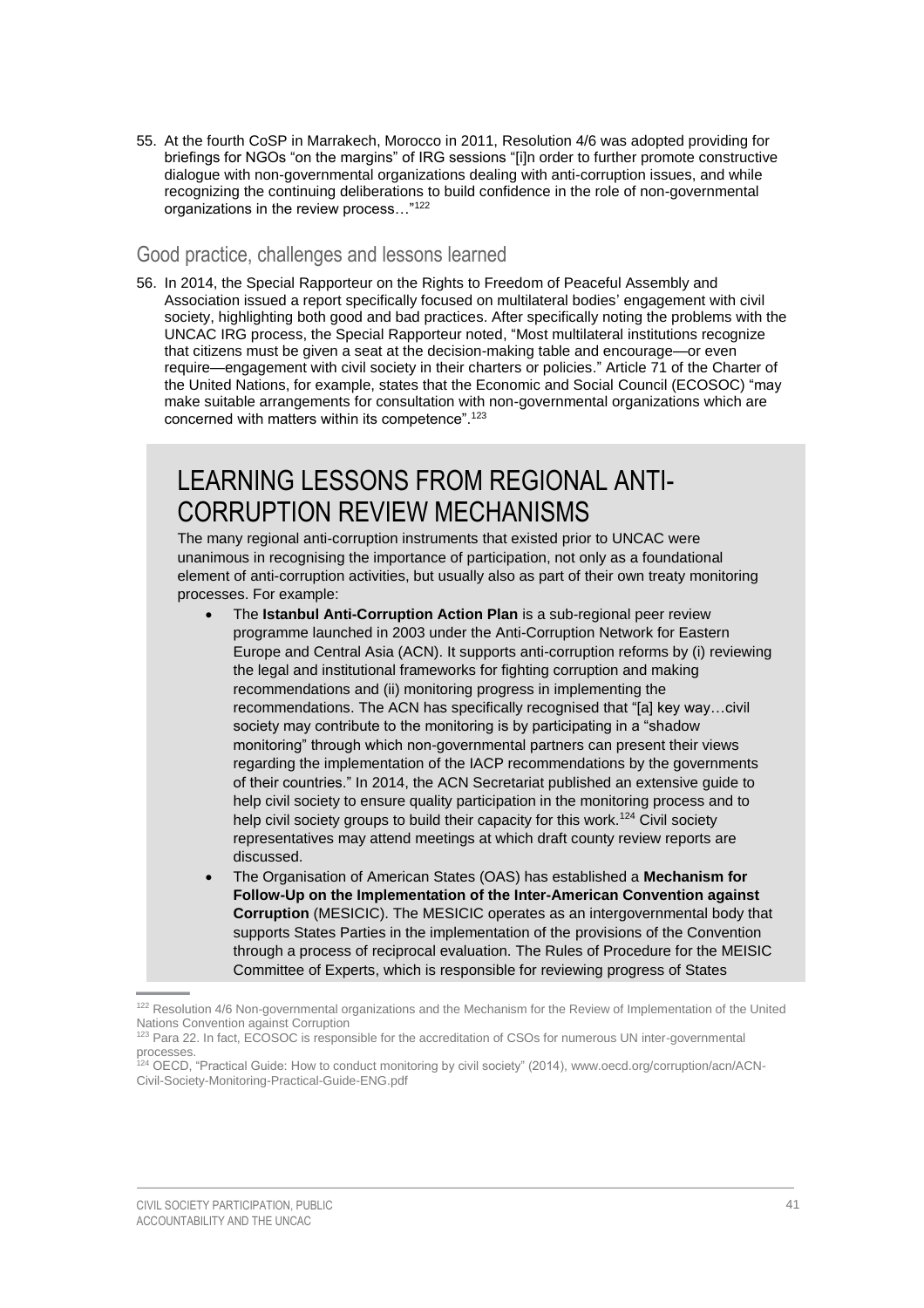Parties, expressly allows civil society to submit reports to the Committee that may be of relevance and the Committee automatically invites them to present said report. The Committee may also approve a request from civil society to make presentations to it.<sup>125</sup> Civil society reports are published online on the MESICIC website together with official country reports, and civil society is also included in the agenda for country visits.

- Under the African Union Convention on Preventing and Combating Corruption, the **African Union Advisory Board on Corruption** was set up in 2009. The Advisory Board's mandate was included in Article 22 (5) of the Convention and specifically includes "build[ing] partnerships with the African Commission on Human and People's Rights, *African civil society*, governmental, intergovernmental *and nongovernmental organizations* to facilitate dialogue in the fight against corruption and related offences" [emphasis added].<sup>126</sup> The Board engages with various partners, including civil society, and has included civil society partners in its meetings.
- The **Asian Development Bank (ADB)-OECD Anti-corruption Initiative for Asia and the Pacific** also built strong partnerships with the civil society (and the private sector). An advisory group provided a forum for coordinating efforts, setting priorities and exchanging information across the initiative, and it included CSOs in its membership. From May 2006, the ADB also intensified its efforts to strengthen the role of civil society in the fight against corruption through small technical assistance grants to CSOs in 26 countries that endorsed the ADB-OECD anticorruption action plan.127
- 57. A more obvious and common set of practices from which the CoSP can draw precedent comes from the human rights sector, where United Nations treaty review mechanisms have been in place for decades. The Economic, Social and Cultural Rights Committee, the Convention on the Elimination of All Forms of Discrimination Against Women Committee and the Committee on the Rights of the Child welcome written information from national and international NGOs, as well as from other civil society actors (in particular individual experts, academic institutions, professional associations and parliamentarians), at their pre-sessional working groups for the preparation of lists of issues. Civil society actors, including academic institutions and professional associations, can also submit written information to the country report task forces of the Committee against Torture and the UNHRC. States party reports are considered at public meetings, which civil society actors may attend as observers. While CSOs do not participate in the dialogue between the State Party and the relevant committee, they may make presentations to committee members on the issues contained in their written submissions. Most committees set aside time for oral submissions by civil society actors.<sup>128</sup>

- <sup>127</sup> U4, "Expert answer: UNCAC and the participation of NGOs in the fight against corruption" (2008).
- <sup>128</sup> OHCHR, "Working with the United Nations Human Rights Programme: A guide for civil society" (New York and Geneva: 2008), pp.49-57[, www.ohchr.org/EN/AboutUs/CivilSociety/Documents/Handbook\\_en.pdf.](http://www.ohchr.org/EN/AboutUs/CivilSociety/Documents/Handbook_en.pdf)

<sup>&</sup>lt;sup>125</sup> OAS website information on civil society participation in the Inter-American Convention Against Corruption, [www.oas.org/juridico/english/follow\\_civ.htm](http://www.oas.org/juridico/english/follow_civ.htm)

<sup>&</sup>lt;sup>26</sup> AUABC, "African Union Advisory Board on Corruption: In Brief" (Arusha: Executive Secretariat of AU Advisory Board on Corruption, 2013)[, www.auanticorruption.org/uploads/The\\_Board\\_in\\_Brief.pdf](http://www.auanticorruption.org/uploads/The_Board_in_Brief.pdf)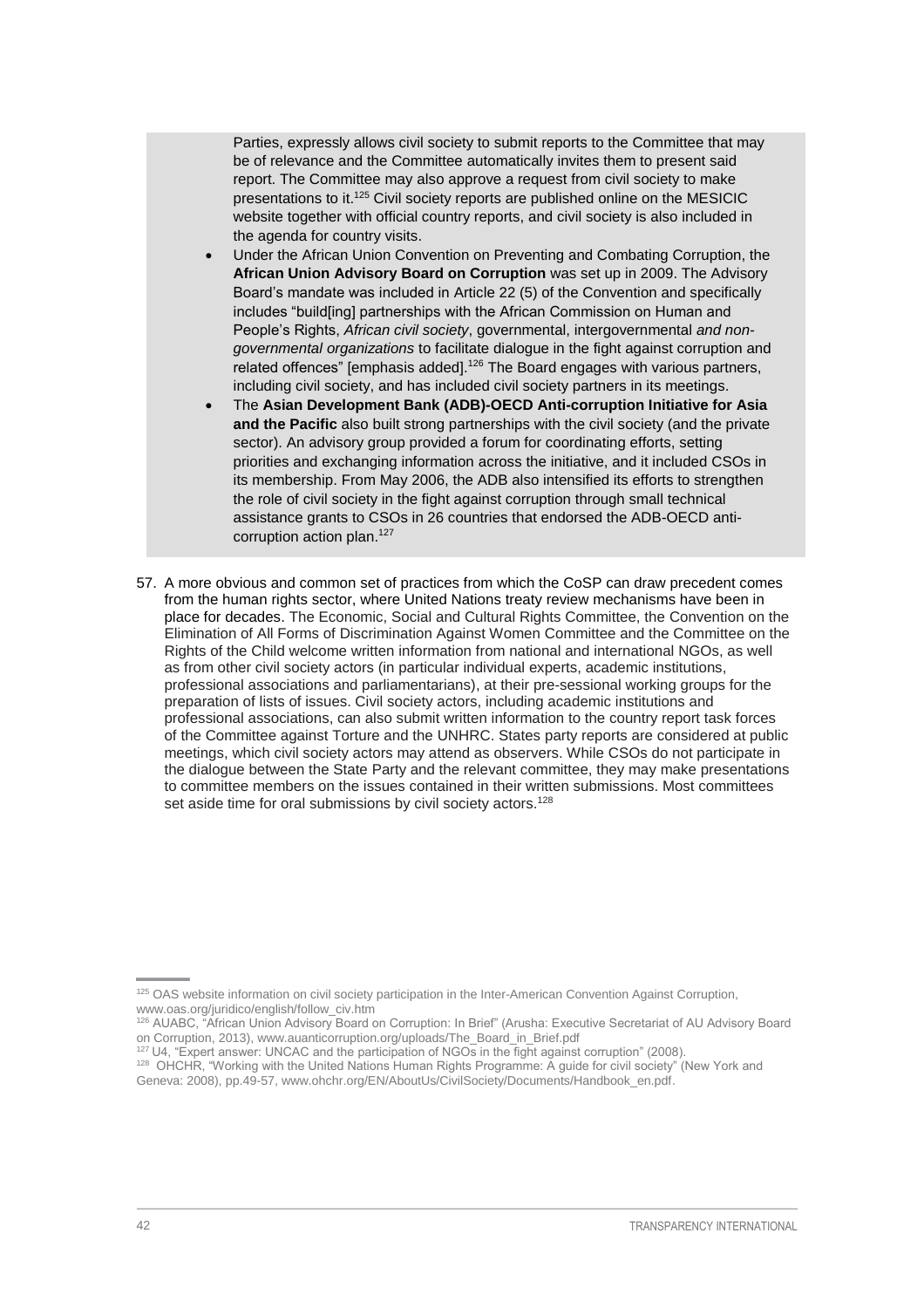## FOOD FOR THOUGHT: STRENGTHENING THE EFFECTIVENESS OF UNCAC OVERSIGHT BY CREATING A COMPLEMENTARY COMMUNICATIONS AND REPORTING PROCEDURE**<sup>129</sup>**

As the first cycle of the UNCAC review process comes to a close, reflecting upon what has been learned leads to a conclusion that more could be done to enable States Parties to more effectively identify important implementation issues.

Adding a communications and reporting procedure to the review mechanism would be a useful means for collecting information to identify serious issues of non-compliance with the UNCAC and guide efforts to address them. Complaints procedures already exist for other international instruments, most notably the major human rights treaties, which allow direct communications to their relevant oversight committees regarding allegations of noncompliance with Convention provisions. These complaints can be submitted by individuals, groups, NGOs, states or the private sector. In certain cases, a claim may be brought on behalf of someone else.

How could such a procedure help strengthen UNCAC implementation? It would offer a channel to submit reports about important compliance failures at national level leading to corruption cases and issues not being adequately addressed. The body receiving the reports could hold discussions with governments about the issues raised, make recommendations and encourage better compliance with the Convention. It could also compile and publish useful statistical information about the reports received. A complaints procedure would enhance efforts of the CoSP because: institutional weaknesses would be highlighted and could be discussed with the country in order to better identify technical assistance needs; valuable information would be gathered about the nature and incidence of corruption worldwide; and injured parties could have an opportunity not available in their home countries to discuss issues with their governments at international level about how damages could be addressed.

The procedure could be instituted under UNCAC Article 63 or perhaps through a joint initiative between the UNHRC and the CoSP. In the latter case, a designated person or body could receive reports on UNCAC non-compliance and corruption-related violations of human rights. The UNCAC Coalition recommends that the 6th CoSP adopt a resolution mandating the IRG to draft terms of reference for a reporting procedure. More details could be worked out following consultation with relevant stakeholders; examples should be drawn from existing UN and other relevant international mechanisms.

58. The exclusion of civil society from UNCAC CoSP subsidiary bodies occurs despite Rule 2 of the CoSP Rules of Procedure and despite a legal opinion from the Office of Legal Affairs from 2010 that supports the position of CSOs that they should be included in these bodies. That legal opinion states, "Section V of [the CoSP] rules concerns the participation of observers in the Conference and deals with the participation of four separate groups of observers, i.e. signatories, non-signatories, intergovernmental organizations and *non-governmental* 

<sup>&</sup>lt;sup>129</sup> G. Bathory, "Why is an UNCAC Reporting Mechanism Necessary?", UNCAC Coalition Briefing Note, 30 October 2013, [http://uncaccoalition.org/en\\_US/why-is-an-uncac-reporting-procedure-essential/](http://uncaccoalition.org/en_US/why-is-an-uncac-reporting-procedure-essential/)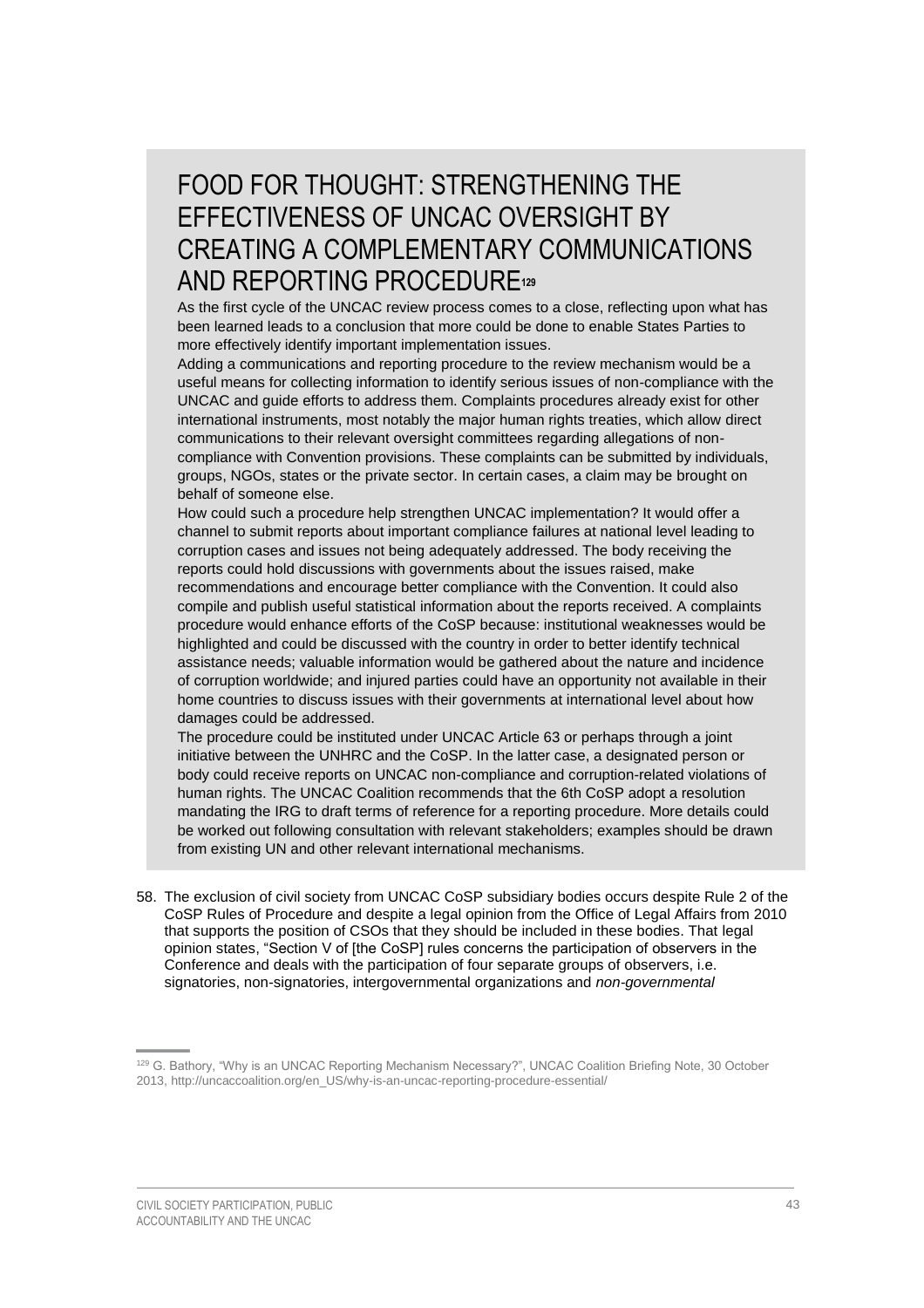*organizations*. *It would thus be advisable that the Implementation Review Group apply the provisions of section V to its activities, mutatis mutandis*." [emphasis added]<sup>130</sup>

### <span id="page-47-0"></span>B. UNCAC COUNTRY REVIEW PROCESS

- 59. At the time of writing, there are 177 countries party to the UNCAC,<sup>131</sup> and with the first review cycle most likely coming to an end in 2016, the majority of these (121 as of the time of writing) have completed reviews of their implementation of Chapters III and IV of the Convention. In June 2015, the IRG issued a "Progress report on the implementation of the mandates of the Implementation Review Group", summarising progress to date. At that point, the IRG reported that out of 173 countries under review, 114 country visits were undertaken in the first four years of the review process and another 11 are scheduled.<sup>132</sup> The IRG reported that out of all country visits conducted, 85 per cent included sessions with other stakeholders, including civil society.<sup>133</sup> UNODC's website indicates that as at November 2015, executive summaries had been published for 121 Parties. Of these, 51 had agreed to have their full country review reports published on the UNODC website and 13 had agreed to publication of their self-assessment reports on that website. (A few additional countries have published the full review reports on national government websites.)
- 60. The UNCAC self-assessment process, coupled with the in-country visits that are becoming common practice, are key elements of the overall UNCAC review regime, as they present important opportunities for countries to seriously reflect on their current practice and contemplate both their progress and their entry points for improvement. In that context, it would seem obvious that broad stakeholder participation in both the UNCAC self-assessment process and the peer review of those findings (both the initial country report and any in-country visit) would be invaluable to ensuring that the review identifies all possible relevant issues; in this context it is troubling that experience so far has varied considerably. Experience in other sectors shows that effective reviews require inputs from a range of sources, not merely from the entity under review. Unlike many other technical multilateral review processes that perhaps are of less interest to the public, corruption affects all members of a society. For that reason, it is even more important that a broad cross-section of society is engaged through a nationally owned process that is understood by the public and can be used by citizens as an opportunity to engage with national anti-corruption efforts.

#### <span id="page-47-1"></span>Relevant standards and practice

61. The UNCAC review process kicked off in 2010. The terms of reference for the review mechanism agreed at the 2009 Doha CoSP in Resolution 3/1, required a self-assessment process that would be government-led. Article 3 of the terms of reference states that the mechanism "shall (a) Be *transparent*, efficient, non-intrusive, *inclusive* and impartial" [emphasis added]. Significantly, Article 28 of the TORs goes on to state: "The State party under review shall endeavour to prepare its responses to the comprehensive self-assessment checklist through broad consultations at the national level with all relevant stakeholders, including the private sector, *individuals and groups outside the public sector"* [emphasis added]. In addition, Article 30 states that "States parties are encouraged to facilitate engagement with *all relevant national stakeholders* in the course of a country visit" [emphasis added].

<sup>130</sup> [www.unodc.org/documents/treaties/UNCAC/WorkingGroups/ImplementationReviewGroup/29Nov-](https://www.unodc.org/documents/treaties/UNCAC/WorkingGroups/ImplementationReviewGroup/29Nov-1Dec2010/V1056031e.pdf)[1Dec2010/V1056031e.pdf](https://www.unodc.org/documents/treaties/UNCAC/WorkingGroups/ImplementationReviewGroup/29Nov-1Dec2010/V1056031e.pdf)

<sup>131</sup> [www.unodc.org/unodc/en/treaties/CAC/signatories.html](http://www.unodc.org/unodc/en/treaties/CAC/signatories.html)

<sup>132</sup> UNCAC CoSP, "Progress report on the implementation of the mandates of the Implementation Review Group" (2015), CAC/COSP/IRG/2015/2, para 20,

[www.unodc.org/documents/treaties/UNCAC/WorkingGroups/ImplementationReviewGroup/1-](https://www.unodc.org/documents/treaties/UNCAC/WorkingGroups/ImplementationReviewGroup/1-5June2015/V1502030e.pdf)

[<sup>5</sup>June2015/V1502030e.pdf](https://www.unodc.org/documents/treaties/UNCAC/WorkingGroups/ImplementationReviewGroup/1-5June2015/V1502030e.pdf)

<sup>133</sup> UNCAC CoSP, "Progress report on the implementation" (2015).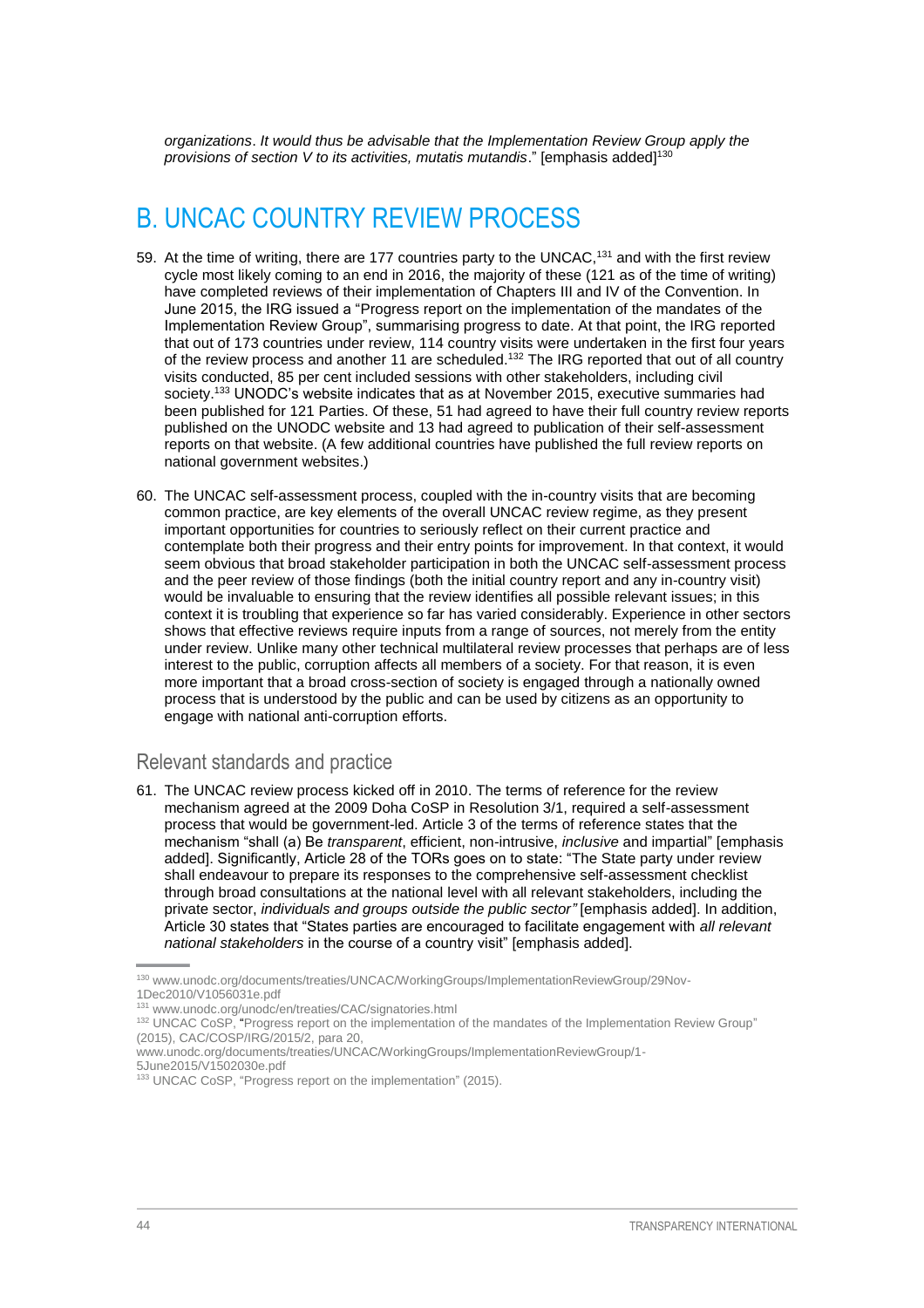62. In the first cycle of the review process, to assist States Parties to develop good practice from the outset, UNODC and UNDP produced "Going Beyond the Minimum", a practical guide to undertaking participatory self-assessments of implementation of UNCAC. The guidance note clearly recognised the value of civil society involvement in this process, encouraging the establishment of UNCAC advisory groups and/or steering committees comprising a crosssection of government and non-governmental stakeholders whose knowledge, expertise and networks could be drawn on for the benefit of the review process. The guidance note states, "It is critical to engage civil society throughout the UNCAC Self-Assessment process and in the resulting UNCAC implementation efforts…Civil society brings a different perspective to the table and can offer insights from outside the public sector on weaknesses in the system. This will enrich the UNCAC Self-Assessment process and its outcomes... Civil society is frequently wellplaced to bring credibility to the UNCAC Self-Assessment process."<sup>134</sup>

### <span id="page-48-0"></span>Good practices, challenges and lessons learned

- 63. The UNCAC country review process kicks off with a self-assessment process. In the early days of the first cycle, rolling out the new Self-Assessment Checklist in-country was somewhat of a fluid, learn-as-you-go process. This meant that the process for its completion was very variable, with guidance being developed through experience. Consequently, it was relatively common practice in the first reviews for self-assessments and subsequent responses to peer review teams to be undertaken by a very tight, small group of government officials, with limited outreach to other stakeholders. While in some instances there was a clear reluctance to implement inclusive and participatory processes of self-assessment and responding to review teams, in some instances it appears that lack of understanding of the process by government officials may also have contributed to a poor process. There was considerable uncertainty amongst government stakeholders regarding the actual reporting process during the first cycle, with even government officials unclear on whether, when and how much information they could share with others, including civil society (but also parliament and even other UN agencies). While some self-assessments were shared and selected civil society representatives frequently met visiting peer review teams, draft country reports were only very rarely released beyond a small group of officials, with little opportunity for civil society to comment on the final results. And fewer than half of the full final review reports have been published on the UNODC website to date.
- 64. Anecdotal evidence indicates that in some cases, even within government there was only limited outreach, with the anti-corruption agency and/or attorney general's office simply appointed to "fill out" the self-assessment software. These sort of "tick-the-box" assessments may simply be a result of the initial self-assessments being learning exercises for many government officials, but in that context, the involvement of CSOs – many of which already have deep experience in engaging with similar processes in relation to other international review mechanisms – could have been invaluable. That said, there were also examples of good practice. For example, although unable to ratify UNCAC at the time, the Palestinian National Authority, through the Palestinian Anti-Corruption Commission (PACC), expressed its readiness to conduct a voluntary UNCAC self-assessment in 2011. Subsequently, the government agreed to involve non-governmental practitioners in the process and in May 2012 established a national high-level committee led by the PACC president and a technical committee that comprised government experts and representatives of civil society and the private sector. By doing so, Palestine established the first model of an inclusive UNCAC self-assessment process in the Arab region.<sup>135</sup> More recently, in 2014 Jordan agreed to be the first Arab country to undertake a voluntary participatory self-assessment of UNCAC Chapter II (preventive measures), drawing

<sup>134</sup> [www.undp.org/content/undp/en/home/librarypage/democratic-governance/anti-corruption/guidance-note---uncac](http://www.undp.org/content/undp/en/home/librarypage/democratic-governance/anti-corruption/guidance-note---uncac-self-assessments-going-beyond-the-minimum.html)[self-assessments-going-beyond-the-minimum.html,](http://www.undp.org/content/undp/en/home/librarypage/democratic-governance/anti-corruption/guidance-note---uncac-self-assessments-going-beyond-the-minimum.html) p.11.

<sup>&</sup>lt;sup>35</sup> UNDP-ACIAC "Good practices on participatory UNCAC self-assessments" (2015), p.3, internal reporting paper produced by ACIAC Project. See als[o www.pogar.org/resources/ac/details.aspx?aid=340](http://www.pogar.org/resources/ac/details.aspx?aid=340)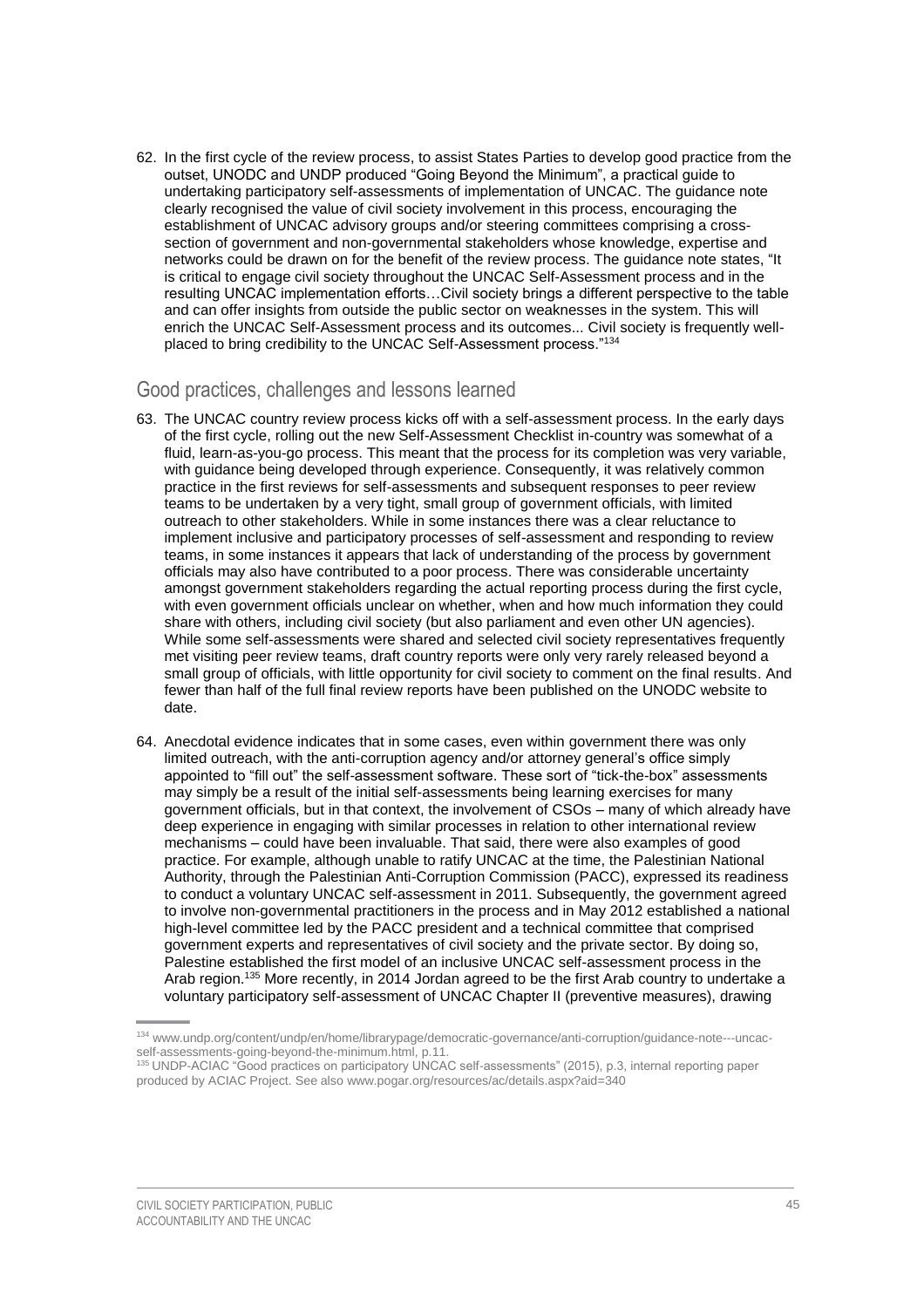on lessons learned from the first cycle. A national review team of 32 members was established, including members from civil society and the private sector. The team was divided into four subcommittees, which together finalised their self-assessment report in May 2015.<sup>136</sup>

### PARTNERS AGAINST CORRUPTION: GOVERNMENT AND CIVIL SOCIETY IN BANGLADESH COOPERATE TO REVIEW AND IMPLEMENT UNCAC**<sup>137</sup>**

[Transparency International Bangladesh](http://www.ti-bangladesh.org/) (TIB) has been working closely with a range of government and statutory bodies to improve UNCAC implementation for many years. Bangladesh became a State Party in 2007 and was one of the first countries to complete an UNCAC gap analysis in 2009. In that same year, TIB worked with the government towards implementation of key commitments in Chapters II and III of UNCAC, with some success. For example, the Right to Information Act 2009, drafted and campaigned for by a number of CSOs, was adopted in the first session of the parliament after the new government was elected. TIB also worked with the government on the development of the Whistleblower Protection Act (adopted in 2011) and the National Integrity Strategy (published 2012). Although not always smooth sailing, these were good practice examples of government and civil society working together.

Bangladesh built on this foundation of partnership during the UNCAC review of Bangladesh which began in 2011. TIB undertook its own UNCAC assessment prior to the commencement of the official process in order to prepare useful inputs to inform the review. It was a challenging process, which met resistance from officials uncertain or unwilling regarding sharing key information, but TIB persevered and slowly developed good working relationships with a range of useful government/institutional stakeholders. Around the same time, the government undertook its self-assessment report and commendably made it publicly available (it can be consulted on the UNODC website). In April 2011, in response to the good working relationships already built with government, Bangladeshi CSOs were then invited by the government to make an introductory presentation to the visiting peer review team and were also invited to present the findings of their parallel review report to the review team and key government officials. It was a very fruitful and open exchange of views, leading to clarification of some key questions by the team. In addition, TIB was given the opportunity to host a dinner with the peer review team, where a useful informal exchange of views took place. At the end of the process, Bangladesh only published the Executive Summary and the Self-Assessment but not the complete Country Review Report, but its conduct of the process provides a good basis on which to build for the next UNCAC review cycle.

65. In order to help CSOs to be prepared to make sound contributions to the UNCAC review process, Transparency International and the UNCAC Coalition supported CSOs around the world to undertake their own form of "UNCAC Civil Society Report".<sup>138</sup> This approach draws on similar practice in the human rights field, where NGOs often submit parallel reports to the treaty oversight bodies to help inform their questioning of country representatives. Executive

<sup>136</sup> UNDP-ACIAC, 2015, p.2. See also [www.undp-aciac.org/resources/ac/details.aspx?aid=398](http://www.undp-aciac.org/resources/ac/details.aspx?aid=398)

<sup>137</sup> Iftekhar Zaman, "Bangladesh: A satisfactory review process", UNCAC Coalition Newsletter, September 2011, [http://uncaccoalition.org/en\\_US/uncac-coalition-newsletter-september-2011/;](http://uncaccoalition.org/en_US/uncac-coalition-newsletter-september-2011/) Iftekhar Zaman, "Bangladesh: How

UNCAC Review Helps Build Bridges With Government", UNCAC Coalition, 16 May 2013,

[http://uncaccoalition.org/en\\_US/bangladesh-how-uncac-review-helps-build-bridges-with-government/](http://uncaccoalition.org/en_US/bangladesh-how-uncac-review-helps-build-bridges-with-government/)

<sup>138</sup> See [http://uncaccoalition.org/en\\_US/uncac-review/cso-review-reports](http://uncaccoalition.org/en_US/uncac-review/cso-review-reports)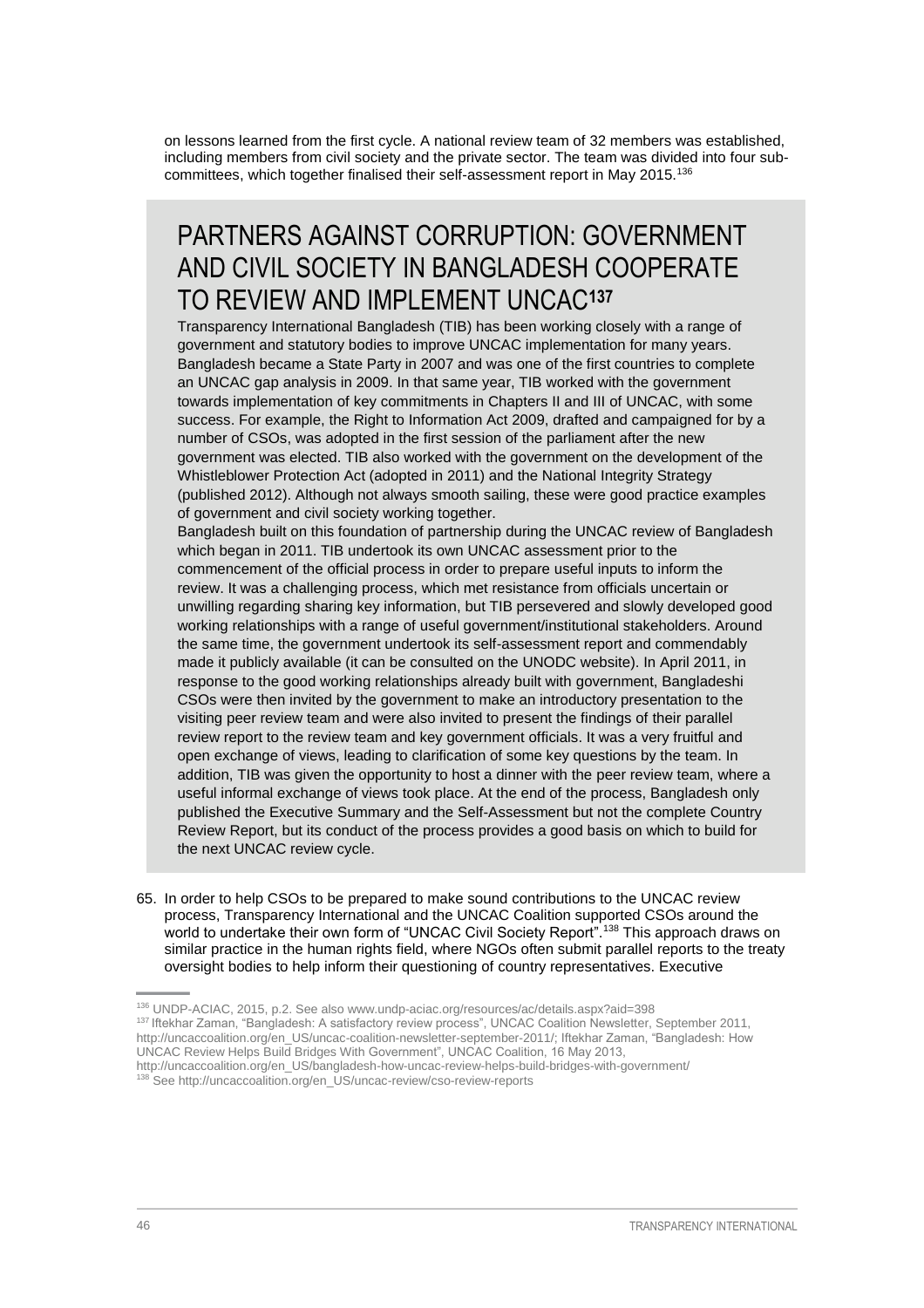summaries of these reports have been submitted to the UNCAC CoSP under CoSP Rule 17, which allows CSOs with observer status to submit documents for consideration by the CoSP. Civil society is not, however, permitted to submit these same reports to the IRG. No written explanation has been provided for excluding these submissions to the IRG. It may be because the IRG does not consider individual country reports, but only thematic reports and reports on the status of the review process.<sup>139</sup> Even so, during the next cycle the IRG could draw on civil society country reports to inform its periodic status reports on progress with the review process and its thematic reports. Likewise, it is to be hoped that civil society reports will be more systematically drawn upon by States Parties during the next cycle, now that governments know they are likely to be produced and contain useful expert advice and information.

<sup>&</sup>lt;sup>139</sup> Full country reports are only compulsorily provided to the two peer review countries involved and the State Party itself, which severely limits the utility of the findings of the report in terms of improving implementation through collaborative societal efforts.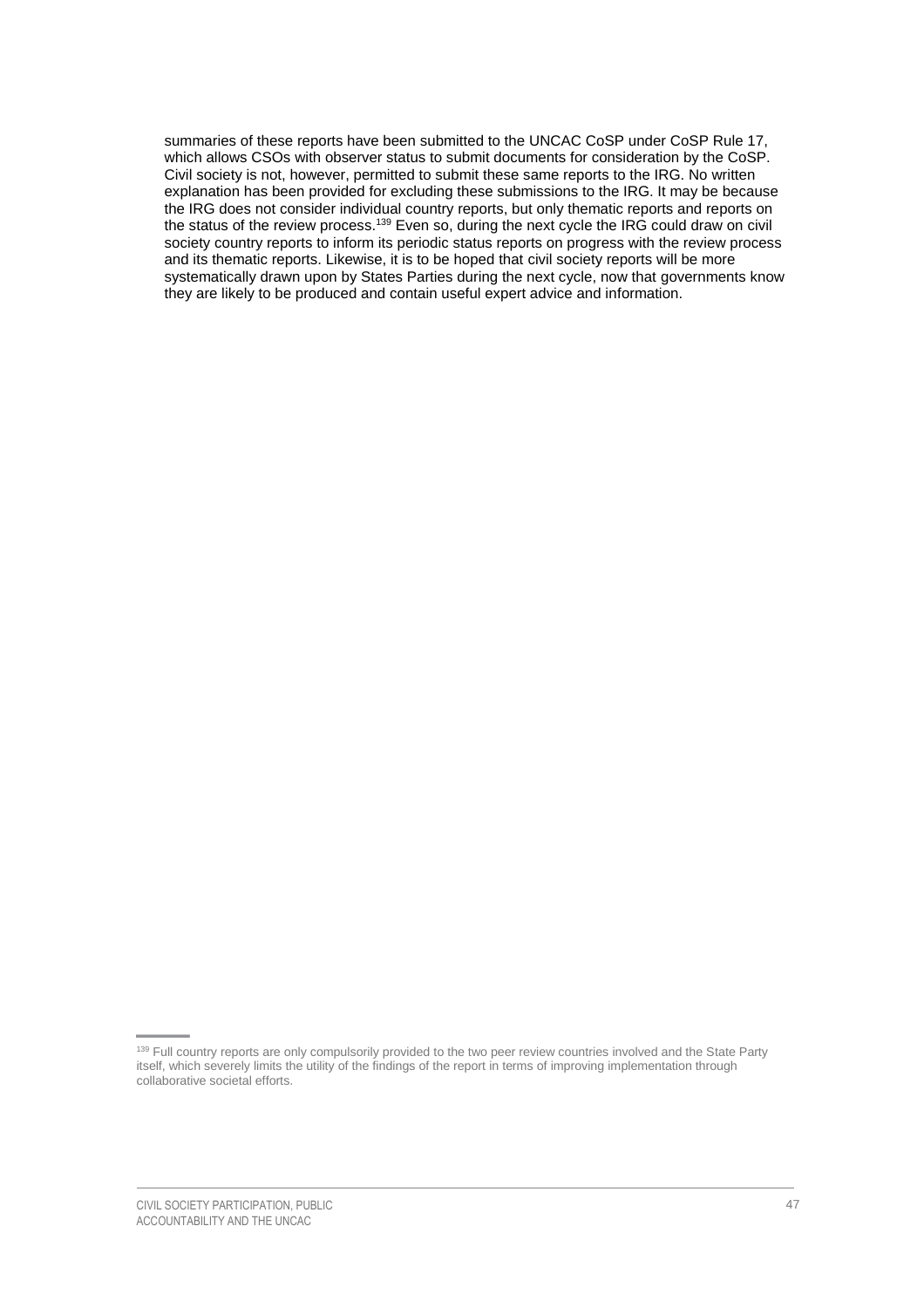66. Even where civil society was brought into the review process, its involvement was often ad hoc, limited and/or superficial. UNODC's June 2015 "Progress report on the implementation of the mandates of the Implementation Review Group" reported, "Out of all country visits conducted, 85 per cent included sessions with other stakeholders…, in accordance with paragraph 30 of the terms of reference. In some cases those sessions were organized in the form of panels that included representatives of civil society, the private sector, academia, trade associations and other national stakeholders. In other cases such stakeholders were represented by members of national coordinating committees."<sup>140</sup> However, Transparency International undertook an analysis of the review process after the first three years and found that often only limited information was shared regarding the launch of the process and the timing of in-country consultation missions and that it was not easy for stakeholders to identify the focal point to whom inquiries should be directed. Of 83 countries surveyed (out of 104 that had participated in the review by that stage), in only 34 per cent did CSOs known to Transparency International report that they were invited to contribute to the country self-assessments.<sup>141</sup> In 39 per cent of surveyed countries, CSOs known to Transparency International reported difficulties accessing information about the review process (such as information about country focal points). Even where CSOs were invited to participate, feedback suggests that this was sometimes more of a "formality" than a meaningful effort to bring in alternate voices. In some cases where a national UNCAC Advisory Group or Stakeholder Committee was established which included CSO members, the group did not actually meet or met rarely in practice.



□ With engagement

**■Without engagement** 

67. A specific challenge faced during the first cycle was the fact that the review focused on Chapters III and IV, which meant that only a small number of civil society bodies had the technical capacity to provide inputs, for example, law societies, bar associations and specialised anti-corruption NGOs. Short time frames for civil society inputs exacerbated this problem, making it more difficult for national CSOs to harness useful international technical expertise for their benefit. There is also some anecdotal feedback that some governments are meeting a

<sup>140</sup> CAC/ /COSP/IRG/2015/2, Progress report on the implementation of the mandates of the Implementation Review Group (24 March 2015), para 22

<sup>&</sup>lt;sup>141</sup> Transparency International, "The First Three Years of the UNCAC Review Process: A Civil Society Perspective" (2014), p.2,<http://uncaccoalition.org/files/cso-review-reports/year3-overview-report.pdf>

<sup>&</sup>lt;sup>142</sup> CAC/ /COSP/IRG/2015/2, Progress report on the implementation of the mandates of the Implementation Review Group (24 March 2015), para 22,

https://www.unodc.org/documents/treaties/UNCAC/WorkingGroups/ImplementationReviewGroup/1- 5June2015/V1502030e.pdf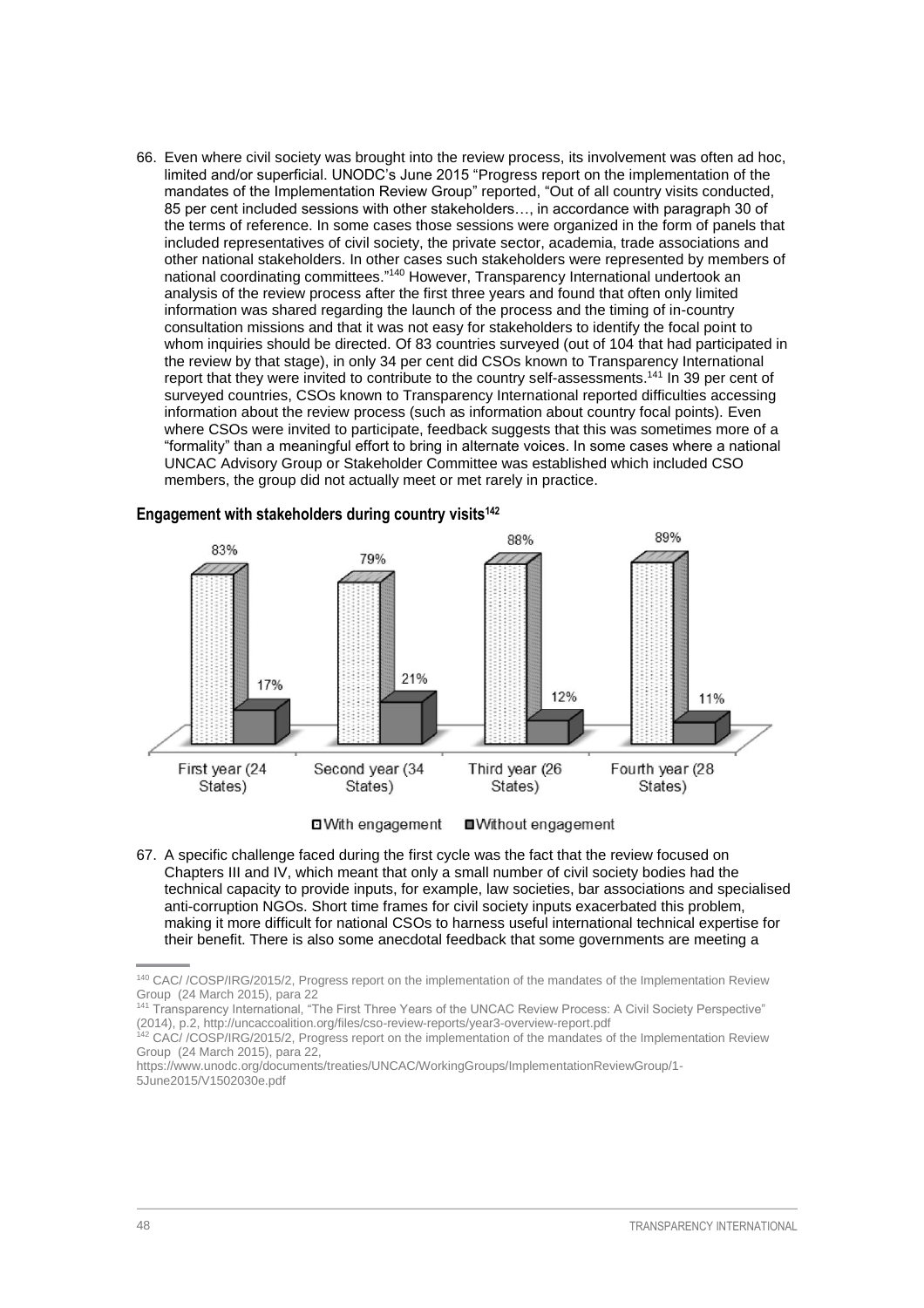minimum participation benchmark by inviting so-called "government NGOs" or "GONGOs" to participate in meetings with peer review teams. Such GONGOs give a veneer of participation to the process, but arguably bring little meaningful information to the process as they are in lockstep with the government's own narrative regarding UNCAC implementation.

### LEARNING LESSONS: WHY MEANINGFUL PARTICIPATION IS MORE IMPORTANT THAN FORMAL INCLUSION**<sup>143</sup>**

The first review cycle has been a learning opportunity for all parties, with lessons learned in terms of participation and inclusion in both the self-assessment and in-country review processes. While some governments embraced participation and recognised the value that was offered by NGOs with field experience, in other countries, civil society participation was quite limited. For example:

- In Argentina, the peer review team did not carry out a country visit or meet with civil society representatives. Instead, the Anti-Corruption Office (ACO), which was the government focal point for the review, replaced the visit with teleconferences and a meeting at the premises of UNODC in Vienna. Some CSOs were invited by the ACO to a single meeting in August 2011, at the urging of an anti-corruption CSO, in order to inform them about the self-assessment exercise (timeline, meetings, procedures followed to obtain information, observations sent by experts, etc.). The meeting offered CSOs an opportunity to transmit their views and concerns, but subsequently there were no further consultations with citizens' associations. One CSO, the Asociación Civil por la Igualdad y la Justicia, prepared a parallel civil society report; 144
- In Lithuania, the contact details of the government focal point, the Ministry of Justice, and the nominated experts were made public online. However, the ministry did not publish any additional official information about the review process and civil society was not officially consulted in the preparation of the selfassessment. The peer review team visited Lithuania in September 2011 but civil society was not invited to meet with the team. Reportedly, the review team only met with government officials. Transparency International Lithuania prepared a parallel civil society report, based on information obtained from consultations with experts, key sources, general statistics and case material drawn from key law enforcement databases; 145
- In Morocco, the Minister for the Modernization of the Public Sector, who was responsible for the official report on UNCAC implementation, commented that "a participatory approach involving government, state institutions and civil society is necessary to eradicate this phenomenon, which exceeds the government's responsibility". Thereafter, the minister appointed as focal point a ministry official (rather than a person from the independent Central Agency for the Prevention of Corruption, which had a track record of civil society engagement), who convened a national stakeholder group for the UNCAC review. This group included CSO representatives. During the country visit in July 2011, CSOs were not invited to

<sup>143</sup> UNCAC Coalition, "CSO experiences with the UNCAC review mechanism, Year 1", UNCAC Coalition Newsletter, September 2011[, http://uncaccoalition.org/en\\_US/uncac-coalition-newsletter-september-2011/.](http://uncaccoalition.org/en_US/uncac-coalition-newsletter-september-2011/) This set of case studies is taken from the UNCAC Coalition Newsletter, September 2011.

<sup>&</sup>lt;sup>44</sup> UNCAC Coalition, 2011.

<sup>145</sup> UNCAC Coalition, 2011.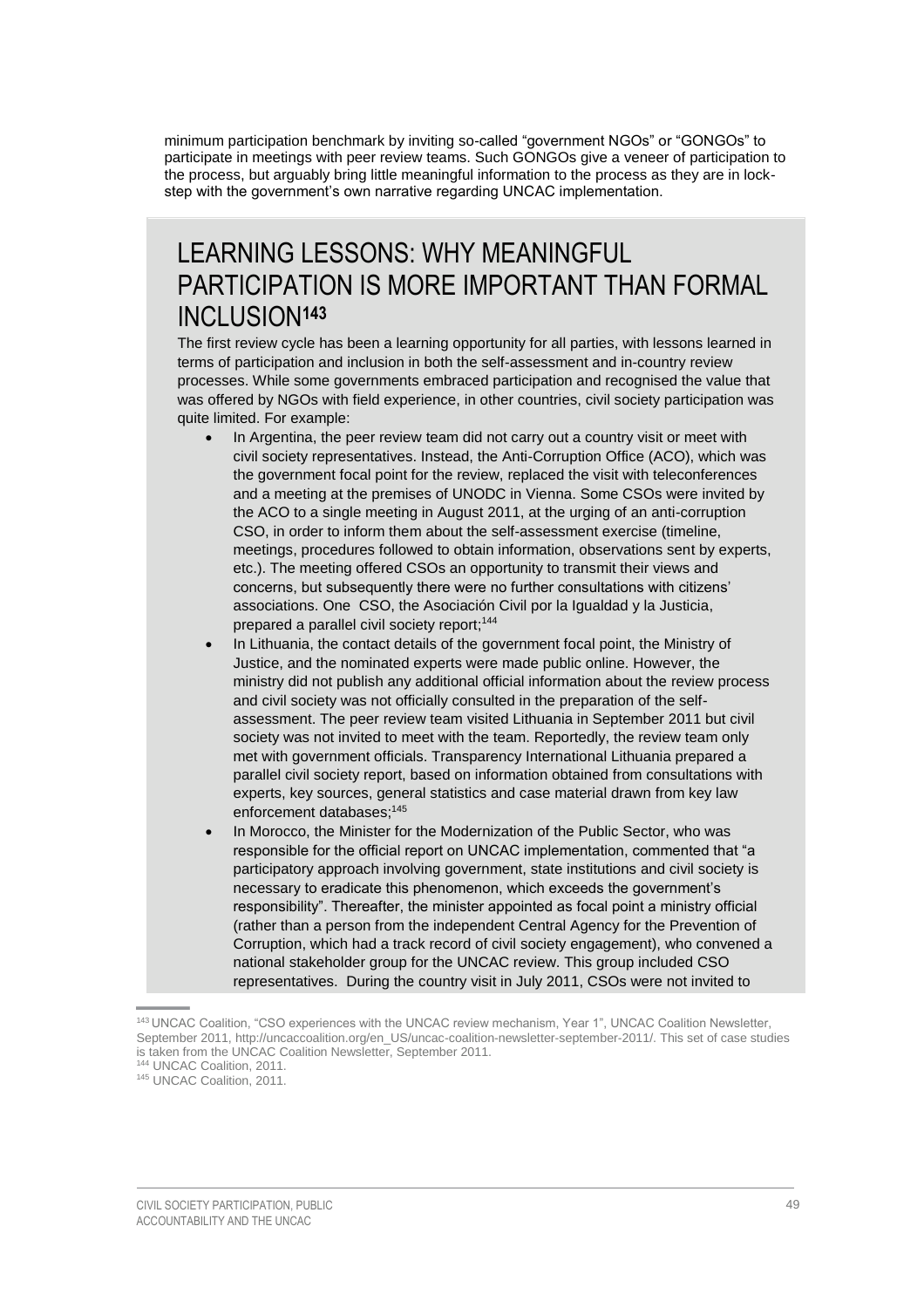meet with the peer review team. It was reported anecdotally that the CSOs' involvement in the UNCAC stakeholders' group subverted their chance to meet with the country peer review team; they were not invited because it was claimed that they had already made their inputs to the self-assessment via the stakeholder group. Eventually, Transparency Maroc prepared a parallel civil society report on Morocco's UNCAC implementation;<sup>146</sup>

- In Zambia, while some initial steps at inclusion were made, in the end the contribution of civil society was very limited. Transparency International Zambia (TIZ) was invited to contribute to the government's self-assessment and to that end participated in an initial week-long workshop in March 2011. TIZ was also nominated to sit on the National Technical UNCAC Committee, but the committee never actually met. Apart from the March 2011 workshop, information about the review process was confined to certain government officials, with the anticorruption commission unofficially complaining that it had been kept in the dark as to who was the Government UNCAC focal point. That said, during the country visit in July 2011, the peer review team did meet with TIZ, though it was not clear whether any other CSOs were engaged and the draft country report was never circulated for feedback. TIZ prepared a parallel civil society report.<sup>147</sup>
- 68. Disclosure of the information collected through the review process has been a contested issue since development of the terms of reference for the mechanism in 2009. Some States Parties suggest that the full country reports contain information that is too sensitive to be released, but voluntary publication of the full country reports on the UNODC website by 51 governments to date suggests that these States Parties believe there is an important public interest in disclosure, even if some specific information is excluded. Peru and Russia even took an early lead in publishing their country reports on their own national websites.<sup>148</sup> This is in line with practice in other sectors, most notably the UN human rights review mechanisms, where country reports are made public and there is an expectation that there will be a collaborative national effort to follow up on the recommendations made to each country.
- 69. It is commendable that 51 countries have agreed to release their full UNCAC reports on the UNODC website, and several more have done so on national websites. But the failure of the CoSP to entrench full publication as a minimum requirement of the review mechanism is in direct contradiction to the numerous provisions in UNCAC itself calling for increased transparency and disclosure of government information. At a practical level, withholding the details of the reports means that it is very difficult for non-governmental stakeholders to identify whether their feedback has been meaningfully considered and actioned by the peer review team and/or State Party. It also makes it difficult for supportive non-executive branch anti-corruption stakeholders to identify opportunities to support UNCAC implementation – not just civil society actors, but other institutions as well. For example, parliamentarians, who are key partners in implementing Chapter III in particular (in terms of legislative reform), could benefit from being able to access the details in the full report to inform their own efforts to close legal loopholes and oversee the effectiveness of the existing anti-corruption legislative regime.

<sup>146</sup> UNCAC Coalition, 2011.

<sup>147</sup> UNCAC Coalition, 2011.

<sup>148</sup> Peru: [http://can.pcm.gob.pe/wp-content/uploads/2013/06/Peru-Final-Report.pdf;](http://can.pcm.gob.pe/wp-content/uploads/2013/06/Peru-Final-Report.pdf) Russia: [www.genproc.gov.ru/anticor/doks/document-82921/](http://www.genproc.gov.ru/anticor/doks/document-82921/)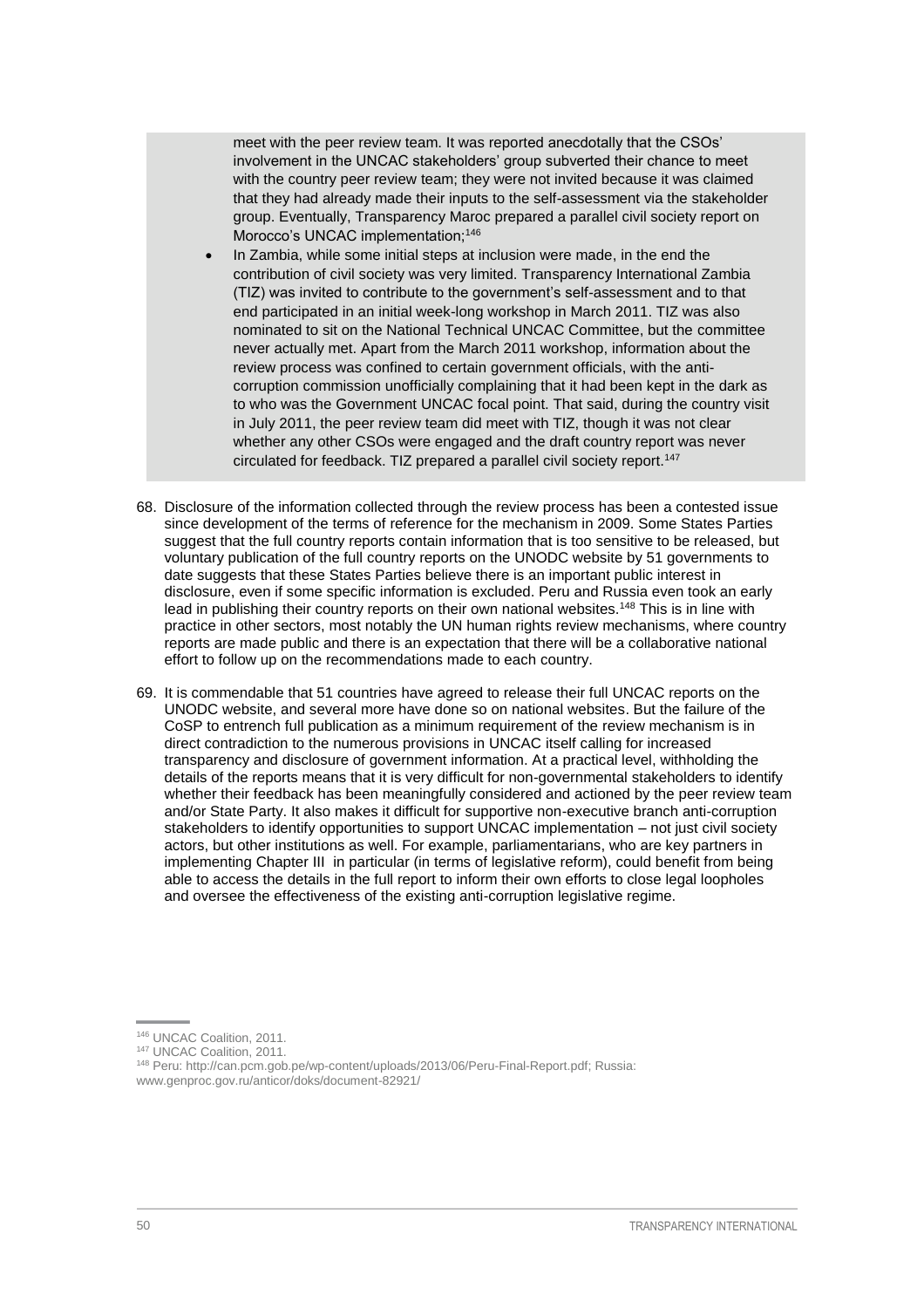## CIVIL SOCIETY TECHNICAL EXPERTISE UTILISED BY VIETNAMESE GOVERNMENT TO TANGIBLY BENEFIT ANTI-CORRUPTION REVIEW PROCESS<sup>149</sup>

Vietnam became a State Party to UNCAC in 2009 and was scheduled for review in 2011. The focal point for the UNCAC self-assessment was the Government Inspectorate, which presented its draft self-assessment questionnaire responses at a consultation workshop attended by civil society representatives in July 2011. A country visit then took place in February 2012. To complement the review process, the CSO Towards Transparency (TT) produced a parallel civil society review report in 2011. Using questionnaires, interviews and a consultation workshop, TT collected and analysed a wealth of information from experts from universities, research institutes and social organisations, including academics from the Ho Chi Minh National Academy of Politics and Public Administration, a number of Vietnamese law faculties and representatives from the Office of the Central Steering Committee for Anti-Corruption. The CSO-led consultation introduced UNCAC and its review process to a group of around 20 stakeholders, including CSOs, government representatives and development partners, and then invited their comments/inputs.

Following the development of its parallel UNCAC assessment report, TT shared its draft report with the government focal point and UNDP. TT's efforts and parallel report were very well received. The parallel report included a number of findings on UNCAC articles that were incorporated into the government's own country report, and the government's assessments of Vietnam's implementation status in relation to a number of UNCAC articles changed from "Yes" or "Yes in part" to "No". A representative from the government focal point noted that "the majority of [TT's] report recommendations were also taken on board" and the report was described by a UNDP official as "extremely informative and constructive, very helpful for the on-going discussion". For TT, the process of producing the civil society report enabled TT to improve the effectiveness and impact of its work in an environment where CSO participation and recognition of CSO contributions remain a challenge. The report opened up a valuable dialogue between civil society voices and the government, though the door is not yet fully open. Subsequently, in 2013 TT was directly asked by the government to input into the drafting process for the amendments to the Law on Anti-Corruption and the new Denunciation Law, which deals with, among other things, the protection of whistleblowers, an area identified as weak in TT's survey report. This case study demonstrates the value that civil society technical expertise can make to governments' own efforts.

<sup>&</sup>lt;sup>149</sup> Stephanie Chow and Dow Nga, "Vietnam: how UNCAC review helps build bridges with government". UNCAC Coalition, 16 May 2013, [http://uncaccoalition.org/en\\_US/vietnam-how-uncac-review-helps-build-bridges-with](http://uncaccoalition.org/en_US/vietnam-how-uncac-review-helps-build-bridges-with-government/)[government/](http://uncaccoalition.org/en_US/vietnam-how-uncac-review-helps-build-bridges-with-government/)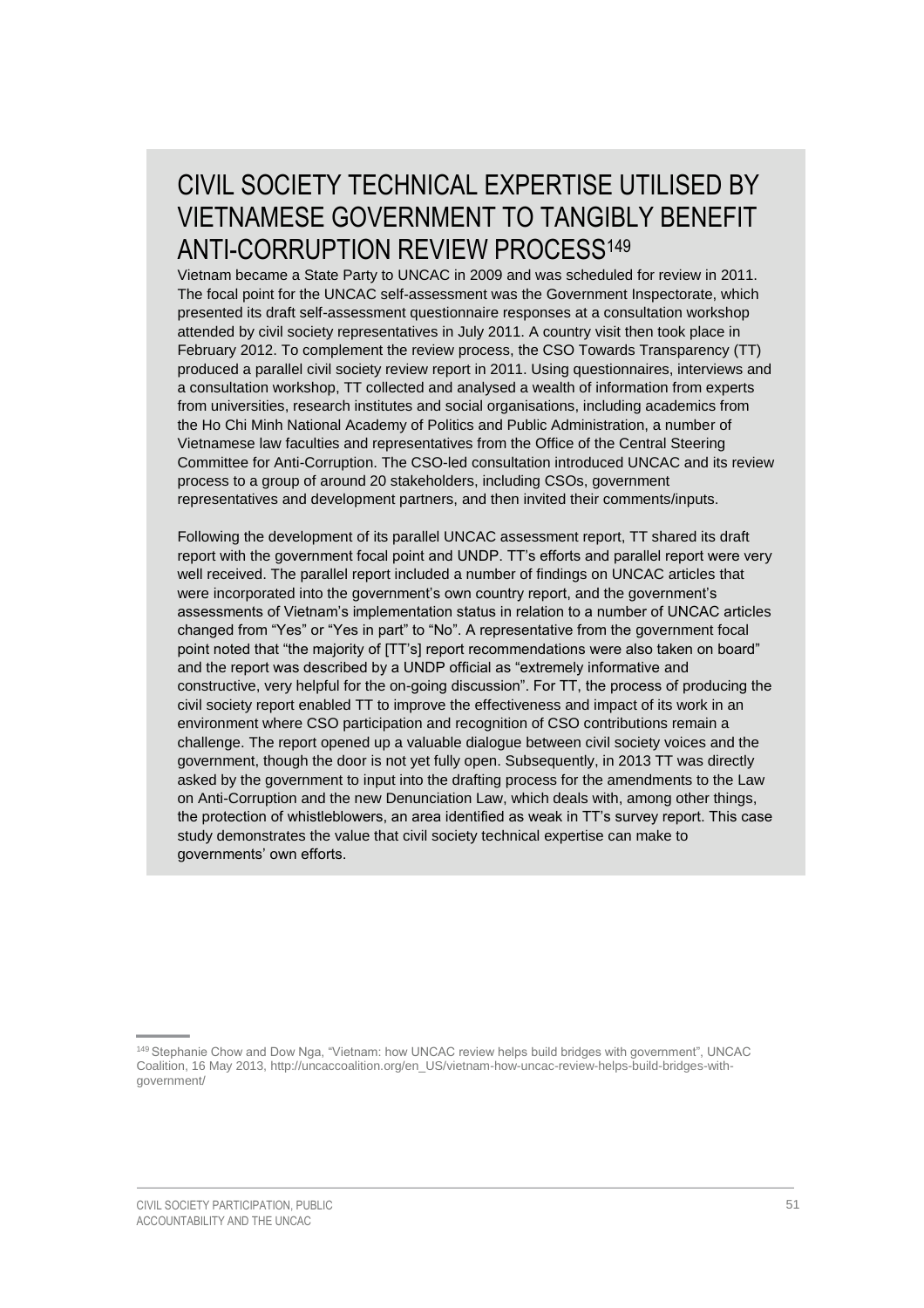# <span id="page-55-0"></span>ANNEX 1

#### About the UNCAC Review Transparency Pledge

The United Nations Convention against Corruption (UNCAC) is at a critical turning point. While the UNCAC has contributed to significant progress in the last decade, changed the political discourse on corruption, and proved itself an important global instrument, corruption continues to be a serious problem that affects every country.

Given the scale of the challenge much more is needed. Without collaboration and trust between governments and civil society, anti-corruption efforts worldwide cannot succeed.

The UNCAC recognises that addressing corruption requires comprehensive measures, including public participation and transparency. Corruption cannot be addressed in an environment of secrecy or where civil society is excluded. In the context of the UNCAC review process, there have been encouraging results in terms of transparency and participation at the national level, though more could be done to align practices with Article 13 of the Convention. In view of the positive experiences in the first cycle, it is timely for States Parties to make transparency and consultation with civil society automatic in the second review cycle. Pending achievement of consensus on this issue, the UNCAC Coalition calls on States Parties to pledge support for transparency and public consultation in addressing corruption and to lead by example.

The UNCAC Coalition invites States Parties to sign a Pledge with six principles, as indicated below.

# <span id="page-55-1"></span>UNCAC REVIEW TRANSPARENCY PLEDGE

As UNCAC State Parties, we hereby reaffirm the importance of transparency and public consultation in addressing corruption. We believe civil society can play a crucial role to prevent and combat corruption in our country. We believe civil society can contribute to successful implementation of UNCAC provisions, therefore we commit ourselves to follow six of Transparency during the second cycle of the UNCAC review process.

### <span id="page-55-2"></span>Six principles

- 1. We will publish updated review schedules for our country review
- 2. We will share information about the review institution or the coordinator (focal point)

3. We will announce the completion of the country review indicating where the report can be found

4. We will promptly post online the self- assessment and the full country report in a United Nations language, together with the executive summary in local languages

- 5. We will organize civil society briefings and public debates about the findings of the report
- 6. We will publicly support participation of civil society observers in UNCAC subsidiary bodies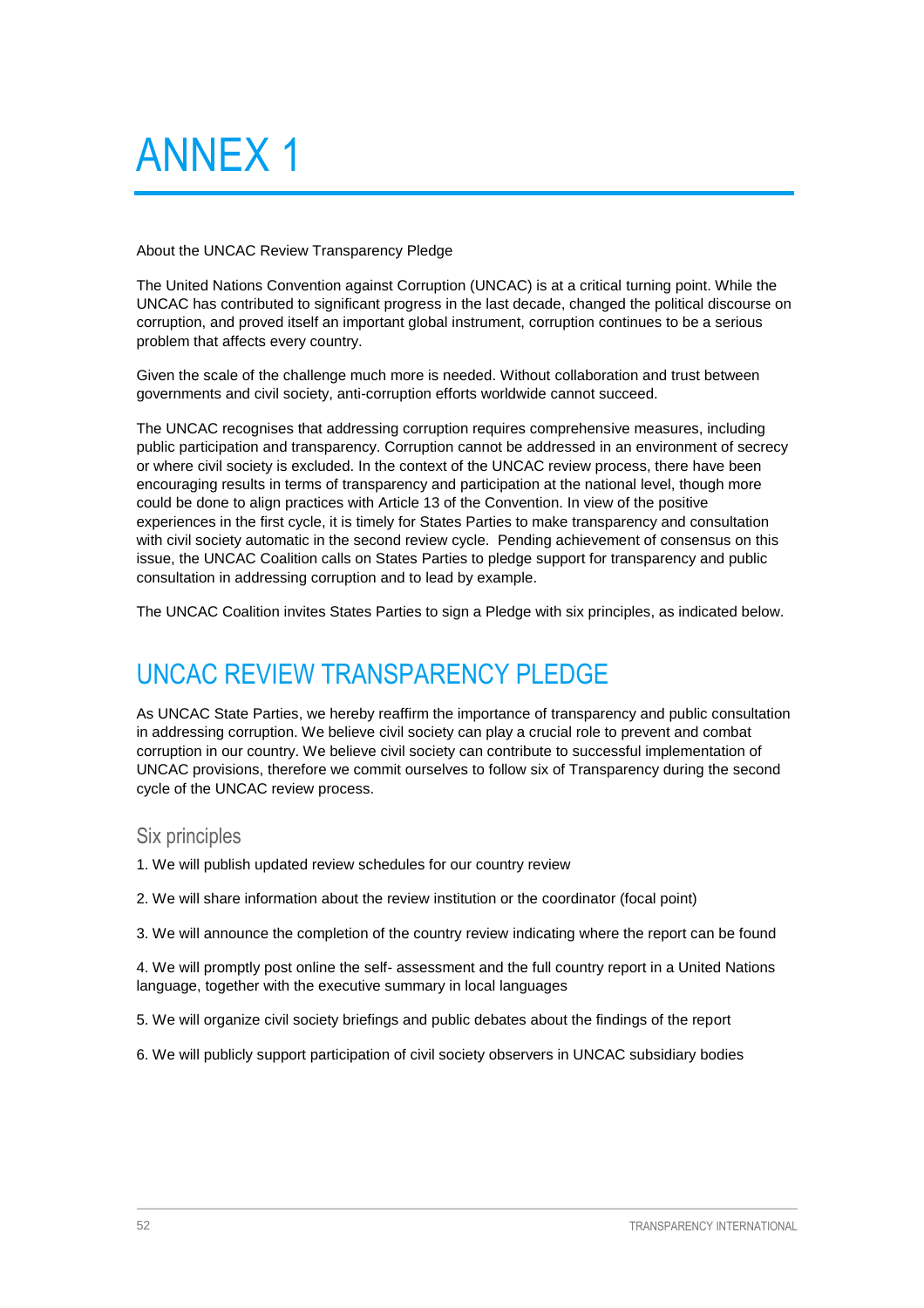# <span id="page-56-0"></span>ANNEX 2

One source of inputs to this report were questionnaire responses collected from 35 UNCAC Coalition member groups, including Transparency International chapters.

The responses came from groups in the following countries: Algeria, Azerbaijan, Bangladesh, Cambodia, Cameroon, Central African Republic, Costa Rica, Czech Republic, Denmark, Finland, Georgia, Hungary, Iceland, India, Italy Lithuania, Madagascar, Malaysia, Maldives Morocco, Nepal, New Zealand, Nigeria, Papua New Guinea, Romania, Slovenia, Spain, Sweden, Turkey, Ukraine, Yemen, Zambia. In addition, questionnaire responses were received and included from Aruba, Kosovo and Palestine.

The questionnaire was divided into the following sections:

I. Enabling environment and opportunities for participation

- A. Ability to form anti-corruption civil society organizations and carry out functions
- B. Accessing information and conducting research
- C. Undertaking anti-corruption advocacy
- D. Contribution to enforcement and remedies
- E. Case studies and lessons learned

II. Civil society participation in the UNCAC review process at national level

Among the questions under these sub-headings was one that requested respondents to indicate whether the current conditions in their country for forming anti-corruption civil society organisations and carrying out their functions were highly favourable, moderately favourable or poor. The responses to that question can be visualized as indicated below.

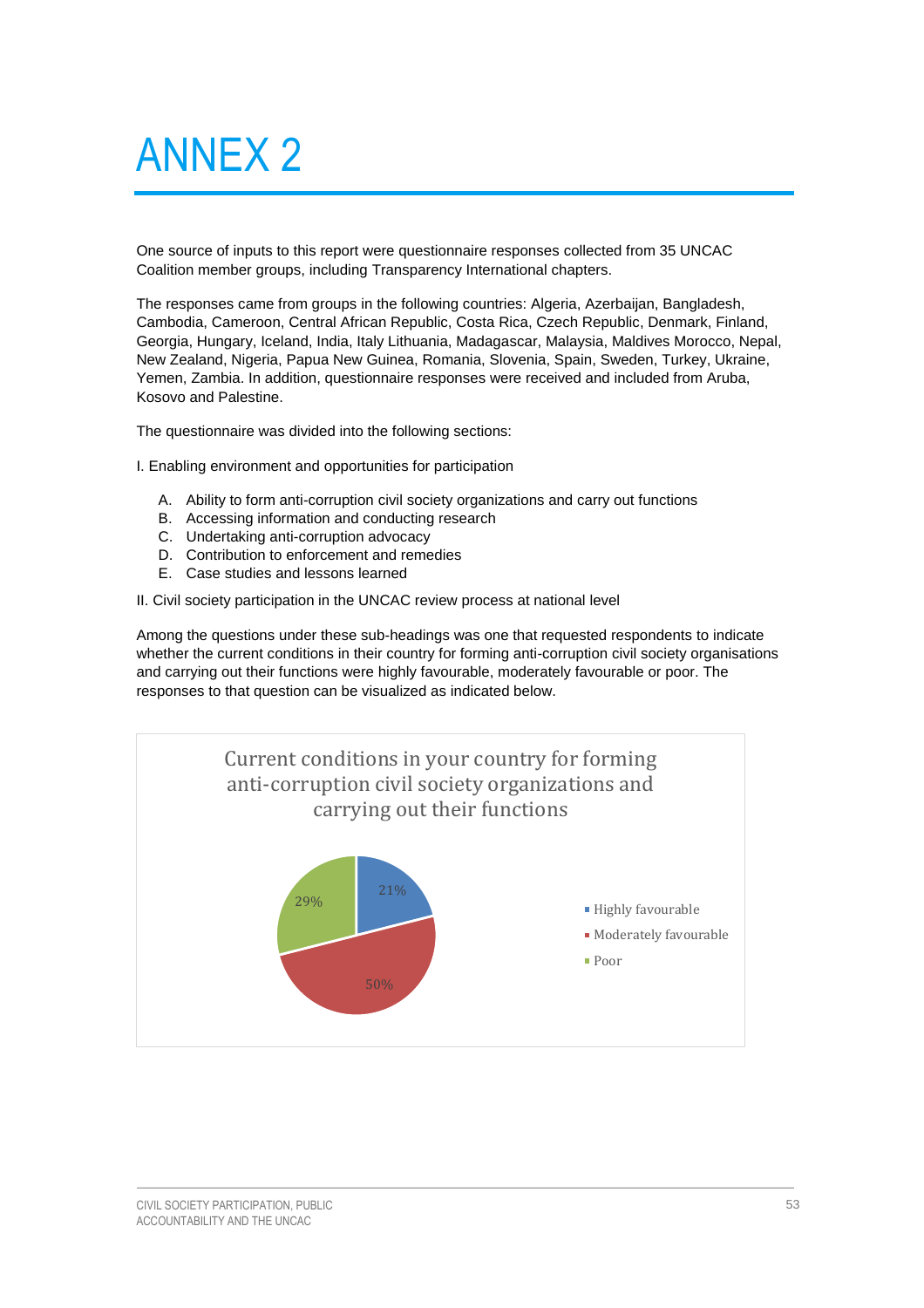Aggregated responses to some of the other questions include the following :

- **Whistleblower protection**: 77% of respondents said the situation in their country with respect to whistleblowers or reporting persons was poor, as opposed to moderate or very good. None considered that the situation was very good.
- **Media corruption**: 54% of respondents said they believed that the media in their country is corrupt.
- **Media freedom**: 46% of respondents said there were unnecessary limits on media freedom and freedom of expression in their country.
- **Freedom of anti-corruption activists**: 37% of respondents indicated that there was a threat of extra-legal harassment, intimidation and reprisals against anti-corruption activists in their country. 28% indicated that there were physical attacks on anti-corruption groups in their country.